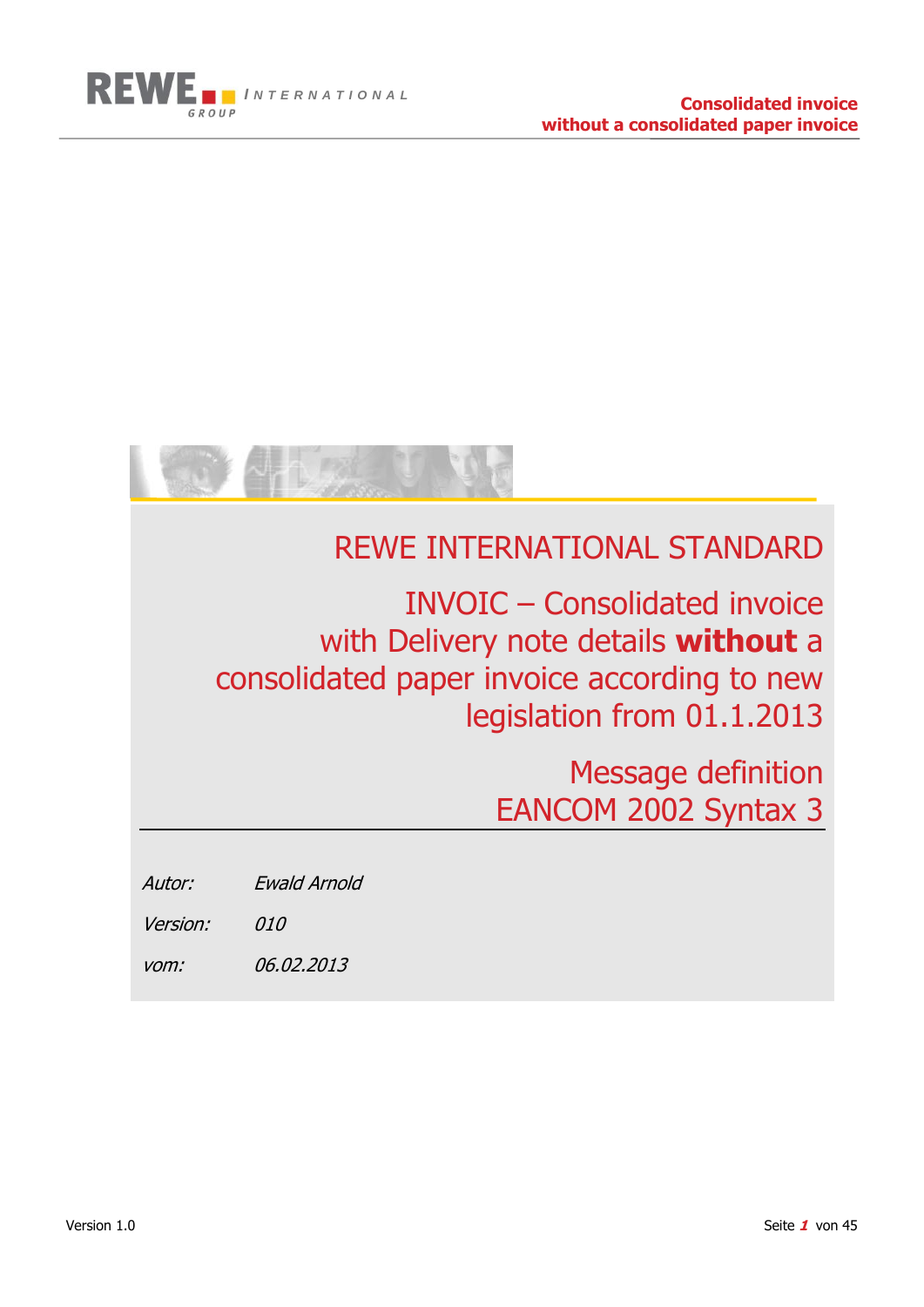

## **Table of Contents**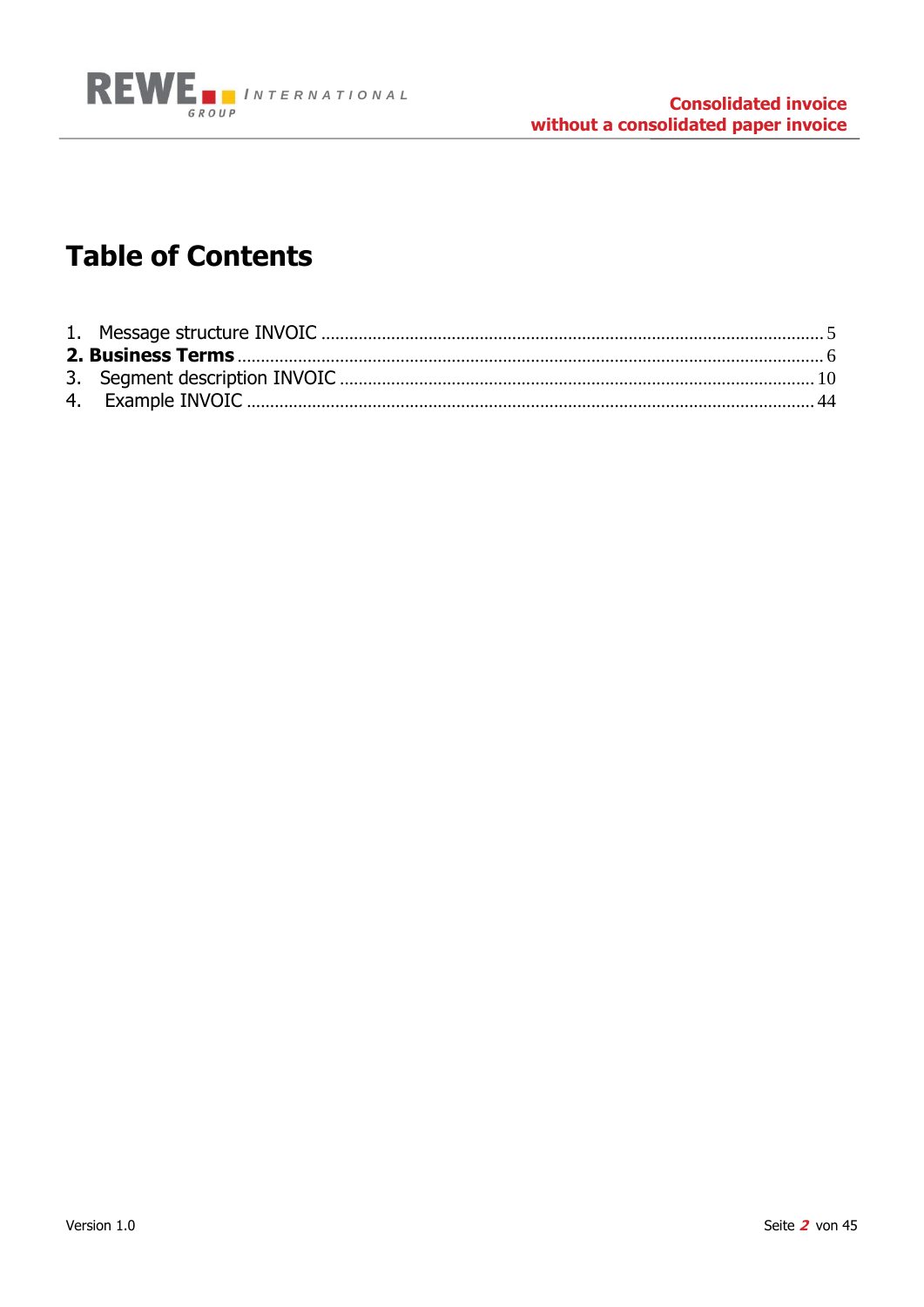

#### **Document structure**

- 1. Message structure
- 2. Business Terms
- 3. Segment description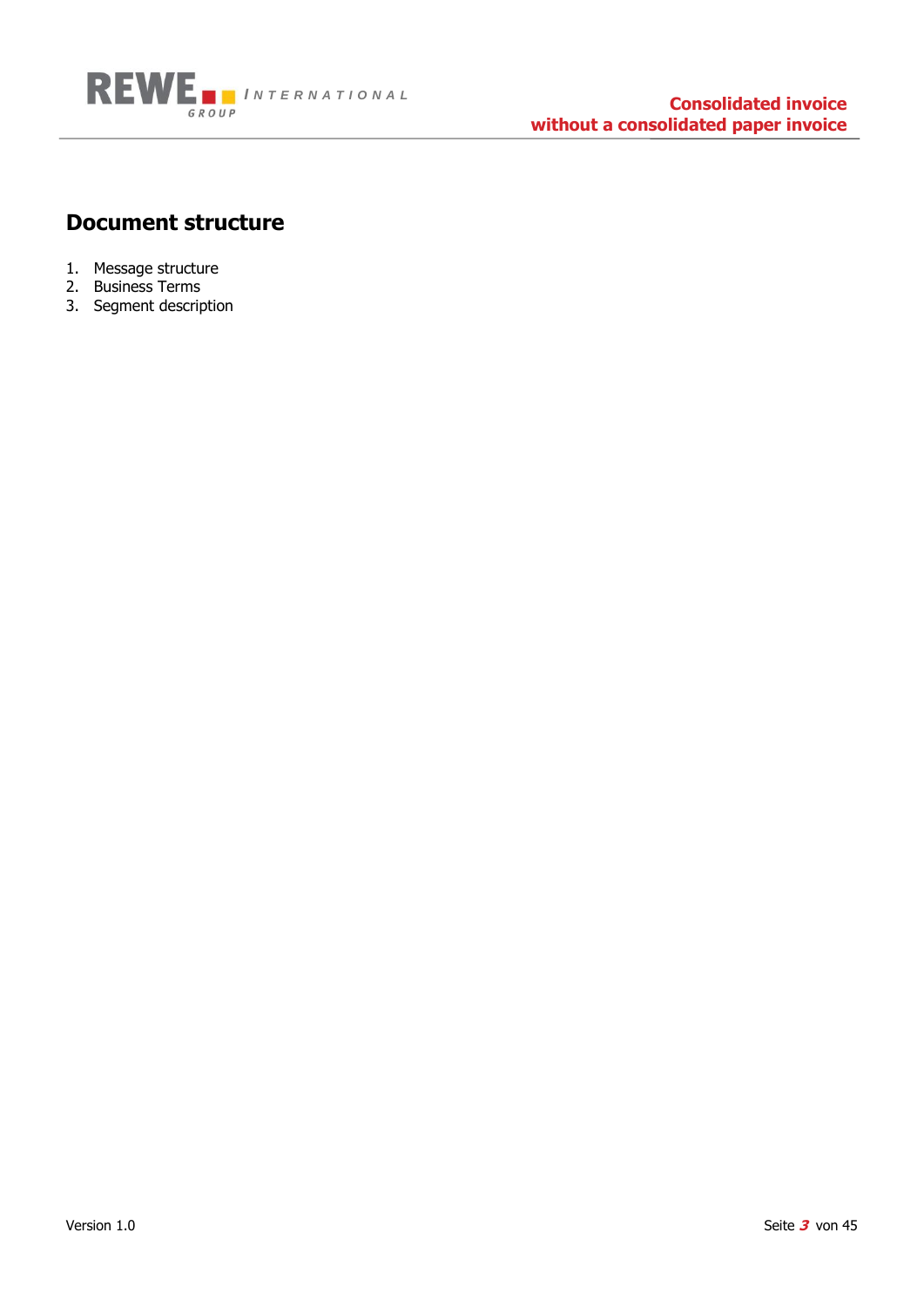

#### **Message Structure Chart**

Within every EANCOM® message a diagram is presented which explains the structure of the message.

The message structure chart is a sequential chart which presents the message in the sequence in which it must be formatted for transmission. Every message is structured and consists of three sections; a header, detail, and summary section.

#### Example of a message structure chart:

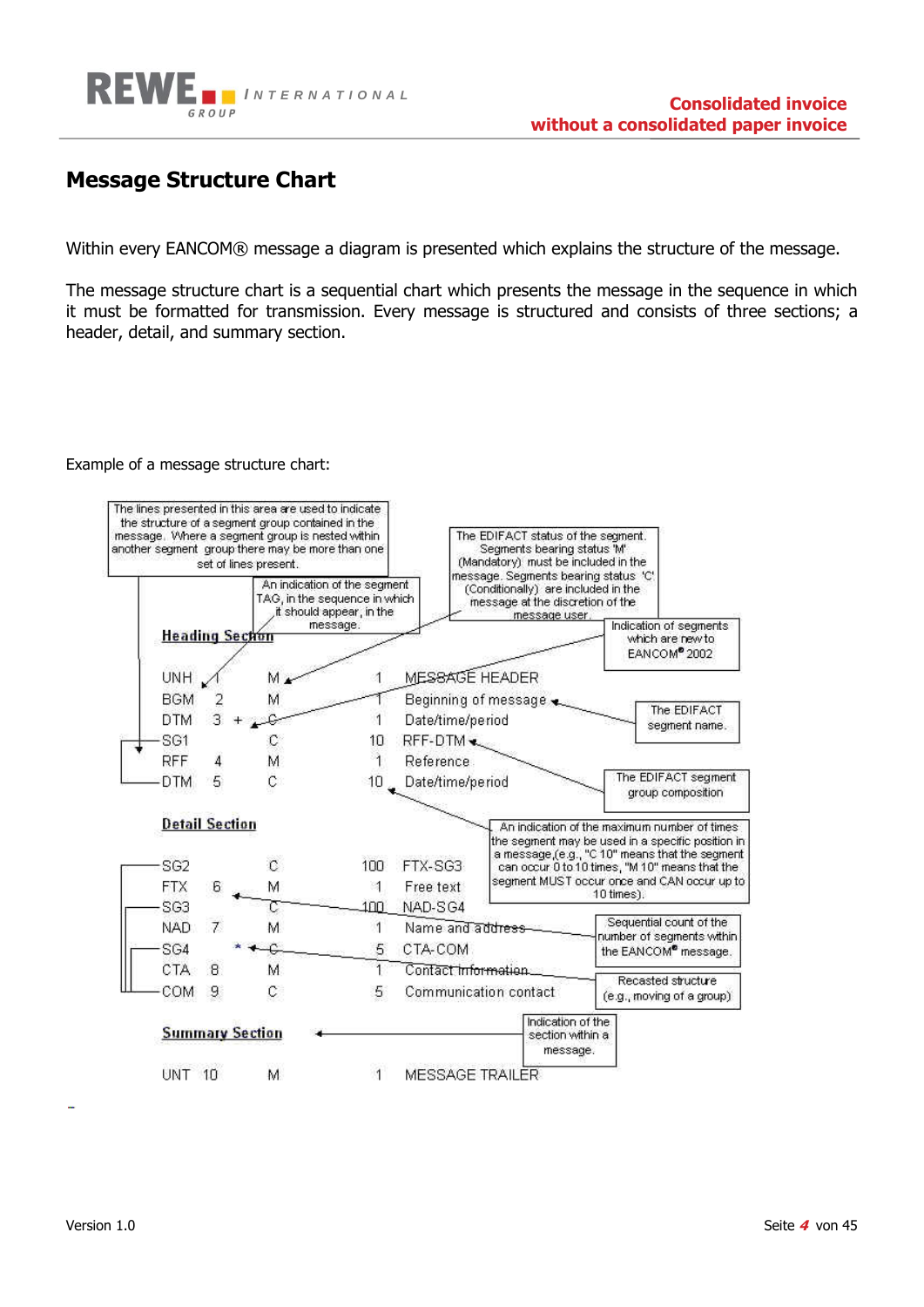

## <span id="page-4-0"></span>**1. Message structure INVOIC**

## **Invoice message**

|                 | <b>UNA</b>  | 1  | C | $\mathbf{1}$ | Service string advice                    |
|-----------------|-------------|----|---|--------------|------------------------------------------|
|                 | <b>UNB</b>  | 2  | M | $\mathbf{1}$ |                                          |
|                 |             |    |   |              | Interchange header                       |
|                 | <b>UNH</b>  | 3  | Μ | $\mathbf{1}$ | Message header                           |
|                 | <b>BGM</b>  | 4  | М | 1            | Beginning of message                     |
|                 | <b>DTM</b>  | 5  | Μ | 2            | Date/time/period                         |
| <b>FTX</b>      |             | 6  | C | 8            | Free text                                |
| SG1             |             |    | C | $\mathbf 1$  | <b>RFF</b>                               |
| <b>RFF</b>      |             | 7  | М | $\mathbf{1}$ | Reference                                |
| SG <sub>2</sub> |             |    | М | 4            | NAD-SG3                                  |
|                 | <b>NAD</b>  | 8  | М | $\mathbf{1}$ | Name and address                         |
| SG <sub>3</sub> |             |    | М | $\mathbf{1}$ | <b>RFF</b>                               |
| <b>RFF</b>      |             | 9  | М | $\mathbf{1}$ | Reference                                |
| SG7             |             |    | м | $\mathbf{1}$ | <b>CUX</b>                               |
| <b>CUX</b>      |             | 10 | М | $\mathbf{1}$ | Currencies                               |
|                 | <b>SG26</b> |    | M | 999999       | LIN-IMD-QTY-DTM-SG27-SG29-SG30-SG34-SG35 |
| <b>LIN</b>      |             | 11 | М | $\mathbf{1}$ | Line item                                |
|                 | <b>IMD</b>  | 12 | М | 4            | Item description                         |
| QTY             |             | 13 | М | 2            | Quantity                                 |
|                 | <b>DTM</b>  | 14 | М | $\mathbf{1}$ | Data/time/period                         |
|                 | <b>SG27</b> |    | м | $\mathbf{1}$ | <b>MOA</b>                               |
|                 | <b>MOA</b>  | 15 | м | $\mathbf{1}$ | Monetary amount                          |
|                 | <b>SG29</b> |    | М | $\mathbf{1}$ | PRI                                      |
| <b>PRI</b>      |             | 16 | м | $\mathbf 1$  | Price details                            |
|                 | <b>SG30</b> |    | М | 5            | RFF-DTM                                  |
| <b>RFF</b>      |             | 17 | м | $\mathbf{1}$ | Reference                                |
|                 | <b>DTM</b>  | 18 | C | $\mathbf 1$  | Data/time/period                         |
|                 | <b>SG34</b> |    | M | 3            | TAX-MOA                                  |
| <b>TAX</b>      |             | 19 | M | $\mathbf{1}$ | Duty/tax/free details                    |
|                 | <b>MOA</b>  | 20 | C | 1            | Monetary amount                          |
|                 | <b>SG35</b> |    | M | 3            | <b>NAD</b>                               |
| Ш               | <b>NAD</b>  | 21 | M | $\mathbf{1}$ | Name and address                         |
|                 | <b>UNS</b>  | 22 | М | $\mathbf 1$  | Section control                          |
|                 | <b>SG50</b> |    | M | 5            | <b>MOA</b>                               |
|                 | <b>MOA</b>  | 23 | M | $\mathbf{1}$ | Monetary amount                          |
|                 | <b>SG52</b> |    | М | 10           | TAX-MOA                                  |
|                 | <b>TAX</b>  | 24 | М | $\mathbf{1}$ | Duty/tax/free details                    |
|                 | <b>MOA</b>  | 25 | M | 9            | Monetary amount                          |
|                 | <b>UNT</b>  | 26 | M | $\mathbf 1$  | Message trailer                          |
|                 | <b>UNZ</b>  | 27 | M | $\mathbf{1}$ | Interchange trailer                      |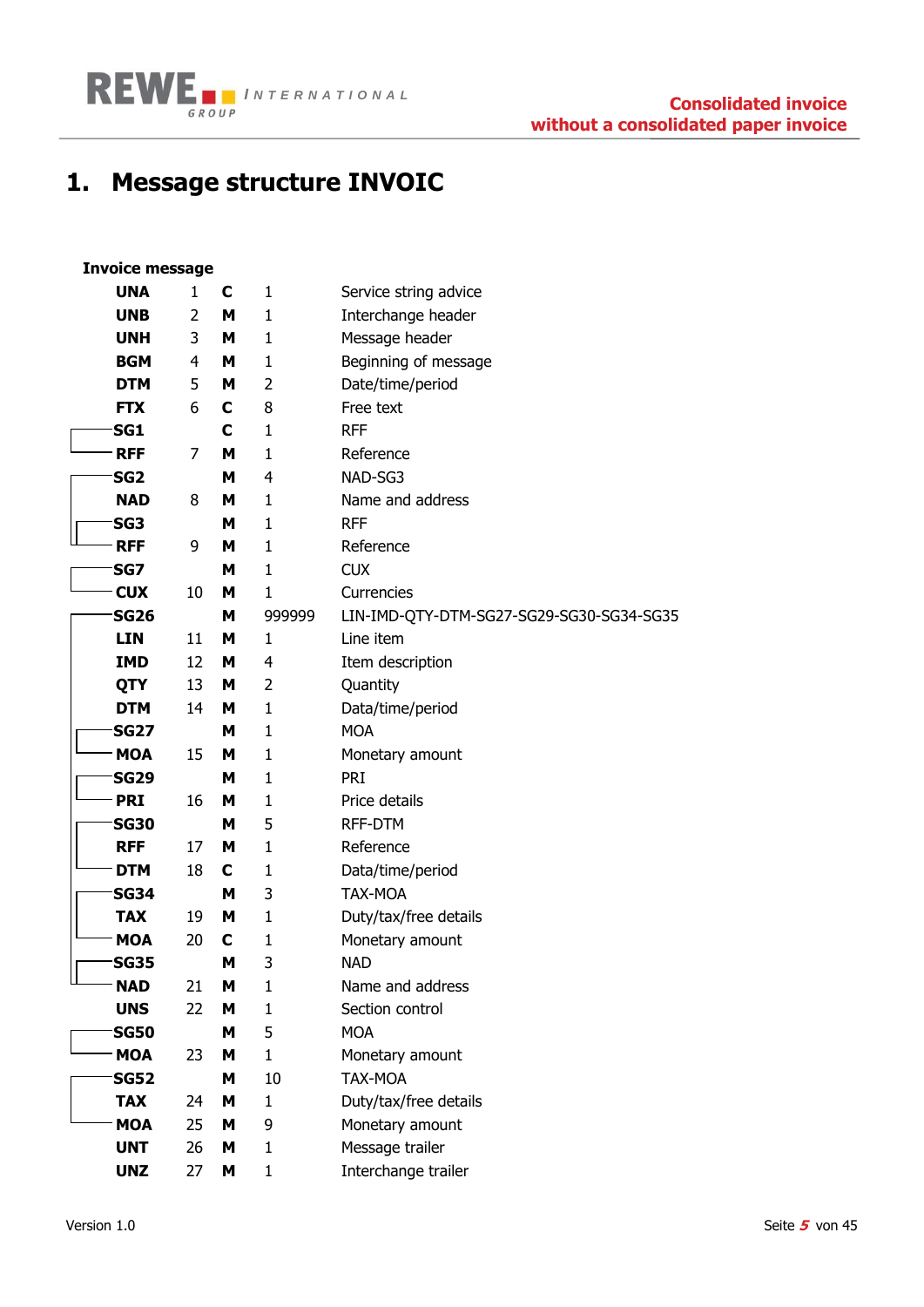

### **2. Business Terms**

<span id="page-5-0"></span>

| <b>Business term</b>                               | Description                                                                                                                        | <b>Status</b> | Format  | Segment         |            | Data element |      |                              |
|----------------------------------------------------|------------------------------------------------------------------------------------------------------------------------------------|---------------|---------|-----------------|------------|--------------|------|------------------------------|
| Consolidated invoice /<br>consolidated credit note |                                                                                                                                    | M             | $A/N$ 3 |                 | <b>BGM</b> | C002         | 1001 | Document name code           |
| Invoice/credit note<br>number                      |                                                                                                                                    | M             | A/N 16  |                 | <b>BGM</b> | C106         | 1004 | Document identifier          |
| Message date                                       |                                                                                                                                    | M             | D 8     |                 | <b>DTM</b> | C507         | 2380 | Date or time or period value |
| Invoicing period                                   | By Invoice                                                                                                                         | M             | D 17    |                 | <b>DTM</b> | C507         | 2380 | Date or time or period value |
| Invoicing period                                   | By Credit note                                                                                                                     | O             | D 17    |                 | <b>DTM</b> | C507         | 2380 | Date or time or period value |
| Tax reduction reason                               | The segment FTX is mandatory for tax<br>reduction reason, incase of invoices without $ 0 \rangle$<br>a consolidated paper invoice. |               | $A/N$ 5 |                 | <b>FTX</b> | C107         | 4441 | Free text value code         |
| Tax exemption in text<br>form                      |                                                                                                                                    | O             | A/N 512 |                 | <b>FTX</b> | C108         | 4440 | Free text value              |
| Organic control number                             | Organic control number of the supplier                                                                                             | O             | A/N 35  | SG1             | <b>RFF</b> | C506         | 1154 | Reference identifier         |
| <b>Buyer</b>                                       | GLN+text                                                                                                                           | M             | N 13    | SG <sub>2</sub> | <b>NAD</b> | C082         | 3039 | Party identifier             |
| Supplier                                           | GLN+text                                                                                                                           | M             | N 13    | SG <sub>2</sub> | <b>NAD</b> | C082         | 3039 | Party identifier             |
| Invoicee                                           | GLN, only if not identical with the buyer                                                                                          | O             | N 13    | SG <sub>2</sub> | <b>NAD</b> | C082         | 3039 | Party identifier             |
| Issuer of invoice                                  | Only if not identical with the supplier                                                                                            | O             | N 13    | SG <sub>2</sub> | <b>NAD</b> | C082         | 3039 | Party identifier             |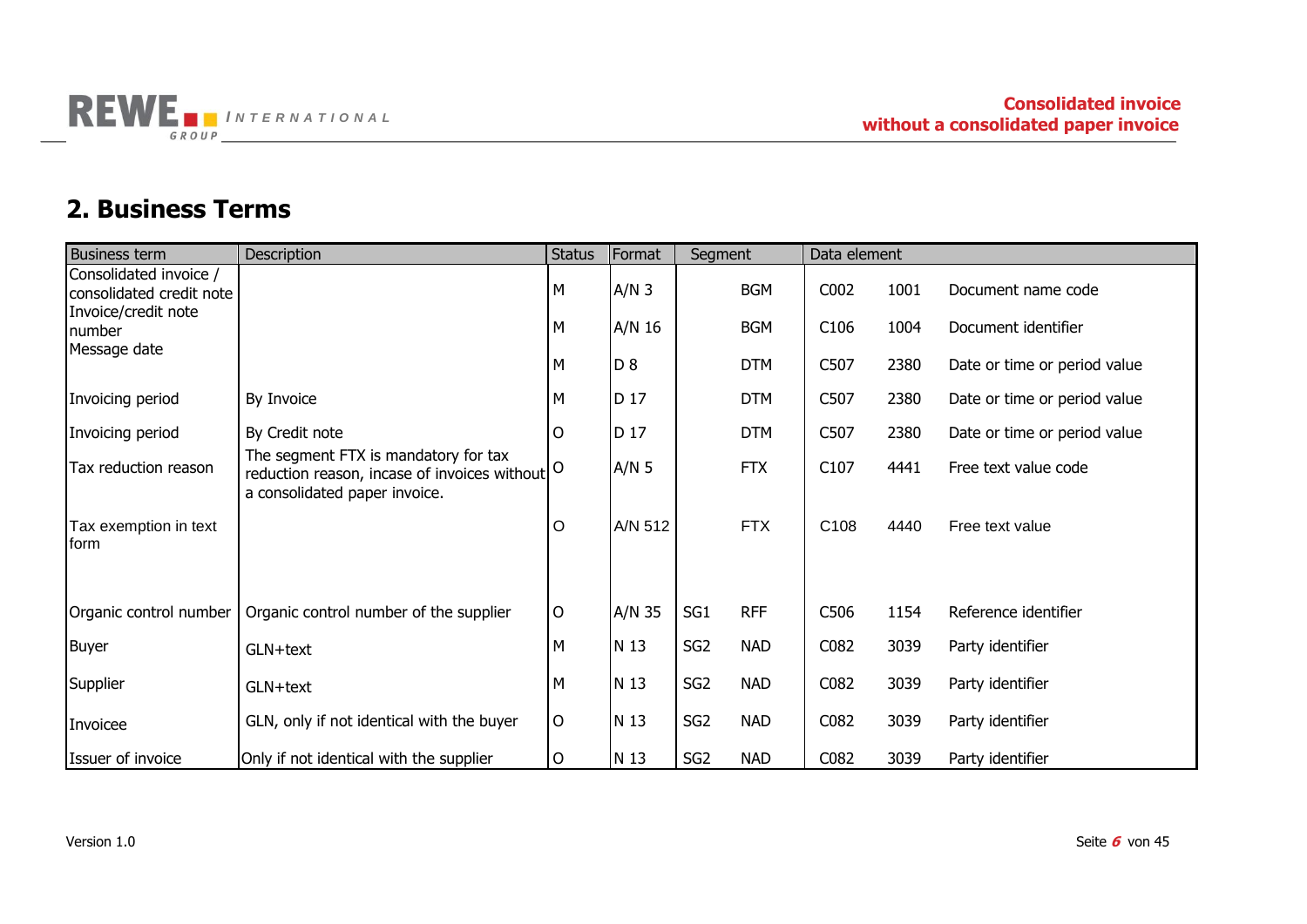

| <b>Business term</b>                       | Description                                                                                       | <b>Status</b> | Format           | Segment         |            | Data element     |      |                                    |
|--------------------------------------------|---------------------------------------------------------------------------------------------------|---------------|------------------|-----------------|------------|------------------|------|------------------------------------|
| Company name                               | For invoices without a consolidated paper<br>invoice By SU, BY, IV and II                         | М             | $A/N$ 3x<br>35   | SG <sub>2</sub> | <b>NAD</b> | C080             | 3036 | Party name                         |
| <b>Street</b>                              | For invoices without a consolidated paper<br>invoice By SU, BY, IV and II                         | M             | $A/N$ 2x35       | SG <sub>2</sub> | <b>NAD</b> | C059             | 3042 | Street and number or post office b |
| Location                                   | For invoices without a consolidated paper<br>invoice By SU, BY, IV and II                         | M             | A/N 35           | SG <sub>2</sub> | <b>NAD</b> |                  | 3164 | City name                          |
| Postal code                                | For invoices without a consolidated paper<br>invoice By SU, BY, IV and II                         | M             | A/N 17           | SG <sub>2</sub> | <b>NAD</b> |                  | 3251 | Postal identification code         |
| Country name coded                         |                                                                                                   | O             | $A/N$ 3          | SG <sub>2</sub> | <b>NAD</b> |                  | 3207 | Country name code                  |
|                                            | VAT registration number For invoices without a consolidated paper<br>invoice By SU, BY, IV and II | M             | $A/N$ 20         | SG <sub>3</sub> | <b>RFF</b> | C506             | 1154 | Reference identifier               |
| <b>Currency</b>                            |                                                                                                   | М             | $A/N$ 3          | SG7             | <b>CUX</b> | C504             | 6345 | Currency identification code       |
| Article                                    | <b>EAN</b>                                                                                        | м             | N 14             | <b>SG26</b>     | LIN        | C <sub>212</sub> | 7140 | Item identifier                    |
| Identification of mixed<br>assortment      |                                                                                                   | 0             | $A/N$ 3          | <b>SG26</b>     | <b>IMD</b> | C <sub>273</sub> | 7009 | Item description code              |
| Identification of<br>returnable containers |                                                                                                   | Ω             | $A/N$ 3          | <b>SG26</b>     | <b>IMD</b> | C <sub>273</sub> | 7009 | Item description code              |
| Identification of<br>consumer units        |                                                                                                   | 0             | A/N <sub>3</sub> | <b>SG26</b>     | <b>IMD</b> | C <sub>273</sub> | 7009 | Item description code              |
| Article description                        |                                                                                                   | М             | A/N70            | <b>SG26</b>     | <b>IMD</b> | C <sub>273</sub> | 7008 | Item description                   |
| Invoiced quantity                          | Delivered quantity, that is being invoiced,<br>related to EAN                                     | M             | $N$ 7+3          | <b>SG26</b>     | QTY        | C186             | 6060 | Quantity                           |
| Free goods quantity                        | Delivered quantity that is not being<br>invoiced, related to EAN                                  | M             | $N$ 7+3          | <b>SG26</b>     | QTY        | C186             | 6060 | Quantity                           |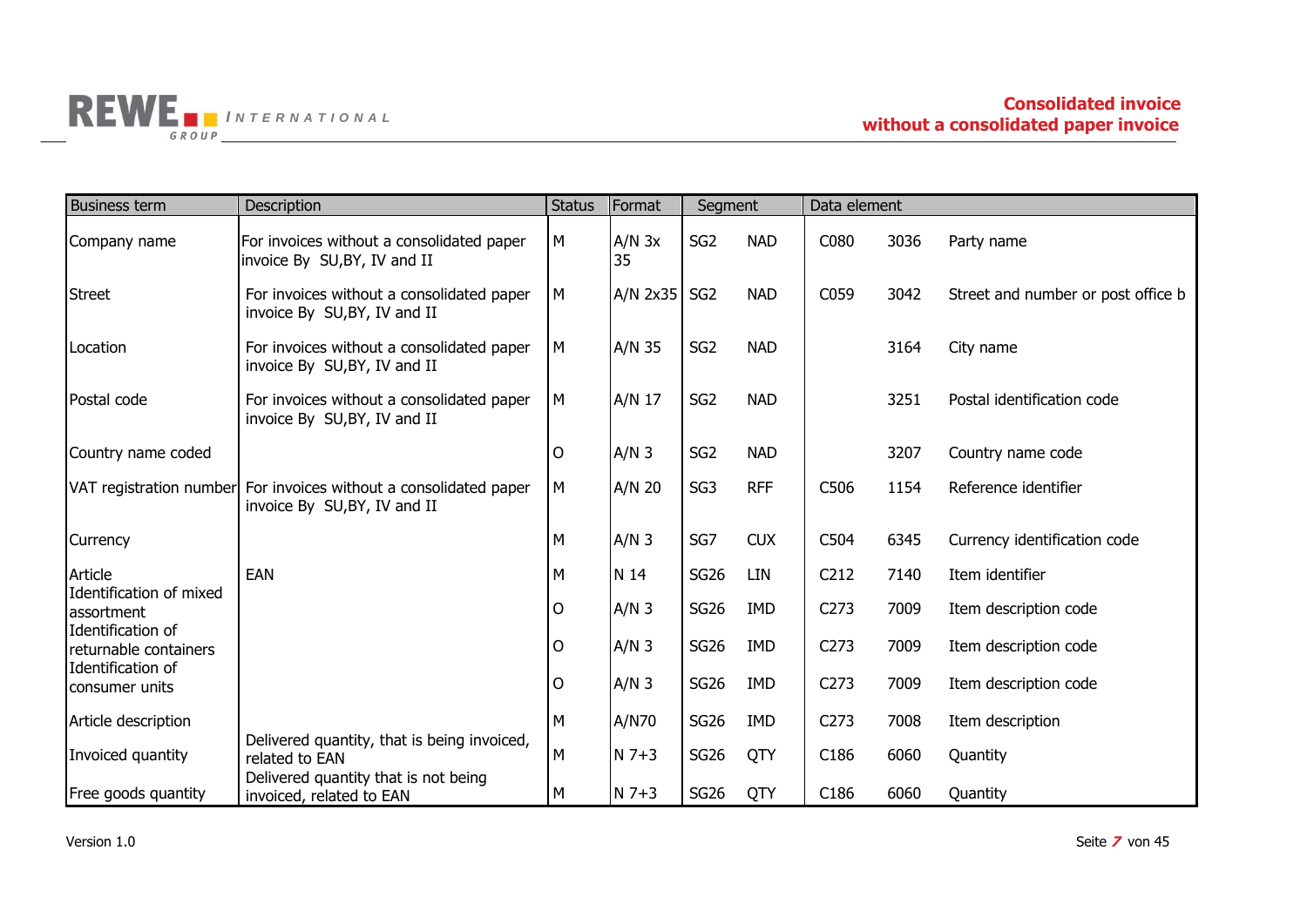

| <b>Business term</b>                                             | <b>Description</b>                                                    | <b>Status</b> | Format         | Segment          |            | Data element     |      |                              |
|------------------------------------------------------------------|-----------------------------------------------------------------------|---------------|----------------|------------------|------------|------------------|------|------------------------------|
| Number of units in hifher<br>packaging or<br>configuration level |                                                                       | $\mathsf{O}$  | $N$ 7+3        | SG <sub>26</sub> | QTY        | C <sub>186</sub> | 6060 | Quantity                     |
| Measurement unit                                                 | Only used for variable quantity products<br>(unit is not equal piece) | $\mathsf{O}$  | $A/N$ 3        | <b>SG26</b>      | QTY        | C <sub>186</sub> | 6411 | Measurement unit code        |
| Delivery date                                                    |                                                                       | M             | D <sub>8</sub> | <b>SG26</b>      | <b>DTM</b> | C507             | 2380 | Date or time or period value |
| Line item amount                                                 | $=$ delivered quantity x net – net price<br>Einkaufspreis             | M             | $N$ 10+3       | <b>SG27</b>      | <b>MOA</b> | C516             | 5004 | Monetary amount              |
| Net price                                                        | $Net - net price$                                                     | M             | $N$ 7+3        | <b>SG29</b>      | PRI        | C509             | 5118 | Price amount                 |
| Order number (buyer)                                             | Optional by credit note                                               | M             | A/N 16         | <b>SG30</b>      | <b>RFF</b> | C506             | 1154 | Reference identifier         |
| Delivery note number                                             |                                                                       | М             | A/N 16         | <b>SG30</b>      | <b>RFF</b> | C506             | 1154 | Reference identifier         |
| Reference invoice<br>number<br>Receiving advice number           | Reference invoice number by credit notes                              | $\mathsf{O}$  | A/N 16         | <b>SG30</b>      | <b>RFF</b> | C506             | 1154 | Reference identifier         |
|                                                                  |                                                                       | O             | A/N 16         | <b>SG30</b>      | <b>RFF</b> | C506             | 1154 | Reference identifier         |
| Reference number                                                 | Number of instruction for returns                                     | O             | A/N 16         | <b>SG30</b>      | <b>RFF</b> | C506             | 1154 | Reference identifier         |
| Order date                                                       | Date of order                                                         | $\mathsf{O}$  | D <sub>8</sub> | <b>SG30</b>      | <b>DTM</b> | C507             | 2380 | Date or time or period value |
| VAT rate                                                         | As percentage                                                         | M             | $N$ 2+2        | <b>SG34</b>      | <b>TAX</b> | C <sub>243</sub> | 5278 | Duty or tax or fee rate      |
| Producer fee as<br>percentage                                    | Beer, sparkling wine, etc.                                            | 0             | $N$ 2+2        | <b>SG34</b>      | <b>TAX</b> | C <sub>243</sub> | 5278 | Duty or tax or fee rate      |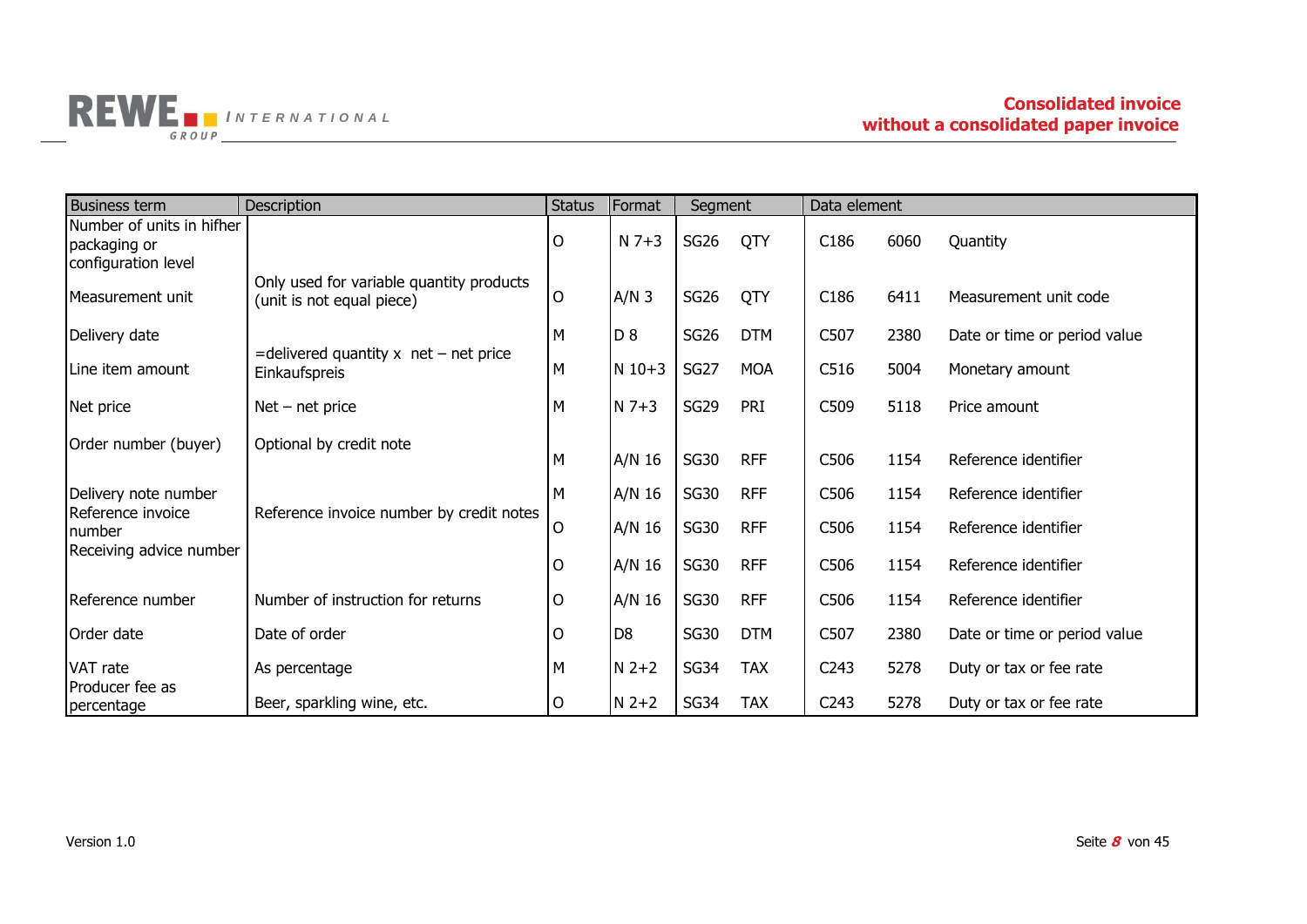

| <b>Business term</b>                     | <b>Description</b>                                                | <b>Status</b>  | Format     | Segment     |            | Data element     |      |                         |
|------------------------------------------|-------------------------------------------------------------------|----------------|------------|-------------|------------|------------------|------|-------------------------|
| Tax amount                               | Producer fees as monetary amount                                  | $\mathsf{O}$   | $N$ 7+3    | <b>SG34</b> | <b>MOA</b> | C516             | 5004 | Monetary amount         |
| Delivery party                           | GLN and optional address                                          | М              | N 13       | <b>SG35</b> | <b>NAD</b> | C082             | 3039 | Party identifier        |
| Ultimate consignee                       | GLN, only if not identical with delivery party<br>(Cross-docking) | $\overline{O}$ | N 13       | <b>SG35</b> | <b>NAD</b> | C082             | 3039 | Party identifier        |
| Ordered by                               | GLN, only if not identical with the buyer                         | $\mathsf{O}$   | N 13       | <b>SG35</b> | <b>NAD</b> | C082             | 3039 | Party identifier        |
| Total line item amount                   | Sum of all line item amounts                                      | M              | $N 11+2$   | <b>SG50</b> | <b>MOA</b> | C516             | 5004 | Monetary amount         |
| Goods and service total<br>lamount       |                                                                   | M              | $N 11+2$   | <b>SG50</b> | <b>MOA</b> | C516             | 5004 | Monetary amount         |
| Total returnable items<br>deposit amount |                                                                   | M              | $N 11+2$   | <b>SG50</b> | <b>MOA</b> | C516             | 5004 | Monetary amount         |
| Message total<br>duty/tax/fee amount     |                                                                   | $\circ$        | $N 11+2$   | <b>SG50</b> | <b>MOA</b> | C516             | 5004 | Monetary amount         |
| Invoice amount                           |                                                                   | M              | $N 11+2$   | <b>SG50</b> | <b>MOA</b> | C516             | 5004 | Monetary amount         |
| <b>VAT</b>                               |                                                                   | M              | $N$ 2+2    | <b>SG52</b> | <b>TAX</b> | C <sub>243</sub> | 5278 | Duty or tax or fee rate |
| Producer fees                            | As percentage                                                     | M              | $N$ 2+2    | <b>SG52</b> | <b>TAX</b> | C <sub>243</sub> | 5278 | Duty or tax or fee rate |
| Taxable amount                           |                                                                   | M              | $N 11 + 2$ | <b>SG52</b> | <b>MOA</b> | C516             | 5004 | Monetary amount         |
| Tax amount                               |                                                                   | M              | $N$ 11+2   | <b>SG52</b> | <b>MOA</b> | C516             | 5004 | Monetary amount         |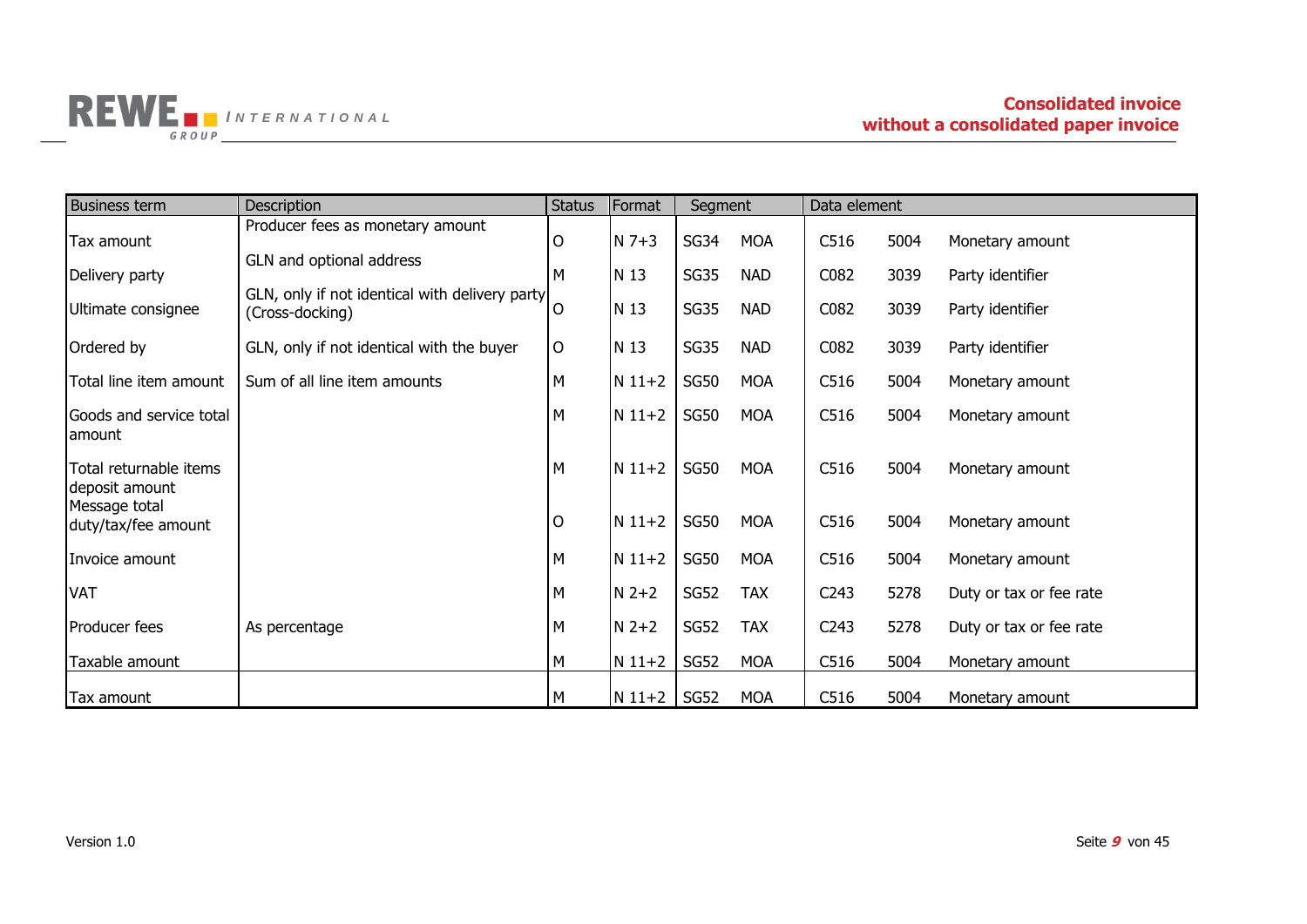## <span id="page-9-0"></span>**3. Segment description INVOIC**

| $UNA - C$                                                                                                                                                                                                                                                                                                                                                | 1 - Service string advice |             |        |                                                                                                                          |  |  |  |  |
|----------------------------------------------------------------------------------------------------------------------------------------------------------------------------------------------------------------------------------------------------------------------------------------------------------------------------------------------------------|---------------------------|-------------|--------|--------------------------------------------------------------------------------------------------------------------------|--|--|--|--|
| <b>Function</b><br>The service string advice shall begin with the upper case characters UNA immediately<br>÷<br>followed by six characters in the order shown below. The space character shall not be<br>used in positions 010, 020, 040, 050 or 060. The same character shall not be used in<br>more than one position of the UNA.<br>Segment number: 1 |                           |             |        |                                                                                                                          |  |  |  |  |
| Data element group/Data element                                                                                                                                                                                                                                                                                                                          | <b>EDIFACT</b>            | <b>JANW</b> | $\ast$ | Description                                                                                                              |  |  |  |  |
| UNA1<br><b>Component data</b><br>element separator                                                                                                                                                                                                                                                                                                       | $M$ an1                   | м           | $\ast$ | Used as a separator between component data<br>elements contained within a composite data element<br>(default value: ":") |  |  |  |  |
| Data elemen separator<br>UNA <sub>2</sub>                                                                                                                                                                                                                                                                                                                | $M$ an1                   | м           | $\ast$ | Used as a separator between two simple or<br>composite data elements (default value: "+")                                |  |  |  |  |
| <b>Decimal mark</b><br><b>UNA3</b>                                                                                                                                                                                                                                                                                                                       | M an1                     | м           | $\ast$ | Used to indicate the character used for decimal<br>notation (default value:".")                                          |  |  |  |  |
| Release character<br>UNA4                                                                                                                                                                                                                                                                                                                                | M an1                     | м           | $\ast$ | Used to restore separator and terminator signs to<br>their normal meaning (value: "?")                                   |  |  |  |  |
| <b>Repetition separator</b><br>UNA5                                                                                                                                                                                                                                                                                                                      | M an1                     | м           | $\ast$ | Default value: space                                                                                                     |  |  |  |  |
| UNA6<br><b>Segment terminator</b>                                                                                                                                                                                                                                                                                                                        | M an1                     | м           | $\ast$ | Used to indicate the end of a segment (default<br>value: " ' ")                                                          |  |  |  |  |

#### Segment Notes

This segment is used to inform the receiver of the interchange that a set of service string characters which are different to the default characters are being used.

When using the default set of service characters, the UNA segment need not be sent. If it is sent, it must immediately precede

the UNB segment and contain the four service string characters (positions UNA1, UNA2, UNA4 and UNA6) selected by the interchange sender.

Regardless of whether or not all of the service string characters are being changed every data element within this segment must be filled, (i.e. if some default values are being used together with user-defined values then both the default and the user-defined values must be specified).

When expressing the service string characters in the UNA segment, it is not necessary to include any element separators.

The use of the UNA segment is required when a character set other than level A is being used.

Example: UNA:+.? '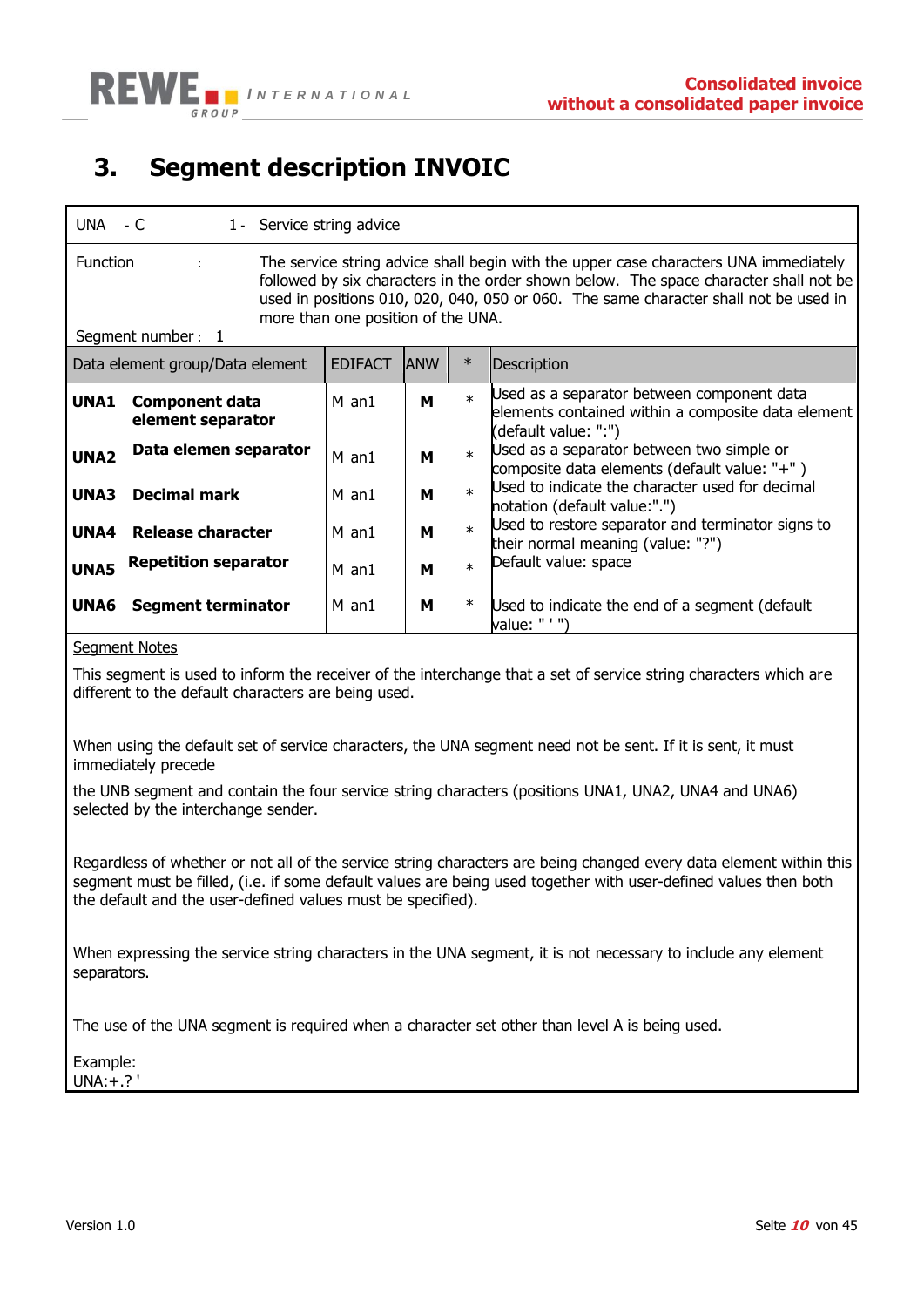

| <b>UNB</b>  | 1 - Interchange header<br>– M                            |                 |             |        |                                                        |  |  |  |
|-------------|----------------------------------------------------------|-----------------|-------------|--------|--------------------------------------------------------|--|--|--|
|             | Function<br>To identify an interchange.                  |                 |             |        |                                                        |  |  |  |
|             | Segment number: 2                                        | <b>EDIFACT</b>  | <b>ANW</b>  | $\ast$ |                                                        |  |  |  |
|             | Data element group / Data element                        |                 |             |        | Description                                            |  |  |  |
| <b>S001</b> | <b>Syntax identifier</b>                                 | M               | M           |        |                                                        |  |  |  |
| 0001        | Syntax identifier                                        | $M$ a4          | Μ           | $\ast$ | See code list                                          |  |  |  |
| 0002        | Syntax version number                                    | $M$ an1         | Μ           | $\ast$ | $3 = Version 3$                                        |  |  |  |
| 0080        | Service Code list directory<br>version number            | $C$ an $6$      | N           |        |                                                        |  |  |  |
| 0133        | Character encoding, coded                                | $C$ an3         | N           |        |                                                        |  |  |  |
| <b>S002</b> | <b>Interchange sender</b>                                | M               | M           |        |                                                        |  |  |  |
| 0004        | Interchange sender<br>identification                     | M an35          | М           |        | GLN (n13)                                              |  |  |  |
| 0007        | Identification code qualifier                            | $C$ an $4$      | R           | $\ast$ | $14 = EAN International.$                              |  |  |  |
| 0008        | Interchange sender internal<br>identification            | $C$ an35        | N           |        |                                                        |  |  |  |
| 0042        | Interchange sender internal C an35<br>sub-identification |                 | N           |        |                                                        |  |  |  |
| <b>S003</b> | <b>Interchange recipient</b>                             | M               | M           |        |                                                        |  |  |  |
| 0010        | Interchange recipient<br>identification                  | M an35          | М           |        | GLN (n13)                                              |  |  |  |
| 0007        | Identification code qualifier                            | $C$ an $4$      | R           | $\ast$ | $14 = EAN International.$                              |  |  |  |
| 0014        | Interchange recipient<br>internal identification         | $C$ an35        | N           |        |                                                        |  |  |  |
| 0046        | Interchange recipient<br>internal sub-identification     | $C$ an35        | N           |        |                                                        |  |  |  |
| <b>S004</b> | Date and time of<br>preparation                          | M               | M           |        |                                                        |  |  |  |
| 0017 Date   |                                                          | M n8            | М           |        | <b>CCYYMMDD</b>                                        |  |  |  |
|             | 0019 Time                                                | M <sub>n4</sub> | M           |        | <b>HHMM</b>                                            |  |  |  |
| 0020        | <b>Interchange control</b><br>reference                  | $M$ an14        | M           |        | Unique Interchange reference assigned by the<br>sender |  |  |  |
| <b>S005</b> | <b>Recipient reference</b><br>password details           | С               | N           |        |                                                        |  |  |  |
| 0022        | Recipient<br>reference/password                          | $M$ an14        |             |        |                                                        |  |  |  |
| 0025        | Recipient<br>reference/password<br>qualifier             | $C$ an $2$      |             |        |                                                        |  |  |  |
| 0026        | <b>Application reference</b>                             | $C$ an14        | $\mathbf o$ |        |                                                        |  |  |  |
| 0029        | <b>Processing priority code</b>                          | C a1            | N           |        |                                                        |  |  |  |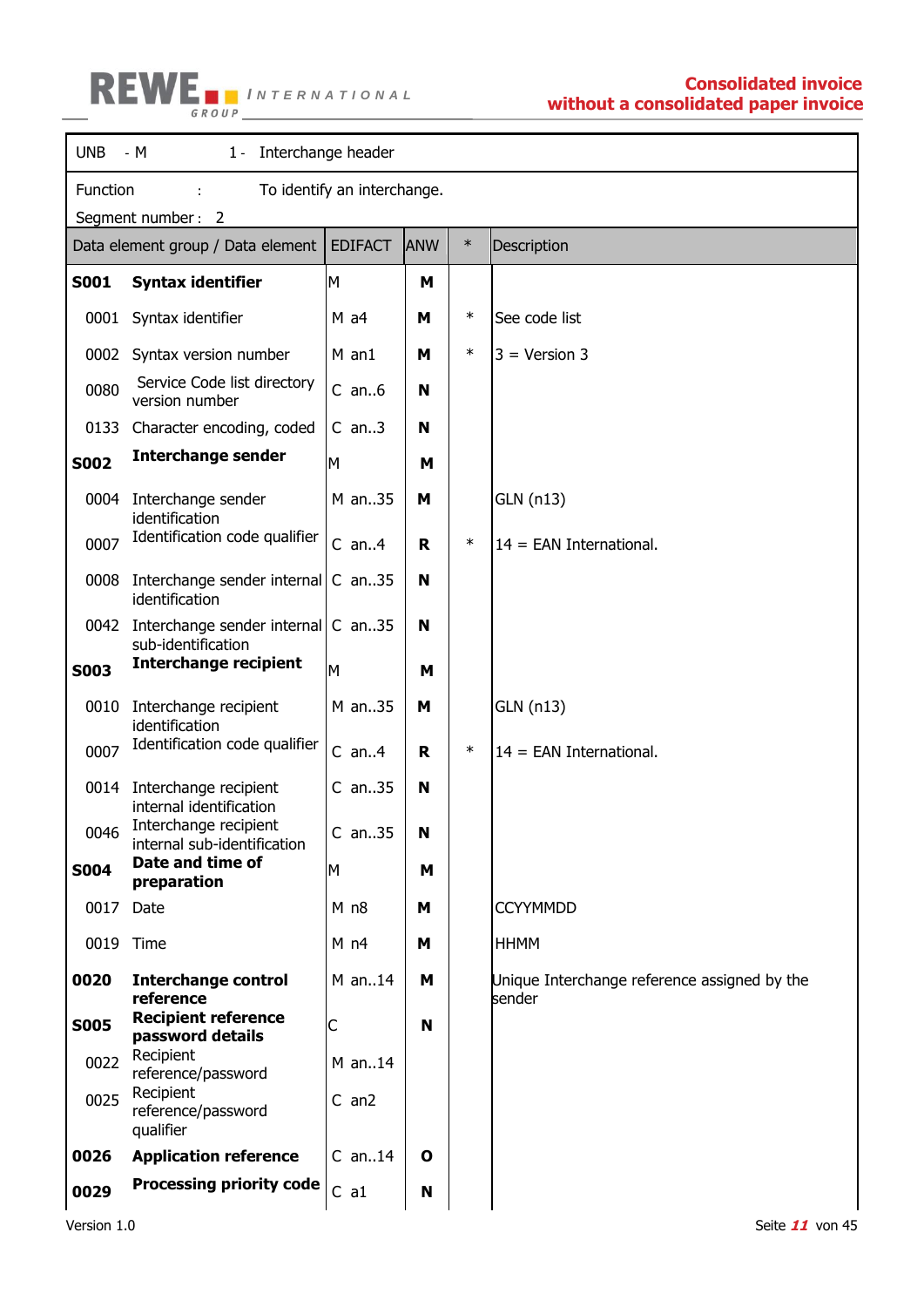

| 0031 | <b>Acknowledgement</b><br>reauest                                 | IC n1        | N            |                                                                                         |
|------|-------------------------------------------------------------------|--------------|--------------|-----------------------------------------------------------------------------------------|
| 0032 | Interchange agreement $ _{\text{C} \text{ an.}.35}$<br>identifier |              | M            | $EANCOM-ONLY = Indicator$ for the use of INVOIC<br>without a consolidated paper invoice |
| 0035 | Test indicator                                                    | $\subset$ n1 | $\mathbf{o}$ | $1 =$ Interchange is a test                                                             |

#### Segment Notes

The UNB segment is used to envelope the interchange and also to identify the party for whom the interchange is intended and the party who has sent the interchange. The principle of the UNB segment is the same as a physical envelope which covers one or more letters or documents and which details the address where delivery is to take place and the address from where the envelope has come.

DE 0001: The recommended (default) character set for use in EANCOM® for international exchanges is character set A (UNOA). Should users wish to use character sets other than A, an agreement on which set to use should be reached on a bilateral basis before communications begin.

DE 0004 and 0010: Within EANCOM® the Global Location Number (GLN) is recommended for the identification of the interchange sender and recipient.

DE 0008: The address for reverse routing is provided by the interchange sender to inform the interchange recipient of the address within the sender's system to which responding interchanges must be sent. It is recommended that the GLN be used for this purpose.

DE 0014: The address for routing, formerly provided by the interchange recipient, is used by the interchange sender to inform the recipient of the internal address within the recipient's system, to which the interchange should be routed. It is recommended that the GLN be used for this purpose.

DE S004: The date and time at which the sender prepared the interchange. This date and time may not necessarily be the same as the date and time of contained messages.

DE 0020: The interchange control reference number is generated by the interchange sender and is used to identify uniquely each interchange. Should the sender wish to re-use interchange control reference numbers, it is recommended that each number is held for a period of at least three months before being re-used. In order to guarantee uniqueness, the interchange control reference number should always be linked to the sender's identification (DE 0004).

DE S005: Any use of passwords must first be agreed bilaterally by the parties to the exchange.

DE 0026: This data element is used to identify the application on the recipient's system to which the interchange is directed. This data element may be used if, and only if, the interchange contains only one type of message, e.g. invoices. The reference used in this data element is assigned by the interchange sender.

DE 0031: This data element is used to indicate whether an acknowledgement to the interchange is required or not. The EANCOM® APERAK or CONTRL message should be used to provide acknowledgement of interchange receipt. In addition the EANCOM® CONTRL message may be used to indicate when an interchange has been rejected due to syntactical errors.

DE 0032: This data element contains an indicator for INVOIC without a consolidated paper invoice. This is used to facilitate automated processing of the interchange.

Example:

UNB+UNOC:4+9099999300314:14+8798765432106:14+20060102:1000+12345555+++++EANCOM-ONLY'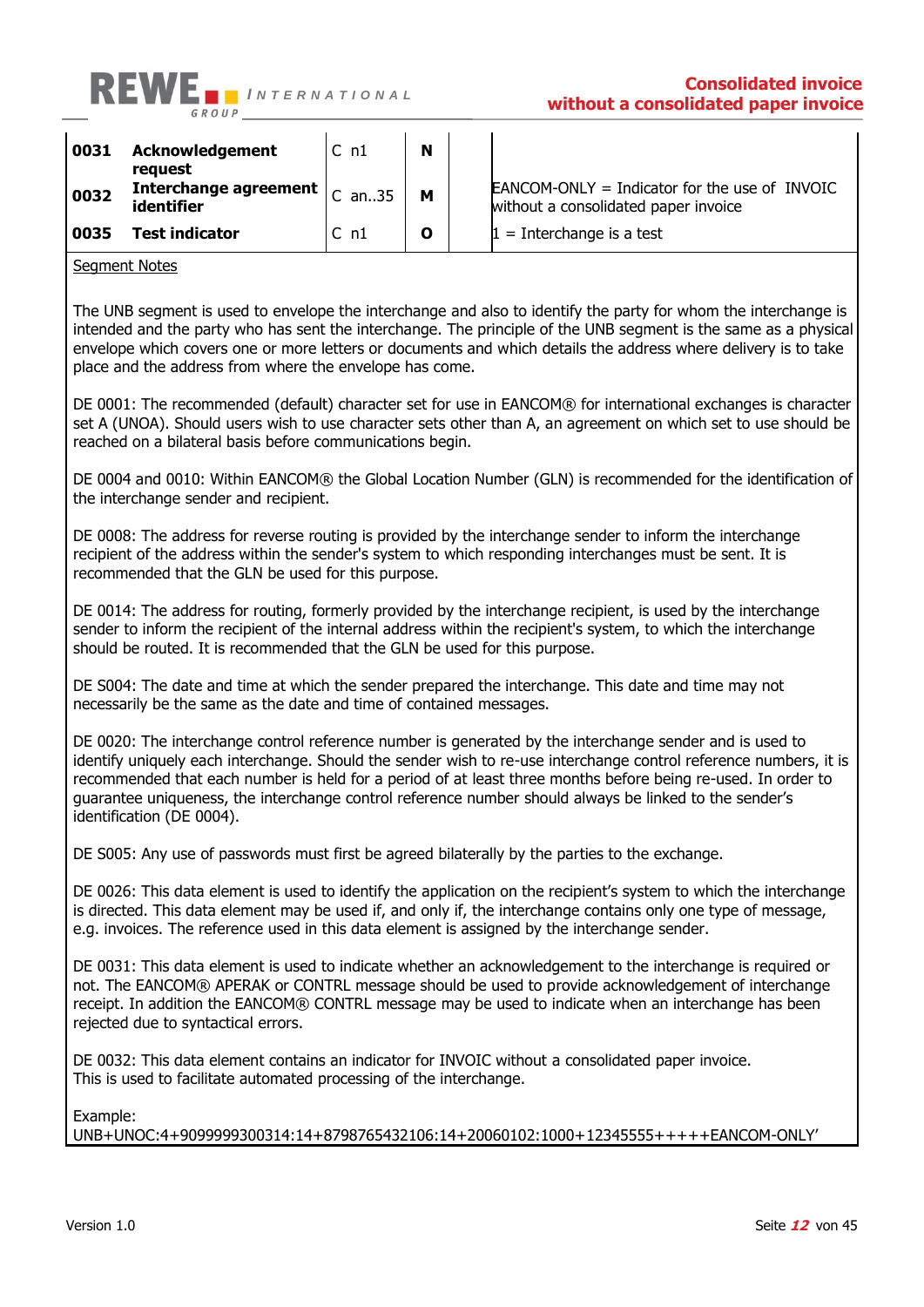

T

 $\blacksquare$ 

| <b>UNH</b>        | - M<br>$1 -$<br>Message header                                                 |                |            |        |                                                                                                                                                                |  |  |  |
|-------------------|--------------------------------------------------------------------------------|----------------|------------|--------|----------------------------------------------------------------------------------------------------------------------------------------------------------------|--|--|--|
|                   | Function<br>To head, identify and specify a message                            |                |            |        |                                                                                                                                                                |  |  |  |
| Segment number: 3 |                                                                                |                |            |        |                                                                                                                                                                |  |  |  |
|                   | Data element group/Data element                                                | <b>EDIFACT</b> | <b>ANW</b> | $\ast$ | Description                                                                                                                                                    |  |  |  |
| 0062              | <b>Message reference</b><br>number                                             | $M$ an14       | M          |        | Sender's unique message reference. Sequence<br>number of the messages in the interchange. DE<br>0062 in the UNT will be exactly the same. Sender<br>generated. |  |  |  |
| <b>S009</b>       | <b>Message identifier</b>                                                      | M              | м          |        |                                                                                                                                                                |  |  |  |
| 0065              | Message type                                                                   | $M$ an6        | м          | $\ast$ | <b>INVOIC = Invoice message</b>                                                                                                                                |  |  |  |
| 0052              | Message version number                                                         | $M$ an3        | м          | $\ast$ | $D = Draff version/UN/EDIFACT Directory$                                                                                                                       |  |  |  |
| 0054              | Message release number                                                         | $M$ an3        | м          | $\ast$ | $01B$ = Release 2001 - B                                                                                                                                       |  |  |  |
| 0051              | Controlling agency, coded                                                      | $M$ an3        | м          | $\ast$ | $UN = UN/CEPTACT$                                                                                                                                              |  |  |  |
| 0057              | Association assigned code                                                      | $C$ an $6$     | R          | $\ast$ | $EANO10 = EAN Version number$                                                                                                                                  |  |  |  |
| 0110              | Code list directory version<br>number                                          | $C$ an $6$     | O          |        | Code list version                                                                                                                                              |  |  |  |
| 0113              | Message type sub-function<br>identification                                    | $C$ an $6$     | N          |        |                                                                                                                                                                |  |  |  |
| 0068              | <b>Common access</b><br>reference                                              | $C$ an. 35     | N          |        |                                                                                                                                                                |  |  |  |
| <b>S010</b>       | <b>Status of the transfer</b>                                                  | С              | N          |        |                                                                                                                                                                |  |  |  |
| 0070              | Sequence of transfers                                                          | M n2           |            |        |                                                                                                                                                                |  |  |  |
| 0073              | First and last transfer                                                        | $C$ a1         |            |        |                                                                                                                                                                |  |  |  |
| <b>S016</b>       | <b>Message subset</b><br>identification                                        | С              | N          |        |                                                                                                                                                                |  |  |  |
| 0115              | Message subset<br>identification                                               | M an14         |            |        |                                                                                                                                                                |  |  |  |
| 0116              | Message subset version<br>number                                               | $C$ an3        |            |        |                                                                                                                                                                |  |  |  |
| 0118              | Message subset release<br>number                                               | $C$ an3        |            |        |                                                                                                                                                                |  |  |  |
| 0051              | Controlling agency, coded                                                      | $C$ an3        |            |        |                                                                                                                                                                |  |  |  |
| <b>S017</b>       | <b>Message</b><br>implementation                                               | С              |            |        |                                                                                                                                                                |  |  |  |
| 0121              | guideline identification<br>Message implementation<br>guideline identification | M an14         | N          |        |                                                                                                                                                                |  |  |  |
| 0122              | Message implementation<br>guideline version number                             | $C$ an3        |            |        |                                                                                                                                                                |  |  |  |
| 0124              | Message implementation<br>guideline release number                             | $C$ an3        |            |        |                                                                                                                                                                |  |  |  |
| 0051              | Controlling agency, coded                                                      | $C$ an3        |            |        |                                                                                                                                                                |  |  |  |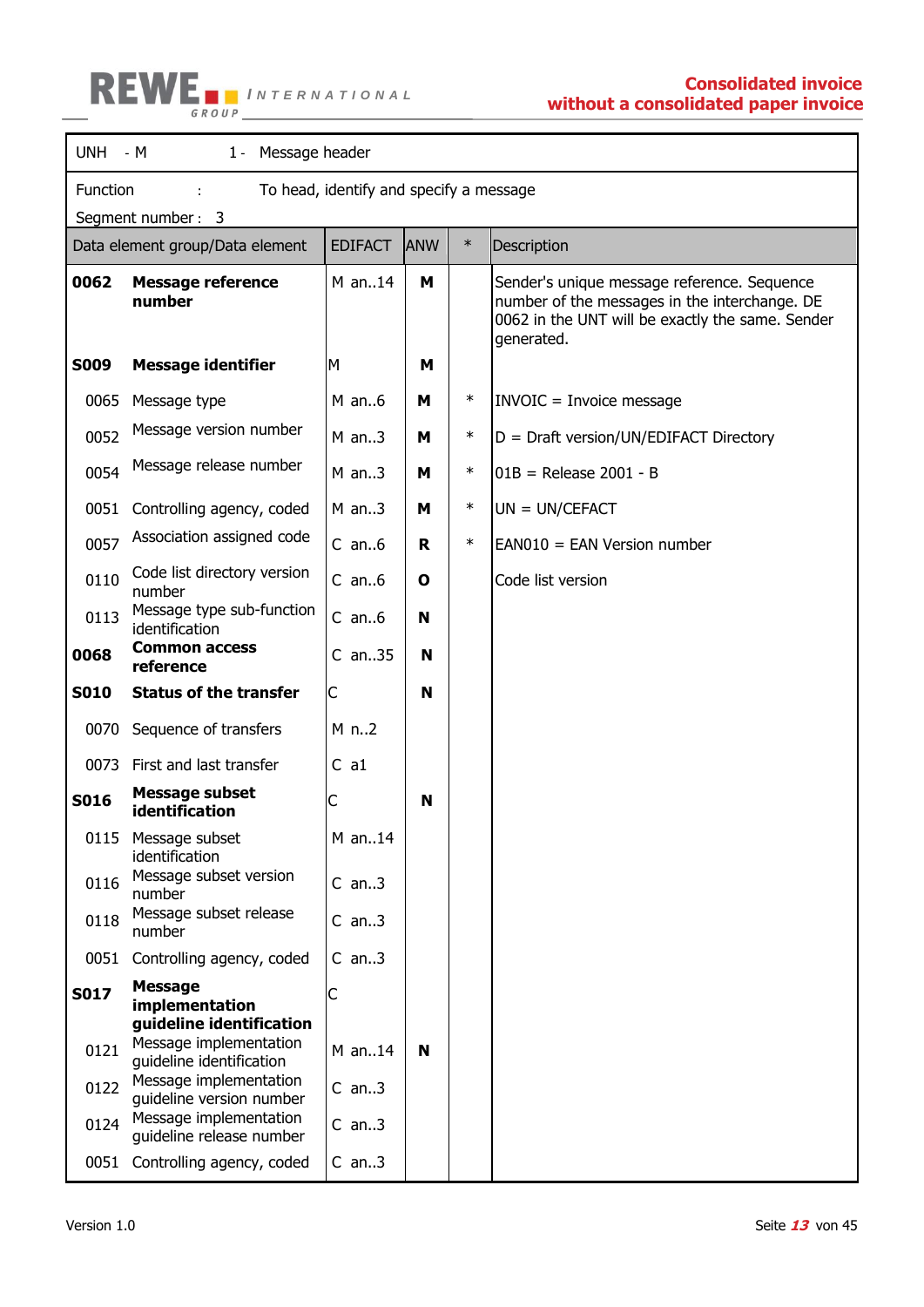

## **without a consolidated paper invoice**

|                      | Data element group/Data element     | <b>EDIFACT</b> | <b>ANW</b> | $\ast$ | Description |  |  |  |
|----------------------|-------------------------------------|----------------|------------|--------|-------------|--|--|--|
| <b>S018</b>          | <b>Scenario identification</b>      | IC             | N          |        |             |  |  |  |
| 0127                 | Scenario identification             | $M$ an14       |            |        |             |  |  |  |
|                      | 0128 Scenario version number        | $C$ an3        |            |        |             |  |  |  |
|                      | 0130 Scenario release number        | $C$ an3        |            |        |             |  |  |  |
|                      | 0051 Controlling agency, coded      | $C$ an3        |            |        |             |  |  |  |
| <b>Segment Notes</b> |                                     |                |            |        |             |  |  |  |
| Example:             | UNH+ME00001+INVOIC:D:01B:UN:EAN010' |                |            |        |             |  |  |  |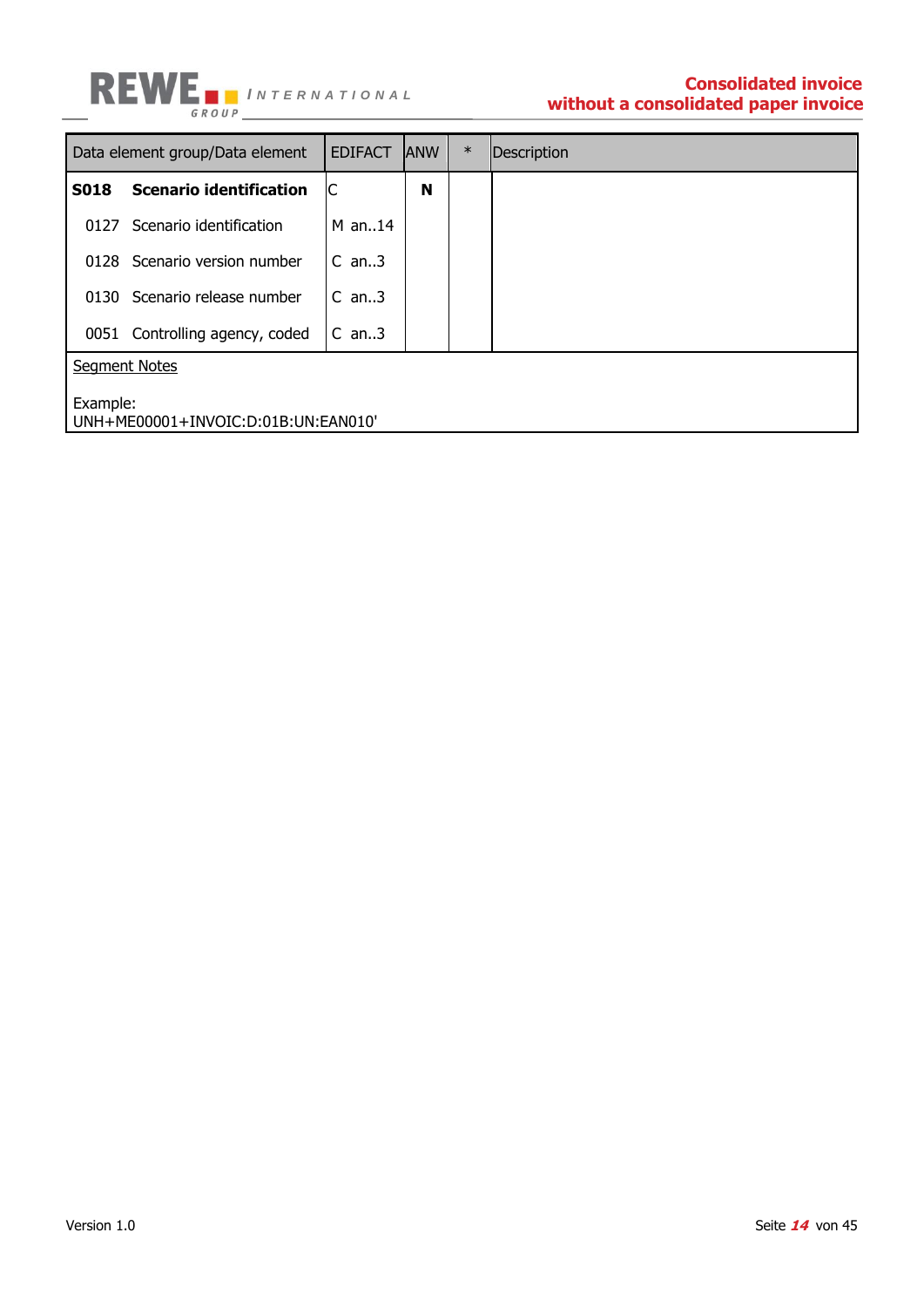

|                                                                                            | BGM - M<br>1 - Beginning of message                                                                   |            |    |        |                                                                                                          |  |  |  |  |
|--------------------------------------------------------------------------------------------|-------------------------------------------------------------------------------------------------------|------------|----|--------|----------------------------------------------------------------------------------------------------------|--|--|--|--|
|                                                                                            | To indicate the type and function of a message and to transmit the identifying<br>Function<br>number. |            |    |        |                                                                                                          |  |  |  |  |
| Segment number: 4                                                                          |                                                                                                       |            |    |        |                                                                                                          |  |  |  |  |
| <b>EDIFACT</b><br><b>ANW</b><br>$\ast$<br>Description<br>Data element group / Data element |                                                                                                       |            |    |        |                                                                                                          |  |  |  |  |
| <b>C002</b>                                                                                | Document/message<br>name                                                                              | C          | R. |        |                                                                                                          |  |  |  |  |
|                                                                                            | 1001 Document name code                                                                               | $C$ an3    | R. | $\ast$ | $385$ = Consolidated invoice<br>$262$ = Consolidated credit note – goods and services                    |  |  |  |  |
|                                                                                            | 1131 Code list identification code                                                                    | $C$ an17   | N  |        |                                                                                                          |  |  |  |  |
| 3055                                                                                       | Code list responsible<br>agency code                                                                  | $C$ an3    | N  |        |                                                                                                          |  |  |  |  |
|                                                                                            | 1000 Document name                                                                                    | $C$ an35   | N  |        |                                                                                                          |  |  |  |  |
| C106                                                                                       | Document/message<br>identification                                                                    | С          | R  |        |                                                                                                          |  |  |  |  |
|                                                                                            | 1004 Document identifier                                                                              | $C$ an35   | R  |        | Invoice/credit note number, assigned by the<br>document sender.                                          |  |  |  |  |
|                                                                                            | 1056 Version identifier                                                                               | $C$ an9    | N  |        |                                                                                                          |  |  |  |  |
|                                                                                            | 1060 Revision identifier                                                                              | $C$ an $6$ | N  |        |                                                                                                          |  |  |  |  |
| 1225                                                                                       | <b>Message function code</b>                                                                          | $C$ an3    | R  | $\ast$ | $9 =$ Original                                                                                           |  |  |  |  |
| 4343                                                                                       | <b>Response type code</b>                                                                             | $C$ an3    | N  |        |                                                                                                          |  |  |  |  |
|                                                                                            | <b>Segment Notes</b>                                                                                  |            |    |        |                                                                                                          |  |  |  |  |
|                                                                                            | - Message type - Consolidated invoice (DE1001 = 385), Mandatory *); A/N 3                             |            |    |        |                                                                                                          |  |  |  |  |
|                                                                                            | - Invoice number (DE1004); Mandatory; A/N 16                                                          |            |    |        |                                                                                                          |  |  |  |  |
|                                                                                            | BGM+385+200099+9'                                                                                     |            |    |        |                                                                                                          |  |  |  |  |
|                                                                                            |                                                                                                       |            |    |        |                                                                                                          |  |  |  |  |
|                                                                                            | - Message type - Consolidated credit note (DE1001 = 262); Mandatory *); A/N 3                         |            |    |        |                                                                                                          |  |  |  |  |
|                                                                                            | - Credit note number (DE1004); Mandatory; A/N 16                                                      |            |    |        |                                                                                                          |  |  |  |  |
|                                                                                            | BGM+262+300200+9'                                                                                     |            |    |        |                                                                                                          |  |  |  |  |
|                                                                                            | Consolidated invoice and Consolidated credit note.                                                    |            |    |        | *) One of these message types (together with the message number) must be set. The INVOIC serves as both: |  |  |  |  |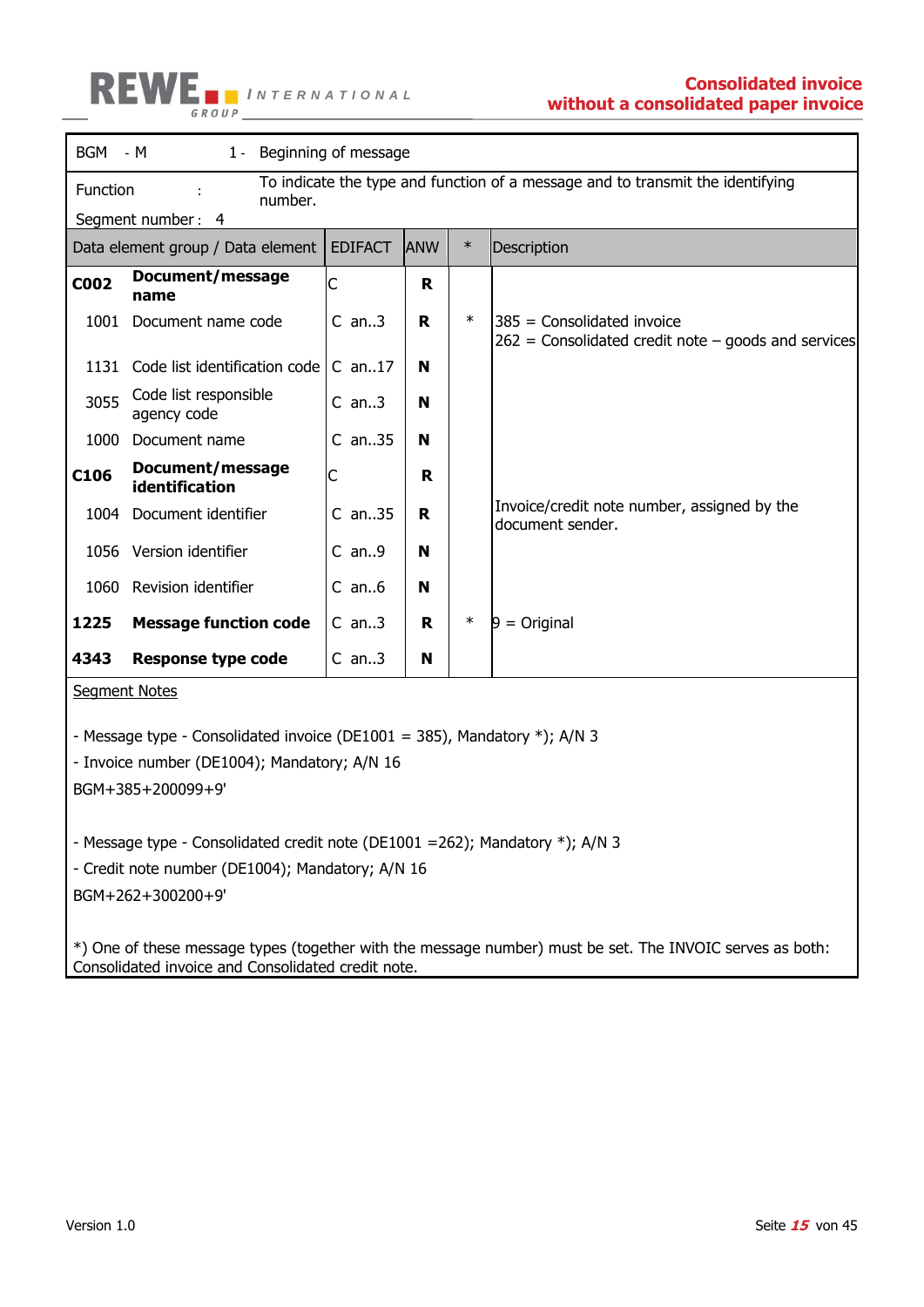

| DTM - M<br>2 - Date/time/period                                                                                                                                   |                                                                             |                |            |        |                                                                |  |  |  |
|-------------------------------------------------------------------------------------------------------------------------------------------------------------------|-----------------------------------------------------------------------------|----------------|------------|--------|----------------------------------------------------------------|--|--|--|
|                                                                                                                                                                   | Function<br>To specify date and/or time or period<br>÷<br>Segment number: 5 |                |            |        |                                                                |  |  |  |
|                                                                                                                                                                   | Data element group / Data element                                           | <b>EDIFACT</b> | <b>ANW</b> | $\ast$ | Description                                                    |  |  |  |
| C507                                                                                                                                                              | Date/time/period                                                            | M              | м          |        |                                                                |  |  |  |
| 2005                                                                                                                                                              | Date or time or period<br>function code qualifier                           | $M$ an3        | м          | $\ast$ | $137$ = Document/message date/time<br>$263$ = Invoicing period |  |  |  |
| 2380                                                                                                                                                              | Date or time or period<br>value                                             | $C$ an35       | R          |        |                                                                |  |  |  |
| 2379                                                                                                                                                              | Date or time or period<br>format code                                       | $C$ an3        | R          | $\ast$ | $102 = CCYYMMDD$<br>718 = CCYYMMDD-CCYYMMDD                    |  |  |  |
|                                                                                                                                                                   | <b>Segment Notes</b>                                                        |                |            |        |                                                                |  |  |  |
| - Message date (DE2005 = 137); Mandatory; D 8<br>DTM+137:20060522:102'                                                                                            |                                                                             |                |            |        |                                                                |  |  |  |
| - Invoicing period (DE2005 = 263); Mandatory by invoice (Qualifier=385); Optional by credit note<br>$(Qualifier = 262);$<br>D 17<br>DTM+263:2006061520060630:718' |                                                                             |                |            |        |                                                                |  |  |  |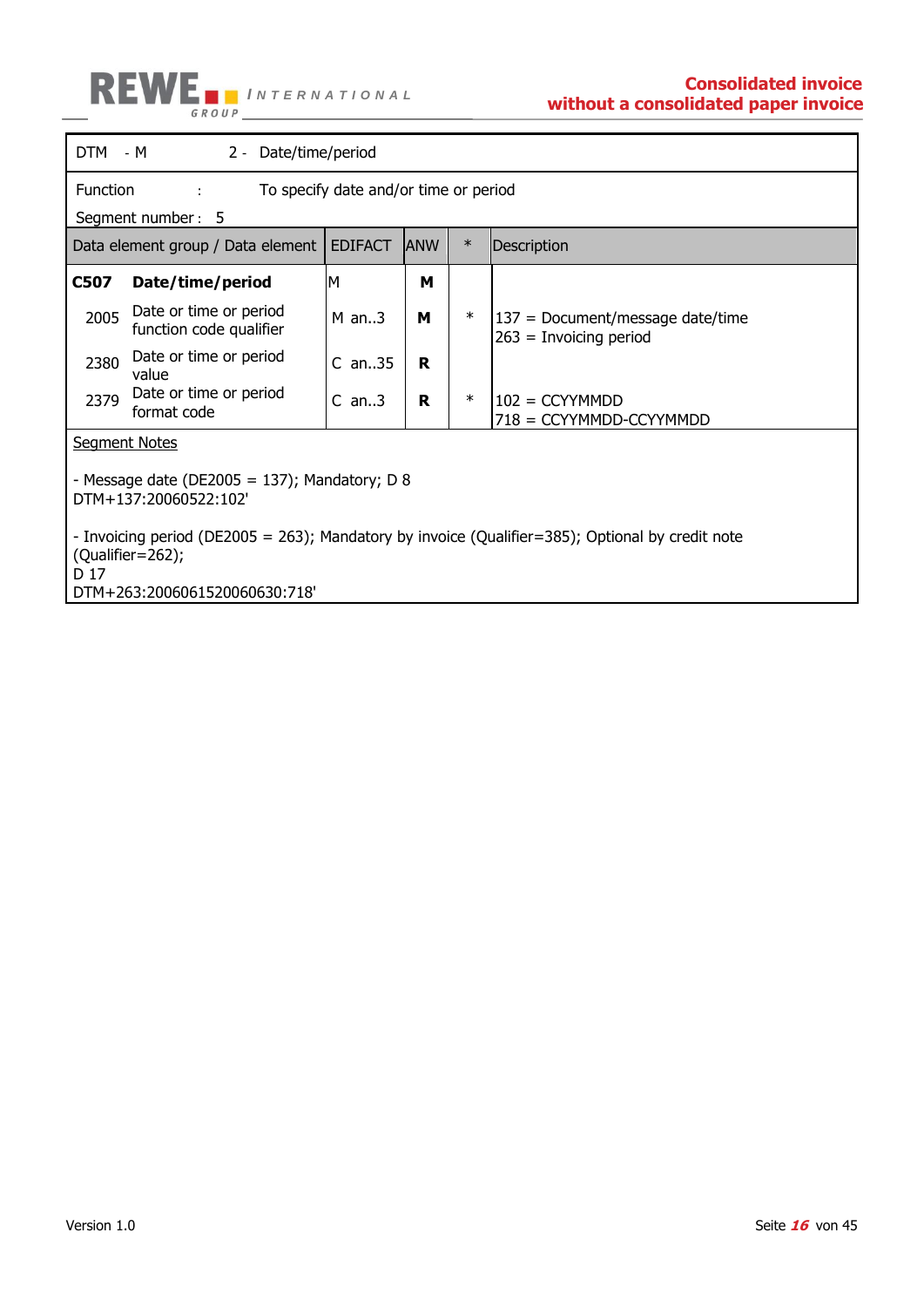

## **without a consolidated paper invoice**

| <b>FTX</b>        | - C<br>8 - Free text                                       |                |            |        |                                                                                                                                                                                                                                                                                                                                                                                                                                                                                                                                                                                                                                                                                                                                                                                           |  |  |  |
|-------------------|------------------------------------------------------------|----------------|------------|--------|-------------------------------------------------------------------------------------------------------------------------------------------------------------------------------------------------------------------------------------------------------------------------------------------------------------------------------------------------------------------------------------------------------------------------------------------------------------------------------------------------------------------------------------------------------------------------------------------------------------------------------------------------------------------------------------------------------------------------------------------------------------------------------------------|--|--|--|
|                   | Function<br>To provide free form or coded text information |                |            |        |                                                                                                                                                                                                                                                                                                                                                                                                                                                                                                                                                                                                                                                                                                                                                                                           |  |  |  |
| Segment number: 6 |                                                            |                |            |        |                                                                                                                                                                                                                                                                                                                                                                                                                                                                                                                                                                                                                                                                                                                                                                                           |  |  |  |
|                   | Data element group/Data element                            | <b>EDIFACT</b> | <b>ANW</b> | $\ast$ | Description                                                                                                                                                                                                                                                                                                                                                                                                                                                                                                                                                                                                                                                                                                                                                                               |  |  |  |
| 4451              | <b>Text subject code</b><br>qualifier                      | $M$ an3        | M          | $\ast$ | $REG = Regularory information$                                                                                                                                                                                                                                                                                                                                                                                                                                                                                                                                                                                                                                                                                                                                                            |  |  |  |
| 4453              | <b>Free text function code</b>                             | $C$ an3        | M          | $\ast$ | $1 =$ Text for subsequent use                                                                                                                                                                                                                                                                                                                                                                                                                                                                                                                                                                                                                                                                                                                                                             |  |  |  |
| C <sub>107</sub>  | <b>Text reference</b>                                      | С              | M          |        |                                                                                                                                                                                                                                                                                                                                                                                                                                                                                                                                                                                                                                                                                                                                                                                           |  |  |  |
|                   | 4441 Free text value code                                  | M an17         | M          | $\ast$ | $DSS = Average tax rate according to § 22$<br>paragraph 1 / Value Added Tax Act<br>S67 = Tax exempt according to $\S$ 6 paragraph 1 Z<br>27 / Value Added Tax Act<br>S69 = Tax exempt according to $\S$ 6 paragraph 1 Z 9<br>/ Value Added Tax Act<br>IGL = Intra-community deliveries according to<br>article 6 paragraph 1 / Value Added Tax Act<br>$RCH =$ Reverse Charge according to § 19 paragraph<br>1 / Value Added Tax Act<br>SA7 = Tax-exempt export delivery according to $\S$ 7<br>/ Value Added Tax Act<br>IGLDE = Intra-community deliveries according to $\S4$<br>Nr. 1b in connection with §6a / Value Added Tax<br>Act, exempt from import turnover tax, but subject<br>to income tax<br>TXT =Identification of the tax exemption in text<br>form (see also the remarks) |  |  |  |
| 1131              | Code list identification code                              | $C$ an17       | N          |        |                                                                                                                                                                                                                                                                                                                                                                                                                                                                                                                                                                                                                                                                                                                                                                                           |  |  |  |
| 3055              | Code list responsible<br>agency code                       | $C$ an3        | м          | ∗      | $294 = GS1$ Austria                                                                                                                                                                                                                                                                                                                                                                                                                                                                                                                                                                                                                                                                                                                                                                       |  |  |  |
| C <sub>108</sub>  | <b>Text literal</b>                                        |                | D          |        |                                                                                                                                                                                                                                                                                                                                                                                                                                                                                                                                                                                                                                                                                                                                                                                           |  |  |  |
| 4440              | Free text value                                            | M an512        | R          |        |                                                                                                                                                                                                                                                                                                                                                                                                                                                                                                                                                                                                                                                                                                                                                                                           |  |  |  |
| 4440              | Free text value                                            | $C$ an512      | N          |        |                                                                                                                                                                                                                                                                                                                                                                                                                                                                                                                                                                                                                                                                                                                                                                                           |  |  |  |
| 4440              | Free text value                                            | C an512        | N          |        |                                                                                                                                                                                                                                                                                                                                                                                                                                                                                                                                                                                                                                                                                                                                                                                           |  |  |  |
| 4440              | Free text value                                            | $C$ an512      | N          |        |                                                                                                                                                                                                                                                                                                                                                                                                                                                                                                                                                                                                                                                                                                                                                                                           |  |  |  |
| 4440              | Free text value                                            | C an512        | N          |        |                                                                                                                                                                                                                                                                                                                                                                                                                                                                                                                                                                                                                                                                                                                                                                                           |  |  |  |
| 3453              | Language name code                                         | $C$ an3        | N          |        |                                                                                                                                                                                                                                                                                                                                                                                                                                                                                                                                                                                                                                                                                                                                                                                           |  |  |  |
| 4447              | <b>Free text format code</b>                               | $C$ an3        | N          |        |                                                                                                                                                                                                                                                                                                                                                                                                                                                                                                                                                                                                                                                                                                                                                                                           |  |  |  |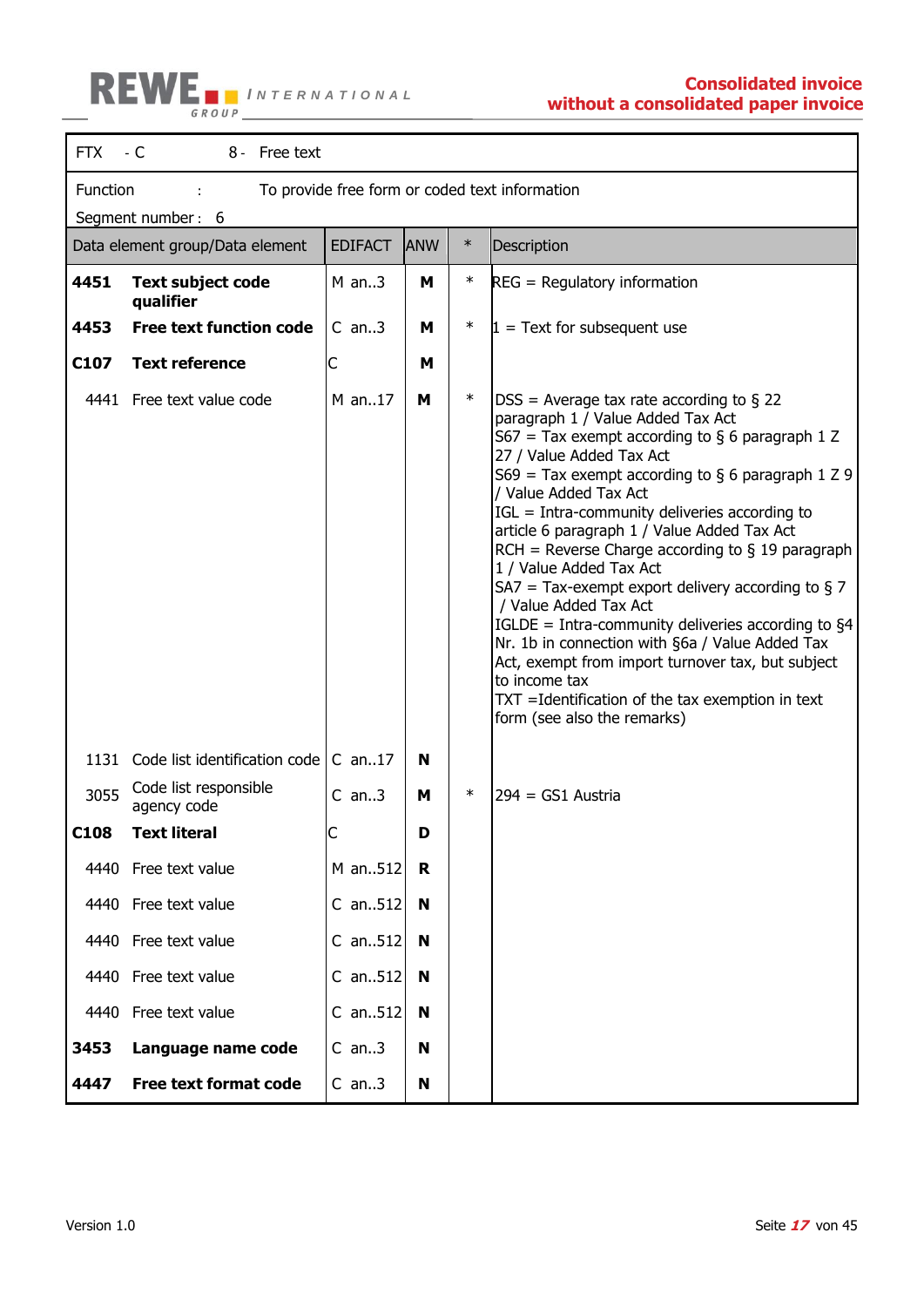

#### Seament Notes

Note: The segment FTX is mandatory for tax reduction reason, incase of invoices without a consolidated paper invoice.

Especially in tax-exempt Invoices it is necessary to have a corresponding reference to the underlying text of the USTG law.

Coded references to standard texts is an available functionality which enables automatic processing and reduces transmission and processing overheads. Standard texts should be mutually defined among trading partners and can be used to cover legal and other requirements.

The codes in DE 4451 are maintained by GS1 Austria (DE3055 = 294) and are defined as following:

 $DSS =$  Average tax rate according to § 22 paragraph 1 / Value Added Tax Act Average tax rate (12%) applied by flat rate farmers FTX+REG+1+DSS::294'

 $S67$  = Tax exempt according to § 6 paragraph 1 Z 27 / Value Added Tax Act Tax exempt (below the VAT threshold): According to § 6 paragraph 1 Z 27 the delivery/service is tax exempt FTX+REG+1+S67::294'

S69 = Tax exempt according to  $\S$  6 paragraph 1 Z 9 / Value Added Tax Act Tax exempt (gambling turnovers, brake-open tickets): According to § 6 paragraph 1 Z 9 the delivery/service is tax exempt

FTX+REG+1+S69::294'

IGL = Intra-community deliveries according to article 6 paragraph 1 / Value Added Tax Act Intra-community delivery: Tax exempt intra-community delivery according to article 6 paragraph 1 Value Added Tax Act FTX+REG+1+IGL::294'

RCH = Reverse Charge according to  $\S$  19 paragraph 1 / Value Added Tax Act FTX+REG+1+RCH::294'

 $S_A =$  Tax-exempt export delivery according to  $\S 7$  / Value Added Tax Act By export in third country (outside the EU) FTX+REG+1+SA7::294'

IGLDE = Intra-community deliveries according to §4 Nr. 1b in connection with §6a / Value Added Tax Act, exempt from import turnover tax, but subject to income tax FTX+REG+1+IGLDE::294'

TXT = Identification of the tax exemption in text form in combination with DE 4440, Optional; A/N 512 **Attention:** When the tax exemption is provided as a text no additional standard code for tax exemption is used! FTX+REG+1+TXT::294+ Intra-community deliveries according to Art. 6 paragraph 1 /Value Added Tax Act '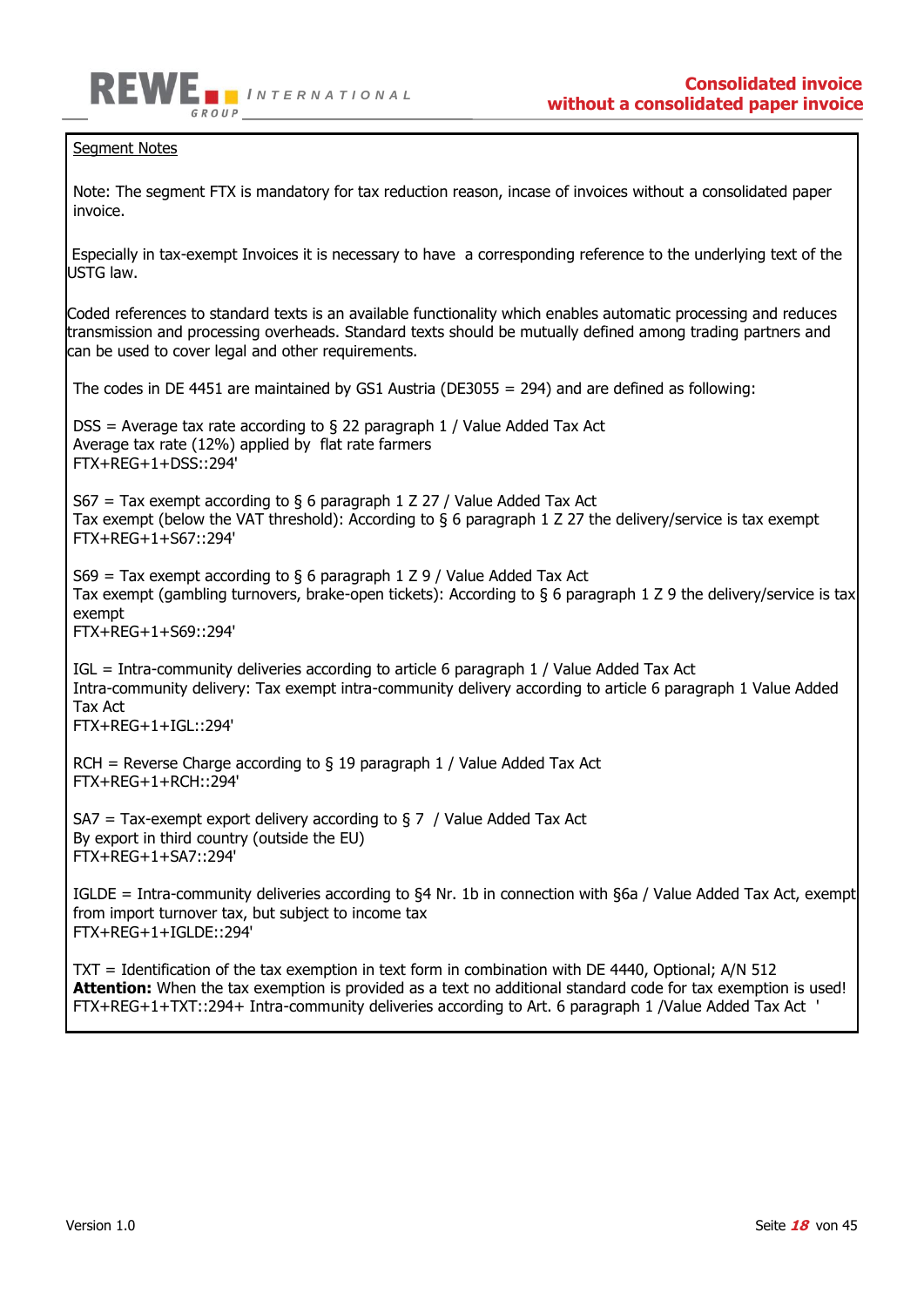

| SG <sub>1</sub>      | - C<br>$1 - RFF$                                                                                   |                |            |        |                                                   |  |  |
|----------------------|----------------------------------------------------------------------------------------------------|----------------|------------|--------|---------------------------------------------------|--|--|
| <b>RFF</b>           | - M<br>1 - Reference                                                                               |                |            |        |                                                   |  |  |
|                      | Function<br>To specify a reference.<br>÷<br>Segment number: 7                                      |                |            |        |                                                   |  |  |
|                      | Data element group/Data element                                                                    | <b>EDIFACT</b> | <b>ANW</b> | $\ast$ | Description                                       |  |  |
| <b>C506</b>          | <b>Reference</b>                                                                                   | M              |            |        |                                                   |  |  |
|                      | 1153 Reference code qualifier                                                                      | $M$ an3        | м          | $\ast$ | $ XC1 $ = Product certification number (EAN-Code) |  |  |
|                      | 1154 Reference identifier                                                                          | C an70         | R          |        |                                                   |  |  |
| 1156                 | Document line identifier                                                                           | $C$ an $6$     | N          |        |                                                   |  |  |
| 4000                 | Reference version identifier                                                                       | $C$ an35       | N          |        |                                                   |  |  |
| 1060                 | Revision identifier                                                                                | $C$ an $6$     | N          |        |                                                   |  |  |
| <b>Segment Notes</b> |                                                                                                    |                |            |        |                                                   |  |  |
|                      | - Organic control number of the supplier (DE1153 = XC1); Optional; A/N 35<br>RFF+XC1: AT-N-01-BIO' |                |            |        |                                                   |  |  |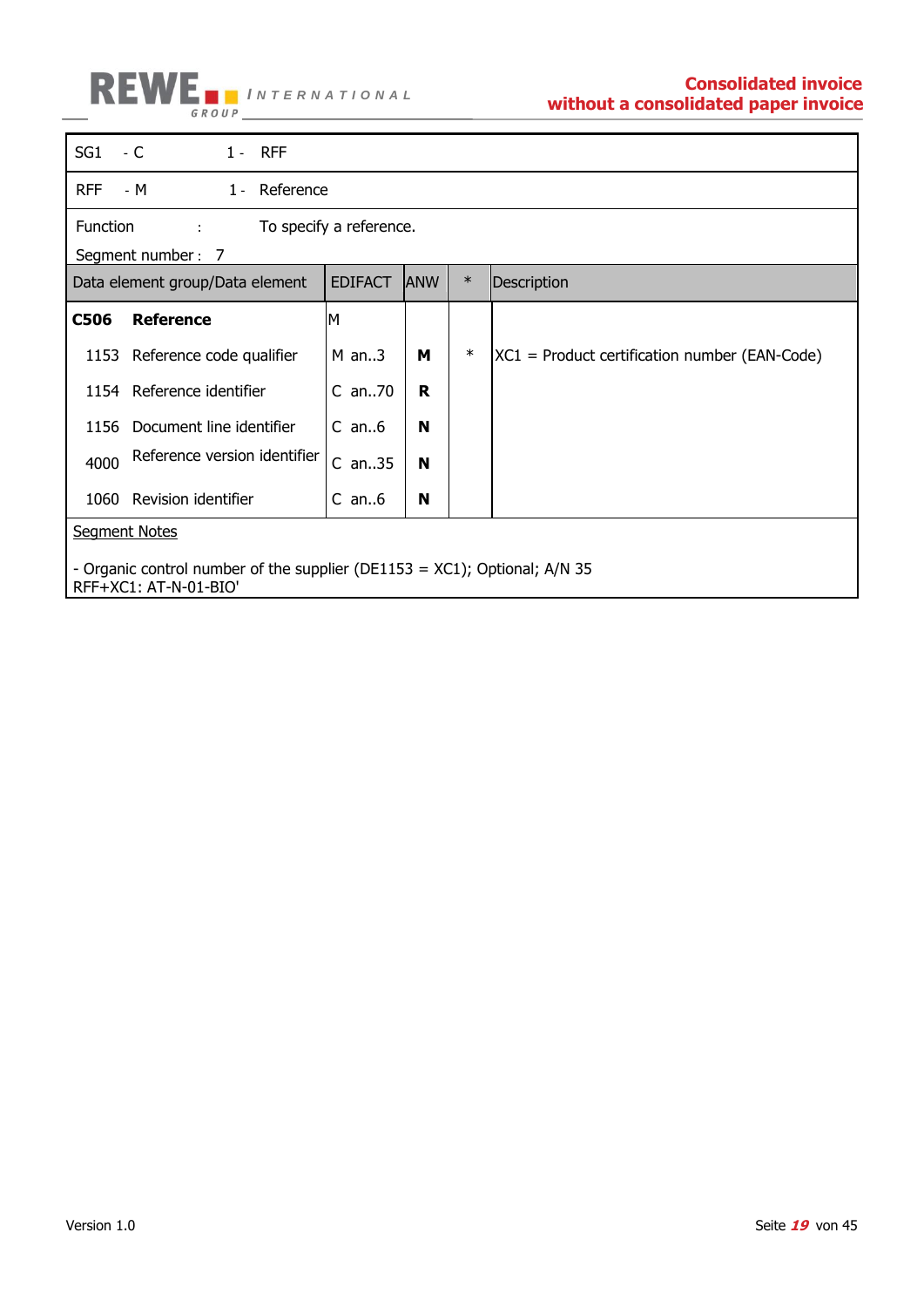

| SG <sub>2</sub> | - M<br>NAD-SG3<br>$4 -$                                                                                                                                                        |                |              |        |                                                                                 |  |  |
|-----------------|--------------------------------------------------------------------------------------------------------------------------------------------------------------------------------|----------------|--------------|--------|---------------------------------------------------------------------------------|--|--|
| <b>NAD</b>      | - M<br>Name and address<br>$1 -$                                                                                                                                               |                |              |        |                                                                                 |  |  |
|                 | To specify the name/address and their related function, eithery by C082 only and/ory<br>Function<br>unstructured by C058 or structured by C080 thru 3207.<br>Segment number: 8 |                |              |        |                                                                                 |  |  |
|                 | Data element group/Data element                                                                                                                                                | <b>EDIFACT</b> | <b>ANW</b>   | $\ast$ | Description                                                                     |  |  |
| 3035            | <b>Party function code</b><br>qualifier                                                                                                                                        | $M$ an3        | M            | $\ast$ | $BY = Buyer$<br>$SU =$ Supplier<br>$IV = Invoicee$<br>$II = I$ ssuer of invoice |  |  |
| C082            | <b>Party identification</b><br>details                                                                                                                                         | C              | R.           |        |                                                                                 |  |  |
| 3039            | Party identifier                                                                                                                                                               | M an35         | м            |        | GLN - Format n13                                                                |  |  |
| 1131            | Code list identification code                                                                                                                                                  | $C$ an17       | N            |        |                                                                                 |  |  |
| 3055            | Code list responsible<br>agency code                                                                                                                                           | $C$ an3        | R.           | $\ast$ | $9$ = EAN (International Article Numbering<br>Association)                      |  |  |
| <b>C058</b>     | <b>Name and address</b>                                                                                                                                                        | C              | N            |        |                                                                                 |  |  |
| 3124            | Name and address<br>description                                                                                                                                                | M an35         |              |        |                                                                                 |  |  |
| 3124            | Name and address<br>description                                                                                                                                                | $C$ an35       |              |        |                                                                                 |  |  |
| 3124            | Name and address<br>description                                                                                                                                                | $C$ an35       |              |        |                                                                                 |  |  |
| 3124            | Name and address<br>description                                                                                                                                                | $C$ an. 35     |              |        |                                                                                 |  |  |
| 3124            | Name and address<br>description                                                                                                                                                | $C$ an35       |              |        |                                                                                 |  |  |
| <b>C080</b>     | <b>Party name</b>                                                                                                                                                              | C              |              |        |                                                                                 |  |  |
|                 | 3036 Party name                                                                                                                                                                | M an35         | M            |        |                                                                                 |  |  |
|                 | 3036 Party name                                                                                                                                                                | $C$ an35       | $\mathbf{o}$ |        |                                                                                 |  |  |
| 3036            | Party name                                                                                                                                                                     | $C$ an35       | $\mathbf{o}$ |        |                                                                                 |  |  |
|                 | 3036 Party name                                                                                                                                                                | $C$ an35       | N            |        |                                                                                 |  |  |
| 3036            | Party name                                                                                                                                                                     | $C$ an35       | N            |        |                                                                                 |  |  |
| 3045            | Party name format code                                                                                                                                                         | $C$ an3        | N            |        |                                                                                 |  |  |
| C059            | <b>Street</b>                                                                                                                                                                  | C              | D            |        |                                                                                 |  |  |
| 3042            | Street and number or post<br>office box identifier                                                                                                                             | M an35         | M            |        |                                                                                 |  |  |
| 3042            | Street and number or post<br>office box identifier                                                                                                                             | $C$ an35       | $\mathbf{o}$ |        |                                                                                 |  |  |
| 3042            | Street and number or post<br>office box identifier                                                                                                                             | $C$ an35       | N            |        |                                                                                 |  |  |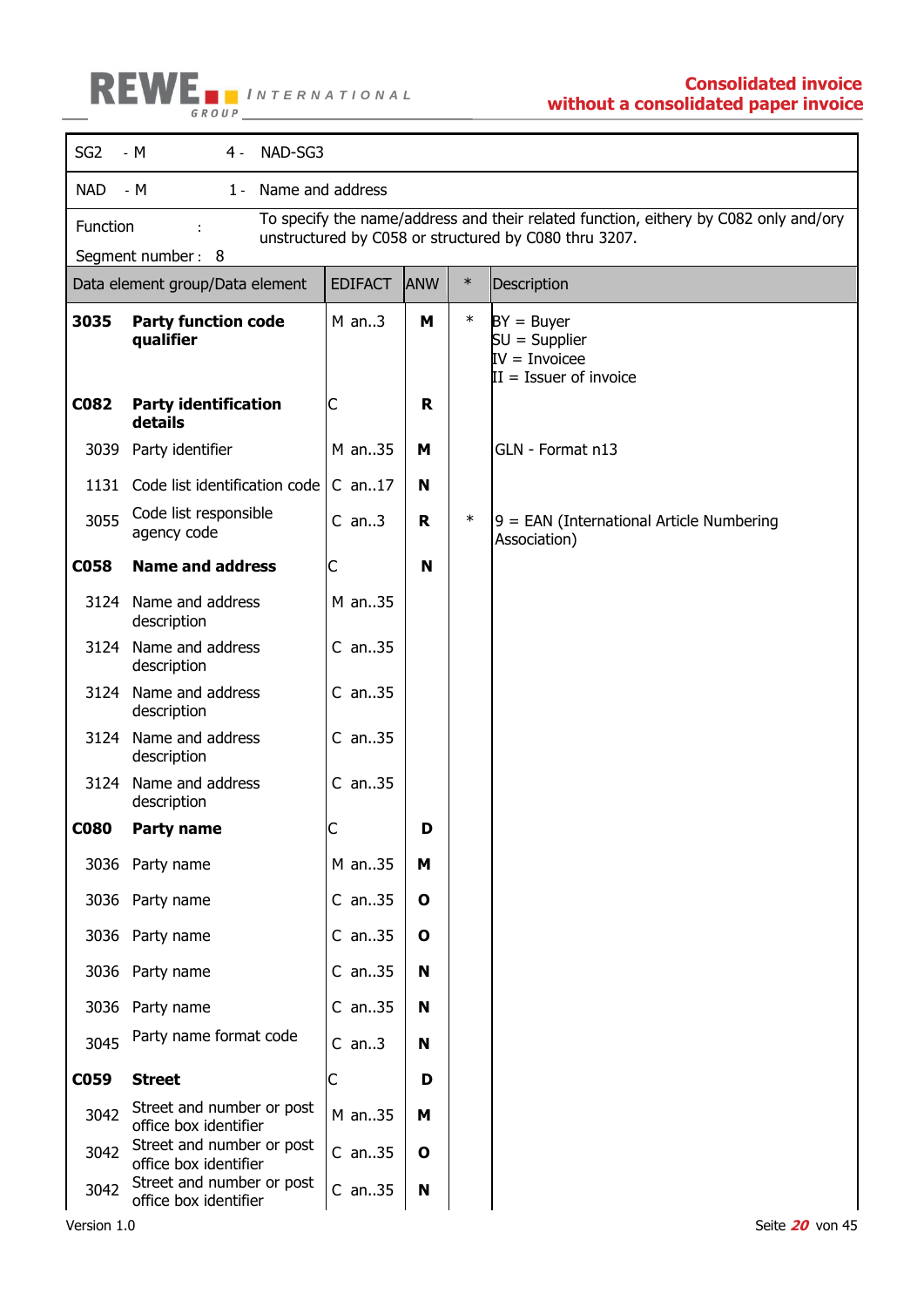

| 3042        | Street and number or post<br>office box identifier | $C$ an35 | N |  |
|-------------|----------------------------------------------------|----------|---|--|
| 3164        | <b>City name</b>                                   | $C$ an35 | D |  |
| <b>C819</b> | <b>Country sub-entity</b><br>details               | С        | N |  |
| 3229        | Country sub-entity name<br>code                    | $C$ an9  |   |  |
| 1131        | Code list identification code                      | $C$ an17 |   |  |
| 3055        | Code list responsible<br>agency                    | $C$ an3  |   |  |
| 3228        | Country sub-entity name                            | $C$ an70 |   |  |
| 3251        | <b>Postal identification</b><br>code               | $C$ an17 | D |  |
| 3207        | <b>Country name code</b>                           | $C$ an3  | D |  |

Segment Notes

- Buyer (DE3035 = BY); Mandatory  $*$ ); N 13

NAD+BY+9012345000004::9++Buyer-Name: Buyer -Name: Buyer -Name+MUSTERPLATZ 5+WIEN++1190+AT'

#### **\*) For invoices without a consolidated paper invoice, the indication of buyer GLN and invoice address in structured form is mandatory.**

- Supplier (DE3035 = SU); Mandatory  $**$ ); N 13

NAD+SU+9012345000011::9++Supplier-Name: Supplier -Name: Supplier -Name+MUSTERPLATZ 12+WIEN++1160+AT'

#### **\*\*) For invoices without a consolidated paper invoice, the indication of supplier GLN and invoice address in structured form is mandatory.**

- Invoicee (DE3035 = IV); Optional; N 13 NAD+IV+9012345000059::9++Invoicee-Name: Invoicee -Name: Invoicee - Name+MUSTERPLATZ 5+WIEN++1190+AT' This qualifier is only used, when the invoicee is different from the buyer (BY).

- Issuer of invoice (DE3035 = II); Kannfeld; N 13 NAD+II+9099999300414::9++Issuer of invoice-Name: Issuer of invoice -Name: Issuer of invoice - Name+MUSTERPLATZ 5+WIEN++1190+AT' This qualifier is only used, when the issuer of invoice is different from the supplier (SU).

DE3039: For partner identification use exclusively the GLN.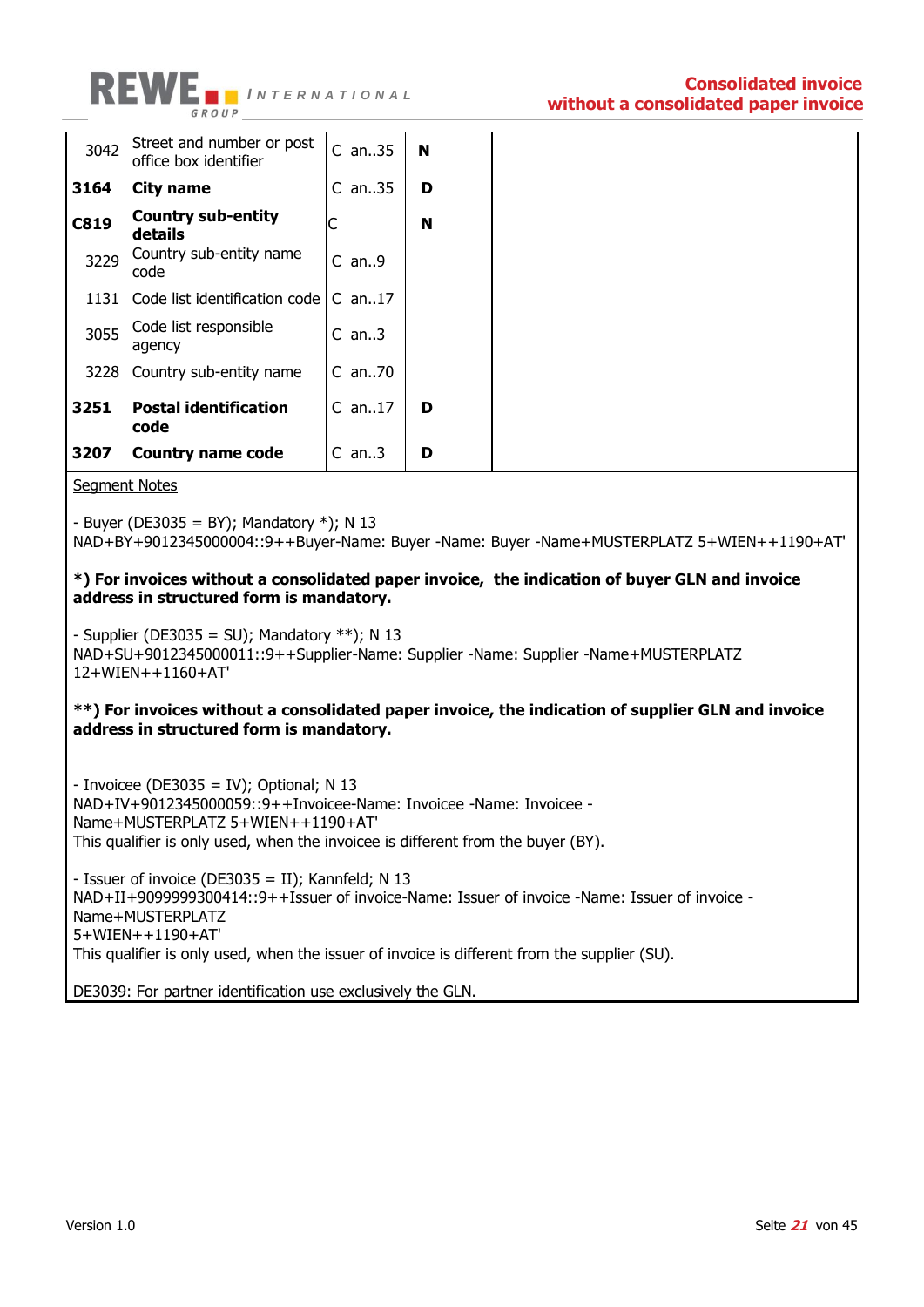

| SG <sub>2</sub><br>$-M$<br>4 - NAD-SG3                                                                                                                      |                        |            |        |                                |  |  |
|-------------------------------------------------------------------------------------------------------------------------------------------------------------|------------------------|------------|--------|--------------------------------|--|--|
| SG <sub>3</sub><br>$-M$<br>$1 - RFF$                                                                                                                        |                        |            |        |                                |  |  |
| <b>RFF</b><br>1- Reference<br>- M                                                                                                                           |                        |            |        |                                |  |  |
| Function<br>÷                                                                                                                                               | To specify a reference |            |        |                                |  |  |
| Segment number: 9                                                                                                                                           |                        |            |        |                                |  |  |
| Data element group/Data element                                                                                                                             | <b>EDIFACT</b>         | <b>ANW</b> | $\ast$ | Description                    |  |  |
| <b>Reference</b><br><b>C506</b>                                                                                                                             | M                      | м          |        |                                |  |  |
| 1153 Reference code qualifier                                                                                                                               | $M$ an3                | м          | $\ast$ | $VA = VAT$ registration number |  |  |
| 1154 Reference identifier                                                                                                                                   | $C$ an70               | R          |        |                                |  |  |
| Document line identifier<br>1156                                                                                                                            | $C$ an $6$             | N          |        |                                |  |  |
| Reference version identifier<br>4000                                                                                                                        | $C$ an35               | N          |        |                                |  |  |
| Revision identifier<br>1060                                                                                                                                 | $C$ an $6$             | N          |        |                                |  |  |
| <b>Segment Notes</b>                                                                                                                                        |                        |            |        |                                |  |  |
|                                                                                                                                                             |                        |            |        |                                |  |  |
| - VAT registration number, in connection with BY, SU, IV and II (DE1154); Mandatory by Invoice/ Credit Note<br>without a consolidated paper invoice; A/N 20 |                        |            |        |                                |  |  |

RFF+VA:AT3929292'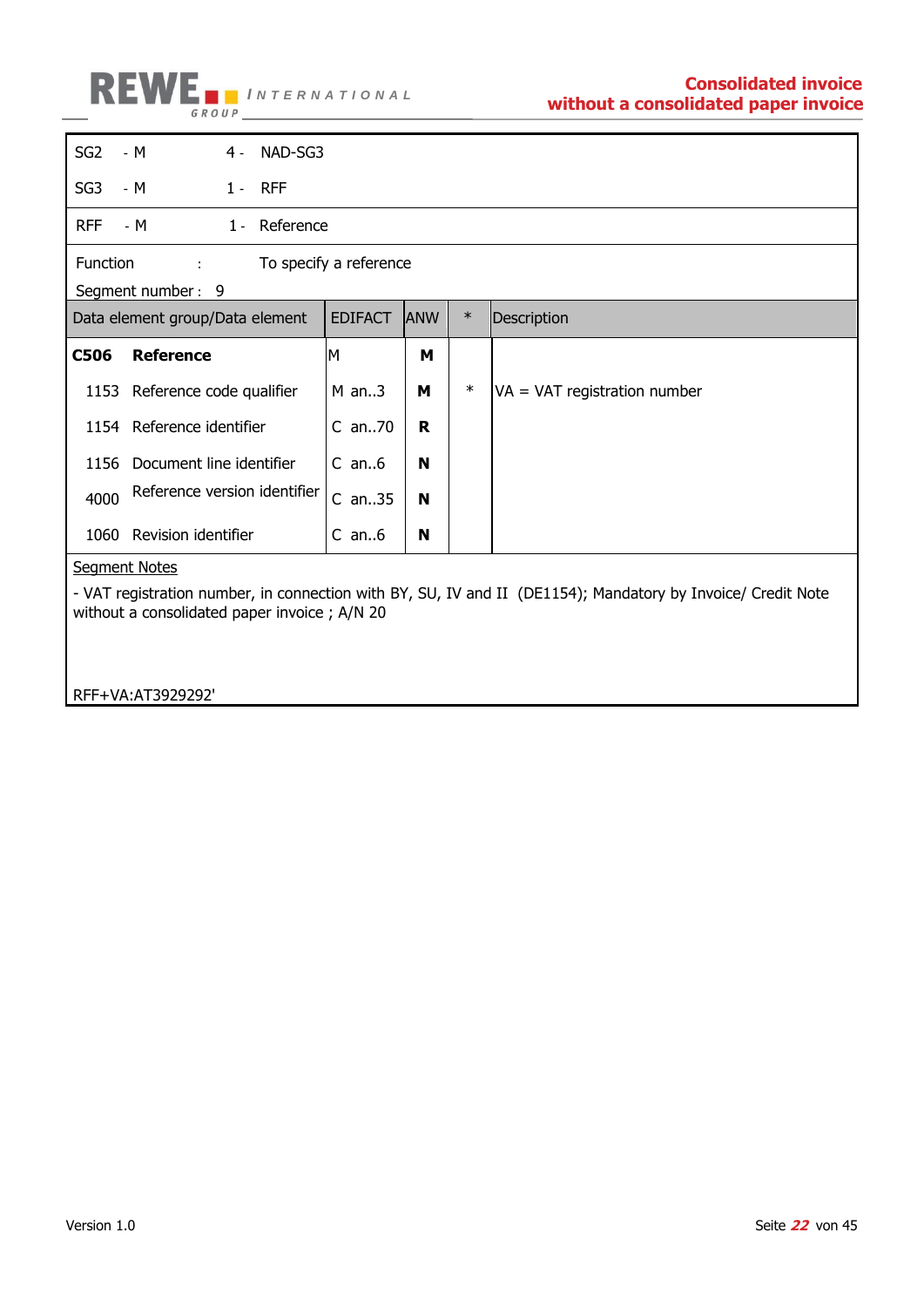

| SG7                                          | $-M$<br>$1 - CUX$                                                  |                |            |        |                                                                                    |  |  |
|----------------------------------------------|--------------------------------------------------------------------|----------------|------------|--------|------------------------------------------------------------------------------------|--|--|
| <b>CUX</b>                                   | $-M$<br>1 - Currencies                                             |                |            |        |                                                                                    |  |  |
| Function                                     | ÷                                                                  |                |            |        | To specify currencies used in the transaction and relevant details fort he rate of |  |  |
|                                              | exchange.<br>Segment number: 10                                    |                |            |        |                                                                                    |  |  |
|                                              | Data element group/Data element                                    | <b>EDIFACT</b> | <b>ANW</b> | $\ast$ | Description                                                                        |  |  |
| C504                                         | <b>Currency details</b>                                            | C              | R.         |        |                                                                                    |  |  |
| 6347                                         | Currency usage code<br>qualifier                                   | $M$ an3        | M          | $\ast$ | $2$ = Reference currency                                                           |  |  |
|                                              | 6345 Currency identification code C an3                            |                | R.         |        | $EUR = Euro (EAN-Code)$                                                            |  |  |
| 6343                                         | Currency type code qualifier C an3                                 |                | R.         | $\ast$ | $4 =$ Invoicing currency                                                           |  |  |
|                                              | 6348 Currency rate value                                           | $C_n.A$        | N          |        |                                                                                    |  |  |
| <b>C504</b>                                  | <b>Currency details</b>                                            | С              | N          |        |                                                                                    |  |  |
| 6347                                         | Currency usage code<br>qualifier                                   | $M$ an3        |            |        |                                                                                    |  |  |
|                                              | 6345 Currency identification code $\mathsf{C}$ an3                 |                |            |        |                                                                                    |  |  |
|                                              | 6343 Currency type code qualifier C an3                            |                |            |        |                                                                                    |  |  |
|                                              | 6348 Currency rate value                                           | $C_n$ .4       |            |        |                                                                                    |  |  |
| 5402                                         | <b>Currency exchange rate</b>                                      | $C$ n12        | N          |        |                                                                                    |  |  |
| 6341                                         | <b>Exchange rate currency</b><br>$C$ an3<br>N<br>market identifier |                |            |        |                                                                                    |  |  |
| <b>Segment Notes</b>                         |                                                                    |                |            |        |                                                                                    |  |  |
| - Currency; Mandatory; A/N 3<br>CUX+2:EUR:4' |                                                                    |                |            |        |                                                                                    |  |  |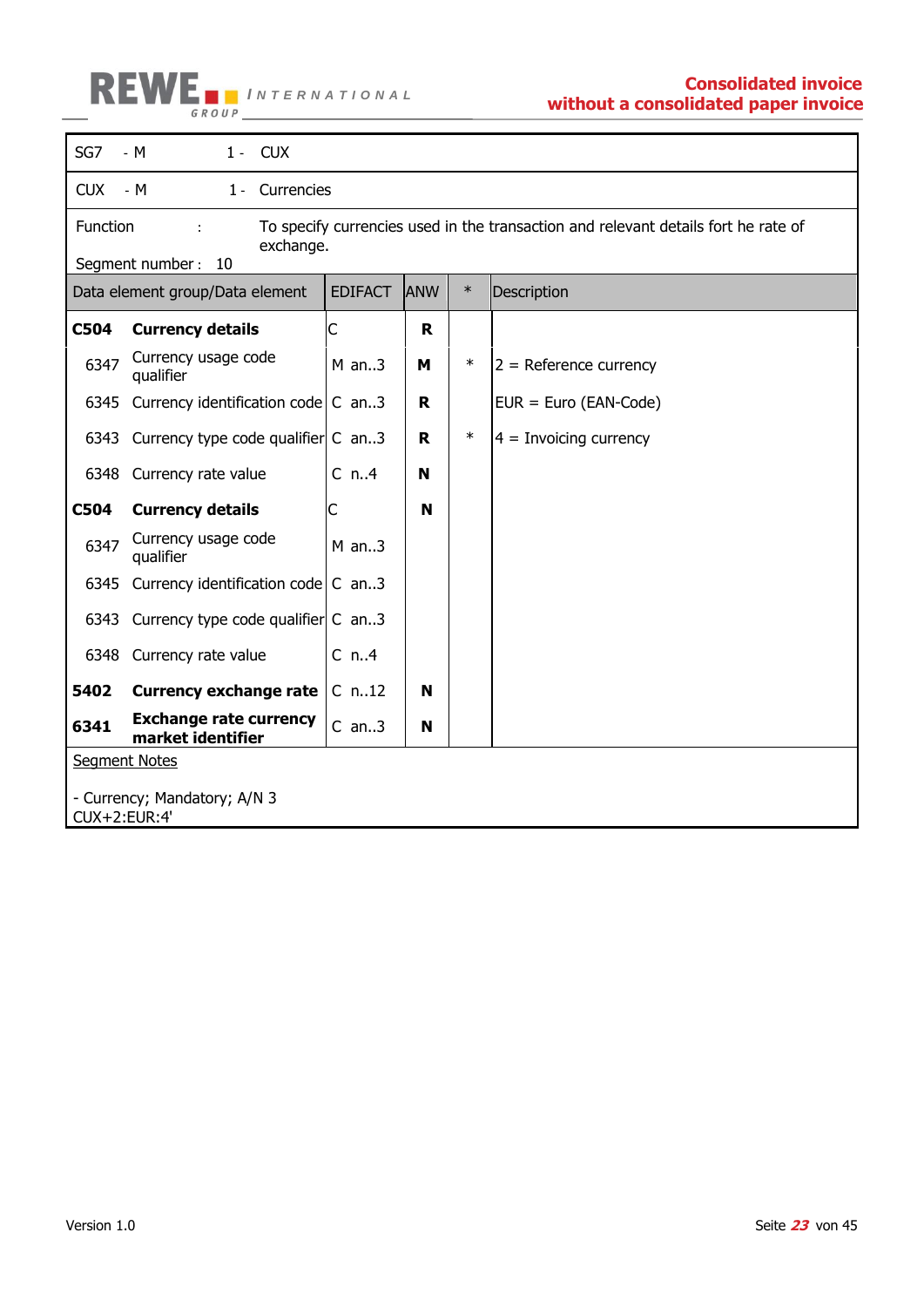

|             | SG26 - M<br>9999999 -<br>LIN-IMD-QTY-DTM-SG27-SG29-SG30-SG34-SG35                   |                                           |     |        |                                                                                                                                 |  |  |
|-------------|-------------------------------------------------------------------------------------|-------------------------------------------|-----|--------|---------------------------------------------------------------------------------------------------------------------------------|--|--|
| LIN         | Line item<br>- M<br>$1 -$                                                           |                                           |     |        |                                                                                                                                 |  |  |
| Function    | Segment number: 11                                                                  | To identify a line item and configuration |     |        |                                                                                                                                 |  |  |
|             | Data element group/Data element                                                     | <b>EDIFACT</b>                            | ANW | $\ast$ | Description                                                                                                                     |  |  |
| 1082        | Line item identifier                                                                | $C$ an6                                   | R   |        | Application generated number of the count of the<br>order lines. The number must be unique and<br>ascending within the message. |  |  |
| 1229        | <b>Action</b><br>request/notification<br>description code                           | $C$ an3                                   | N   |        |                                                                                                                                 |  |  |
| C212        | <b>Item number</b><br>identification                                                | C                                         | R   |        |                                                                                                                                 |  |  |
|             | 7140 Item identifier                                                                | $C$ an35                                  | R   |        | Format n14                                                                                                                      |  |  |
| 7143        | Item type identification<br>code                                                    | $C$ an3                                   | R   | $\ast$ | SRV = GS1 Global Trade Item Number                                                                                              |  |  |
| 1131        | Code list identification code                                                       | $C$ an17                                  | N   |        |                                                                                                                                 |  |  |
| 3055        | Code list responsible<br>agency code                                                | $C$ an3                                   | N   |        |                                                                                                                                 |  |  |
| <b>C829</b> | <b>Sub-line information</b>                                                         | C                                         | N   |        |                                                                                                                                 |  |  |
| 5495        | Sub-line indicator code                                                             | $C$ an3                                   |     |        |                                                                                                                                 |  |  |
|             | 1082 Line item identifier                                                           | $C$ an6                                   |     |        |                                                                                                                                 |  |  |
| 1222        | <b>Configuration level</b><br>number                                                | $C_n$ .2                                  | N   |        |                                                                                                                                 |  |  |
| 7083        | <b>Configuration operation</b><br>code                                              | $C$ an3                                   | N   |        |                                                                                                                                 |  |  |
|             | <b>Segment Notes</b>                                                                |                                           |     |        |                                                                                                                                 |  |  |
|             | - Article identification EAN (DE7140); Mandatory; N 14<br>LIN+1++9012345000103:SRV' |                                           |     |        |                                                                                                                                 |  |  |

The LIN-Segment indicates the beginning of the detail section within the Invoice and is used to identify the item being invoiced.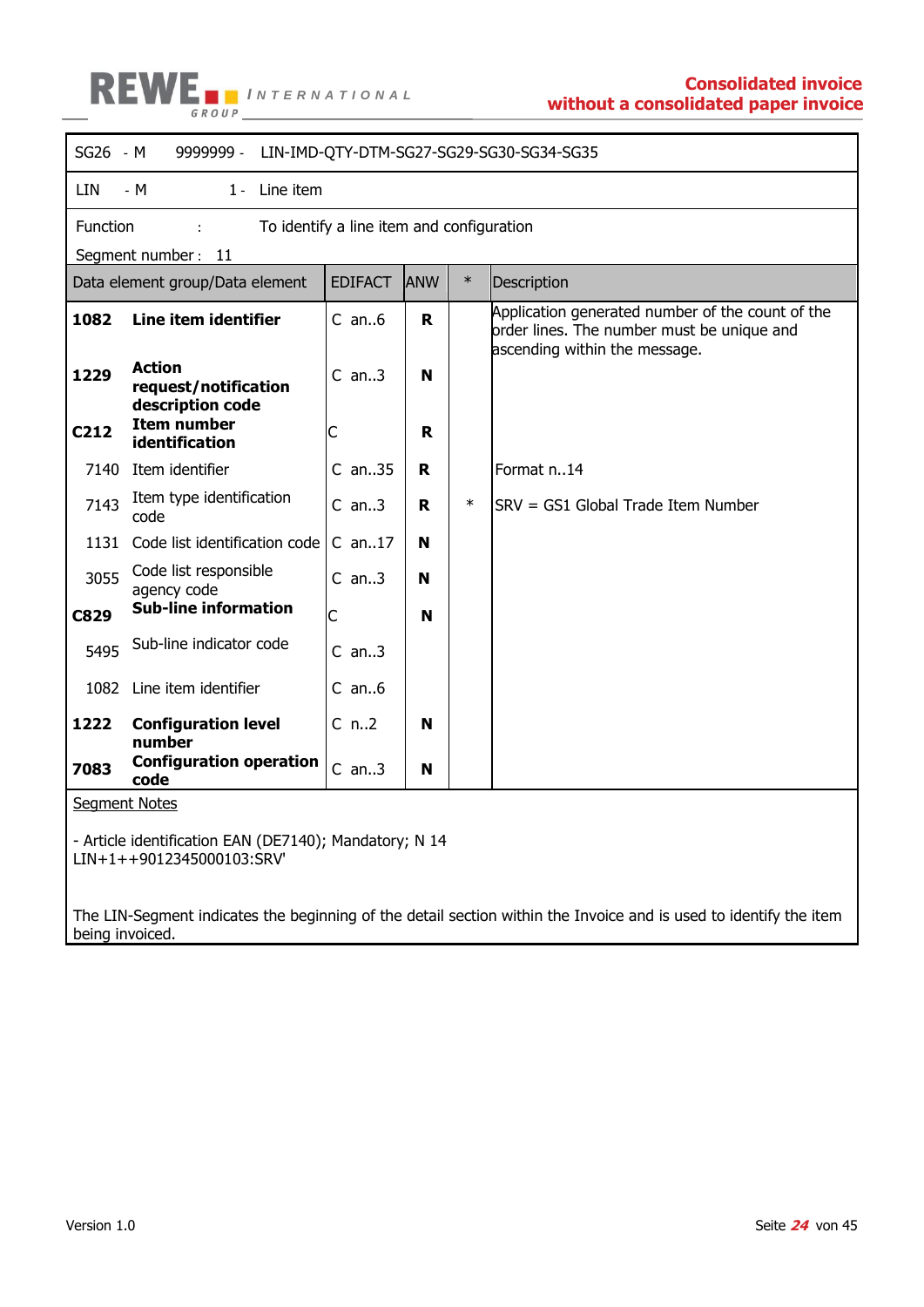

|            | SG26 - M<br>9999999 -<br>LIN-IMD-QTY-DTM-SG27-SG29-SG30-SG34-SG35 |                |            |        |                                                                                                                                           |  |  |  |
|------------|-------------------------------------------------------------------|----------------|------------|--------|-------------------------------------------------------------------------------------------------------------------------------------------|--|--|--|
| <b>IMD</b> | $-M$<br>Item description<br>$4 -$                                 |                |            |        |                                                                                                                                           |  |  |  |
| Function   |                                                                   |                |            |        | To describe an item in either an industry or free format                                                                                  |  |  |  |
|            | Segment number: 12                                                |                |            |        |                                                                                                                                           |  |  |  |
|            | Data element group/Data element                                   | <b>EDIFACT</b> | <b>ANW</b> | $\ast$ | Description                                                                                                                               |  |  |  |
| 7077       | Description format code                                           | $C$ an3        | м          | $\ast$ | $A = Free-form long description$<br>$C = Code (from industry code list)$                                                                  |  |  |  |
| C272       | <b>Item characteristic</b>                                        | C              | N          |        |                                                                                                                                           |  |  |  |
| 7081       | Item characteristic code                                          | $C$ an3        |            |        |                                                                                                                                           |  |  |  |
| 1131       | Code list identification code                                     | $C$ an17       |            |        |                                                                                                                                           |  |  |  |
| 3055       | Code list responsible<br>agency code                              | $C$ an3        |            |        |                                                                                                                                           |  |  |  |
| C273       | <b>Item description</b>                                           | С              | м          |        |                                                                                                                                           |  |  |  |
| 7009       | Item description code                                             | $C$ an17       | O          | $\ast$ | SG = Standard group of products (mixed<br>assortment) (EAN-Code)<br>RC = Returnable container (EAN-Code)<br>CU = Consumer unit (EAN-Code) |  |  |  |
| 1131       | Code list identification code                                     | $C$ an17       | N          |        |                                                                                                                                           |  |  |  |
| 3055       | Code list responsible<br>agency code                              | $C$ an3        | D          | $\ast$ | $9$ = EAN (International Article Numbering<br>Association)                                                                                |  |  |  |
| 7008       | Item description                                                  | $C$ an256      | D          |        | Max. 70 characters                                                                                                                        |  |  |  |
| 7008       | Item description                                                  | $C$ an. 256    | N          |        |                                                                                                                                           |  |  |  |
| 3453       | Language name code                                                | $C$ an3        | N          |        |                                                                                                                                           |  |  |  |
| 7383       | <b>Surface or layer code</b>                                      | $C$ an3        | N          |        |                                                                                                                                           |  |  |  |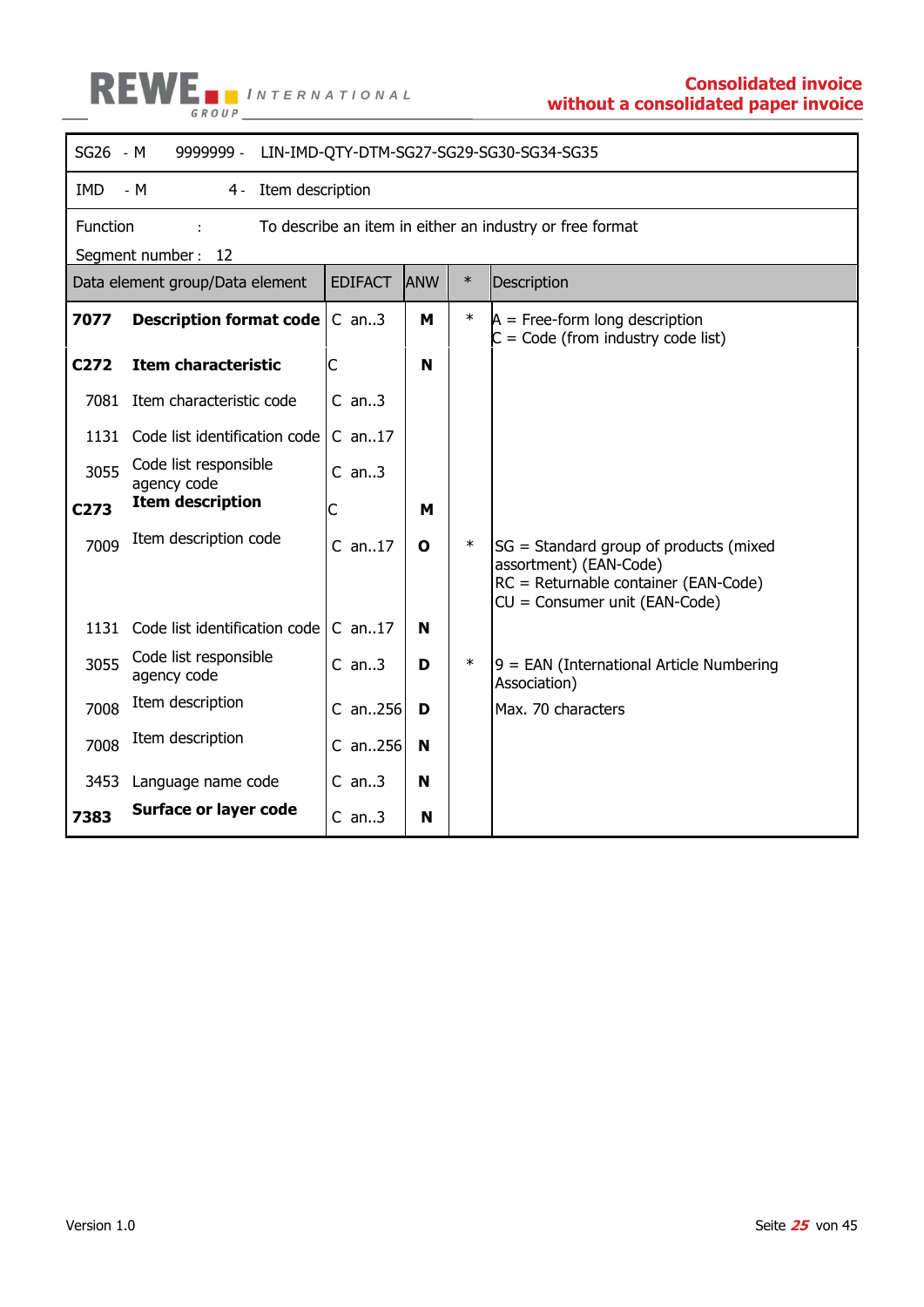

Seament Notes

- Indicator for mixed assortment (DE7009=SG); Optional; A/N 3  $IMD+C++SG::9'$ 

- Article description (DE7008); Mandatory by Invoice/ Credit Note without a consolidated paper invoice; A/N 70 IMD+A++:::ARTIKELTEXT1'

Representation of returnable containers in INVOIC:

Basically there are 2 types of returnable containers to be differed:

1) bounded returnable container: the returnable container is sent together with content (full item) Approach:

- Both content (full item) and returnable container should be represented as main positions

- Returnable container is additionally identified by the qualifier RC

 - all returnable containers related to the full item should be sent immediate after the full item and not as a sum of all

positions at the end

2) unbounded returnable container: the returnable container is sent without content (full item), e.g. by ordering of an "empty"

case

Approach:

- Returnable container is represented as a normal article

- The qualifier RC is not sent

- Identification of Returnable container / empties (DE7009=RC); Optional; A/N 3 IMD+C++RC::9'

- Identification of Consumer unit (DE7009=CU); Optional; A/N 3 IMD+C++CU::9'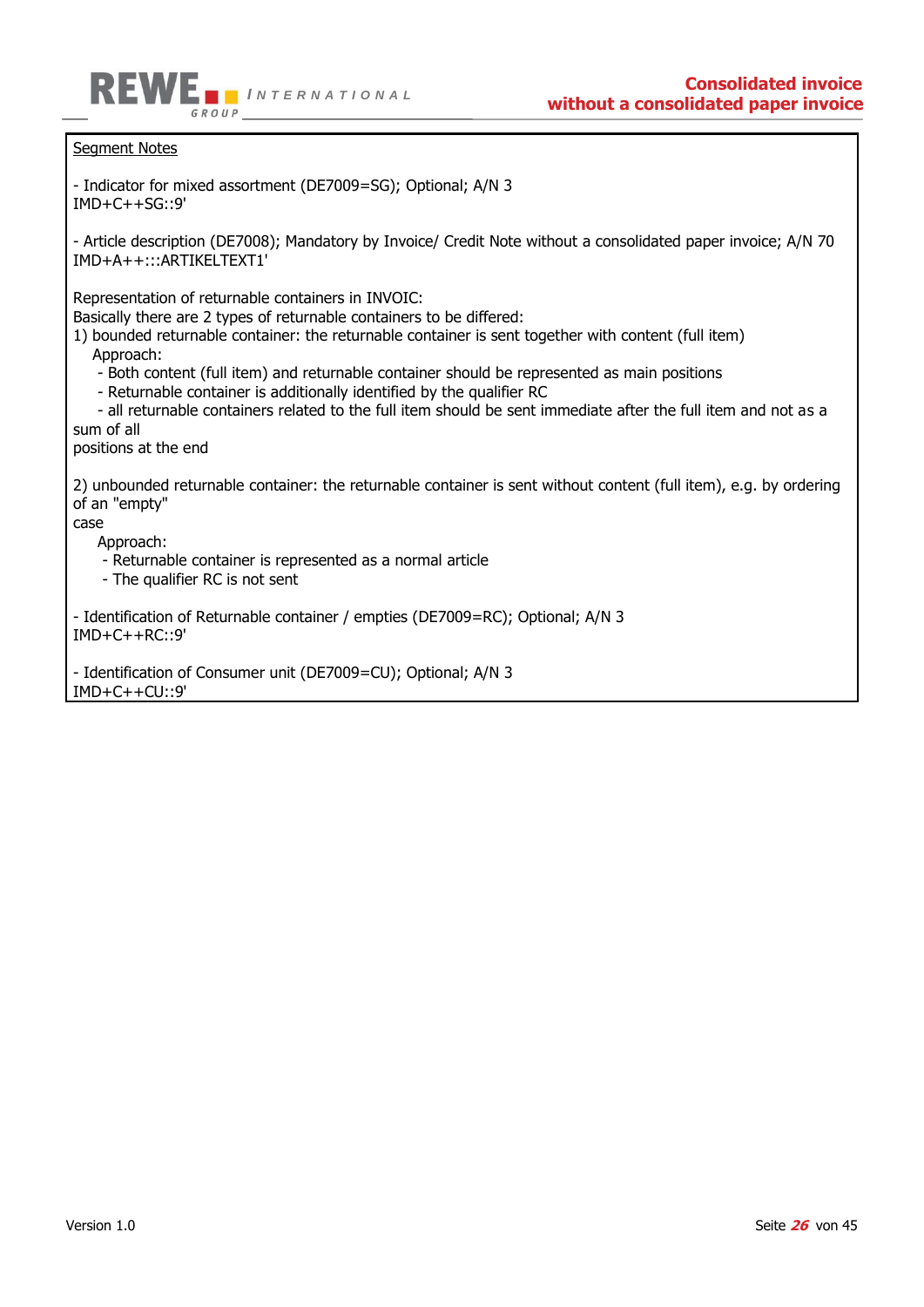

| SG26 - M                                                                                                                                                                                                                                                                                                                                                                                      | 9999999 - LIN-IMD-QTY-DTM-SG27-SG29-SG30-SG34-SG35 |            |        |                                                                                                                                              |  |  |  |
|-----------------------------------------------------------------------------------------------------------------------------------------------------------------------------------------------------------------------------------------------------------------------------------------------------------------------------------------------------------------------------------------------|----------------------------------------------------|------------|--------|----------------------------------------------------------------------------------------------------------------------------------------------|--|--|--|
| QTY - M<br>2 - Quantity                                                                                                                                                                                                                                                                                                                                                                       |                                                    |            |        |                                                                                                                                              |  |  |  |
| Function<br>diam'r.                                                                                                                                                                                                                                                                                                                                                                           | To specify a pertinen quantity.                    |            |        |                                                                                                                                              |  |  |  |
| Segment number: 13                                                                                                                                                                                                                                                                                                                                                                            |                                                    |            |        |                                                                                                                                              |  |  |  |
| Data element group/Data element                                                                                                                                                                                                                                                                                                                                                               | <b>EDIFACT</b>                                     | <b>ANW</b> | $\ast$ | Description                                                                                                                                  |  |  |  |
| C186<br><b>Quantity details</b>                                                                                                                                                                                                                                                                                                                                                               | M                                                  | м          |        |                                                                                                                                              |  |  |  |
| 6063<br>Quantity type code qualifier   M an3                                                                                                                                                                                                                                                                                                                                                  |                                                    | м          | $\ast$ | $ 47$ = Invoiced quantity<br>$192$ = Free goods quantity<br>$45E$ = Number of units in higher packaging or<br>configuration level (EAN-Code) |  |  |  |
| 6060<br>Quantity                                                                                                                                                                                                                                                                                                                                                                              | M an35                                             | м          |        |                                                                                                                                              |  |  |  |
| 6411 Measurement unit code                                                                                                                                                                                                                                                                                                                                                                    | $C$ an3                                            | D          |        | $KGM = Kilogram$                                                                                                                             |  |  |  |
| <b>Segment Notes</b>                                                                                                                                                                                                                                                                                                                                                                          |                                                    |            |        |                                                                                                                                              |  |  |  |
| - Invoiced quantity (DE6063 = 47); Mandatory*); N 7+3<br>QTY+47:250'                                                                                                                                                                                                                                                                                                                          |                                                    |            |        |                                                                                                                                              |  |  |  |
| - Free goods quantity (DE6063 = 192); Mandatory*); N 7+3<br>QTY+192:100'                                                                                                                                                                                                                                                                                                                      |                                                    |            |        |                                                                                                                                              |  |  |  |
|                                                                                                                                                                                                                                                                                                                                                                                               |                                                    |            |        |                                                                                                                                              |  |  |  |
| *) One of these quantity types must be set, both can also appear at the same time.<br>- Number of units in hifher packaging or configuration level (mixed assortment); Optional; N 7+3<br>In the qualifier 45E must be displayed the total quantity of the sub positions (Quantity main position x number of<br>the sub-positions within the main position $=$ total quantity)<br>QTY+45E:10' |                                                    |            |        |                                                                                                                                              |  |  |  |
|                                                                                                                                                                                                                                                                                                                                                                                               |                                                    |            |        | DE 6411: Measurement unit for variable quantity products (unit not equal piece); for further codes see code list                             |  |  |  |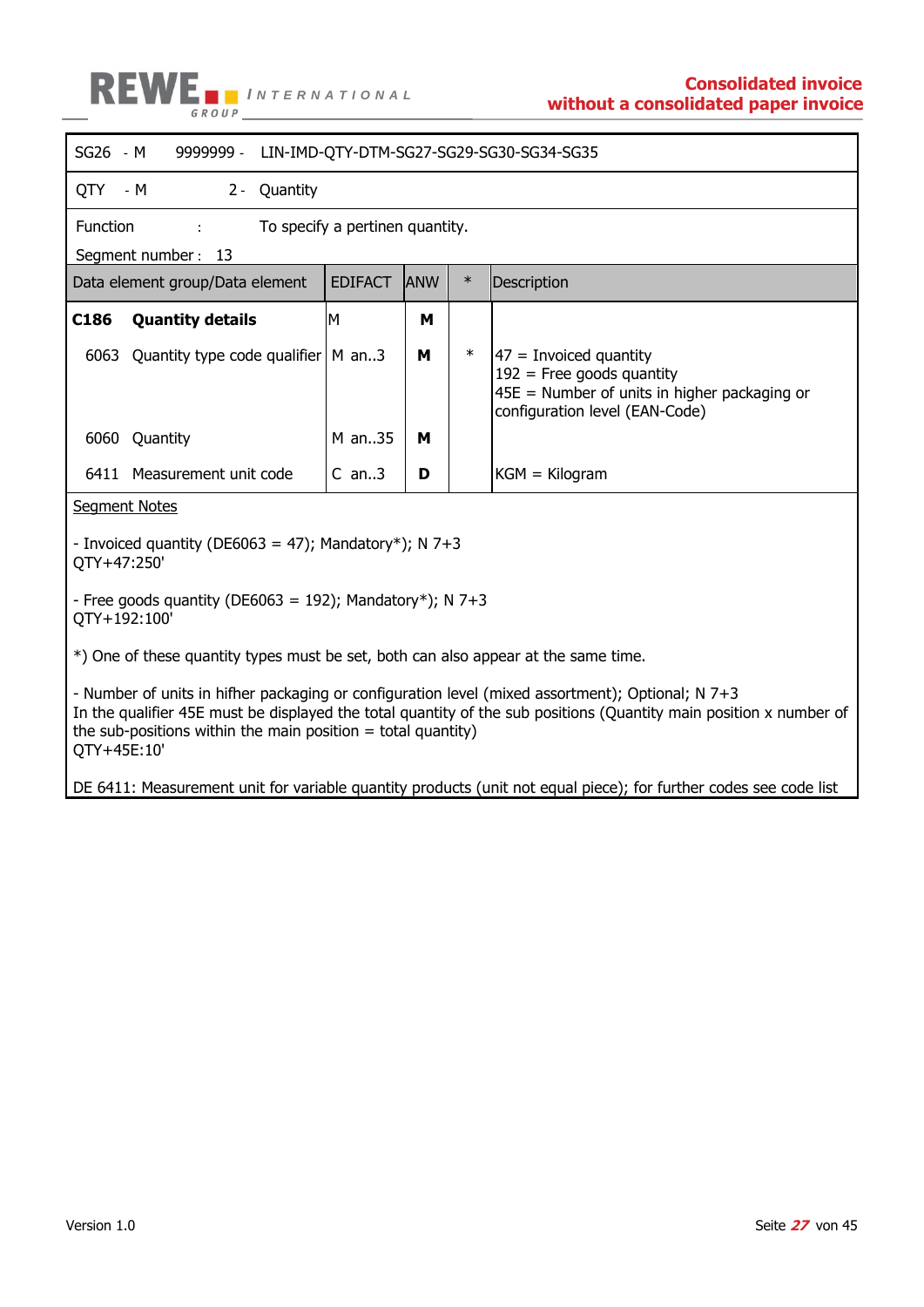

|                                                                                    | SG26 - M<br>9999999 -<br>LIN-IMD-QTY-DTM-SG27-SG29-SG30-SG34-SG35    |                  |             |        |                                 |  |  |
|------------------------------------------------------------------------------------|----------------------------------------------------------------------|------------------|-------------|--------|---------------------------------|--|--|
| DTM - M                                                                            | $1 -$                                                                | Date/time/period |             |        |                                 |  |  |
|                                                                                    | Function<br>To specify date and/or time or period<br>distance of the |                  |             |        |                                 |  |  |
|                                                                                    | Segment number: 14                                                   |                  |             |        |                                 |  |  |
|                                                                                    | Data element group/Data element                                      | <b>EDIFACT</b>   | <b>JANW</b> | $\ast$ | Description                     |  |  |
| C507                                                                               | Date/time/period                                                     | ΙM               | М           |        |                                 |  |  |
| 2005                                                                               | Date or time or period<br>function code qualifier                    | $M$ an3          | м           | $\ast$ | 35 = Delivery date/time, actual |  |  |
| 2380                                                                               | Date or time or period<br>value                                      | $C$ an35         | R           |        |                                 |  |  |
| 2379                                                                               | Date or time or period<br>format code                                | $C$ an3          | R           | $\ast$ | $102 = CCYYMMDD$                |  |  |
| <b>Segment Notes</b>                                                               |                                                                      |                  |             |        |                                 |  |  |
| - Delivery date/time, actual (DE2005 = 35); Mandatory; D 8<br>DTM+35:20060615:102' |                                                                      |                  |             |        |                                 |  |  |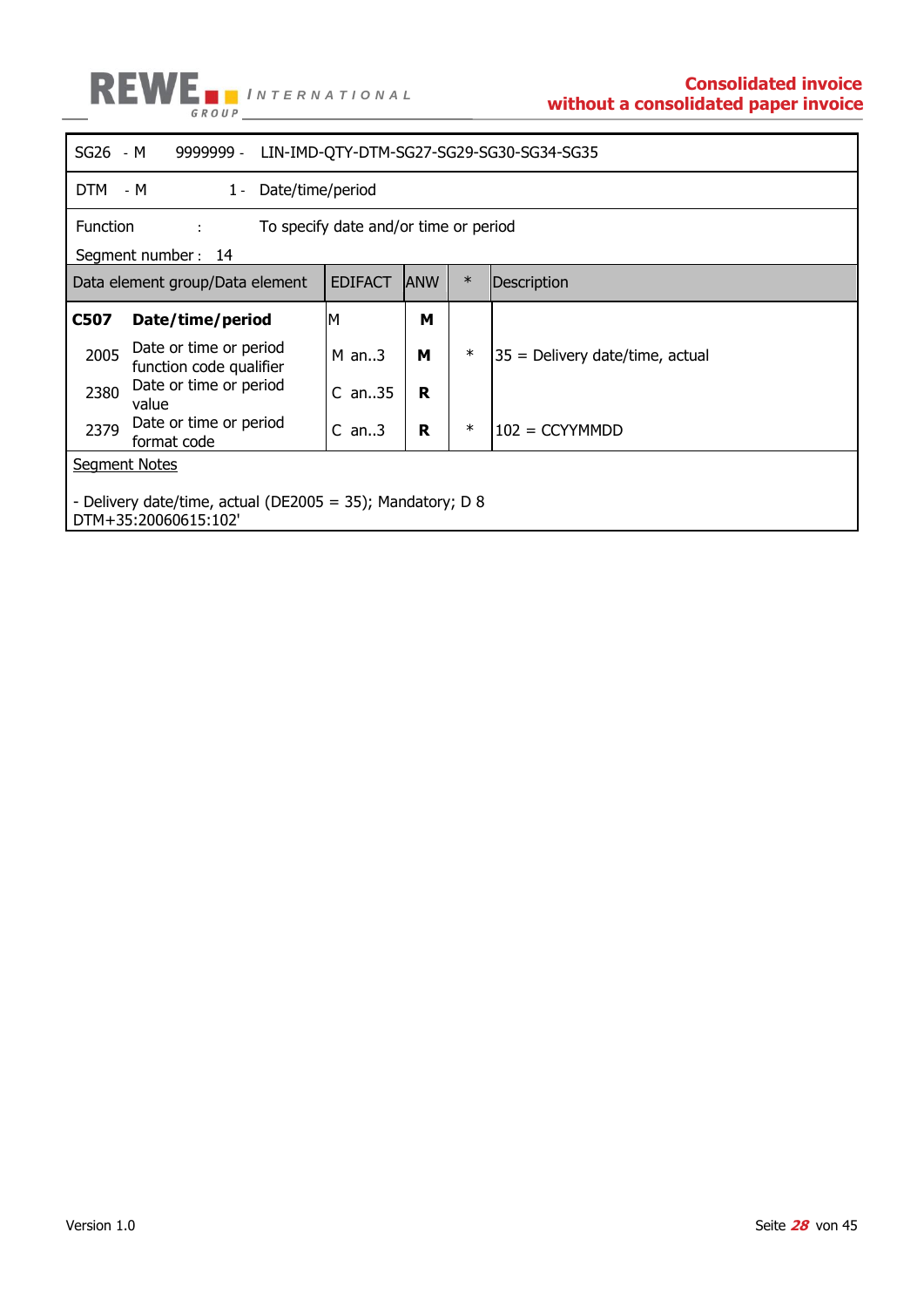

| $SG26 - M$                                                                                                                                                       | 9999999 - LIN-IMD-QTY-DTM-SG27-SG29-SG30-SG34-SG35 |                               |            |        |                         |  |  |
|------------------------------------------------------------------------------------------------------------------------------------------------------------------|----------------------------------------------------|-------------------------------|------------|--------|-------------------------|--|--|
| SG27 - M                                                                                                                                                         | 1 - MOA                                            |                               |            |        |                         |  |  |
| MOA - M                                                                                                                                                          | Monetary amount<br>$1 -$                           |                               |            |        |                         |  |  |
| <b>Function</b>                                                                                                                                                  | ÷                                                  | To specify a monetary amount. |            |        |                         |  |  |
|                                                                                                                                                                  | Segment number: 15                                 |                               |            |        |                         |  |  |
|                                                                                                                                                                  | Data element group/Data element                    | <b>EDIFACT</b>                | <b>ANW</b> | $\ast$ | Description             |  |  |
| C516                                                                                                                                                             | <b>Monetary amount</b>                             | M                             | м          |        |                         |  |  |
| 5025                                                                                                                                                             | Monetary amount type code M an3<br>qualifier       |                               | м          | $\ast$ | 1203 = Line item amount |  |  |
|                                                                                                                                                                  | 5004 Monetary amount                               | $C_{n.35}$                    | R          |        |                         |  |  |
|                                                                                                                                                                  | 6345 Currency identification code $\mathsf{C}$ an3 |                               | N          |        |                         |  |  |
|                                                                                                                                                                  | 6343 Currency type code qualifier C an3            |                               | N          |        |                         |  |  |
|                                                                                                                                                                  | 4405 Status description code                       | $C$ an3                       | N          |        |                         |  |  |
|                                                                                                                                                                  | <b>Segment Notes</b>                               |                               |            |        |                         |  |  |
| - Line item amount; Mandatory ); $N$ 10+3<br>MOA+203:3500'<br>Note: The line item amount is calculated on the base of the net price (AAA), specified in the PRI- |                                                    |                               |            |        |                         |  |  |

**Segment X Quantity!**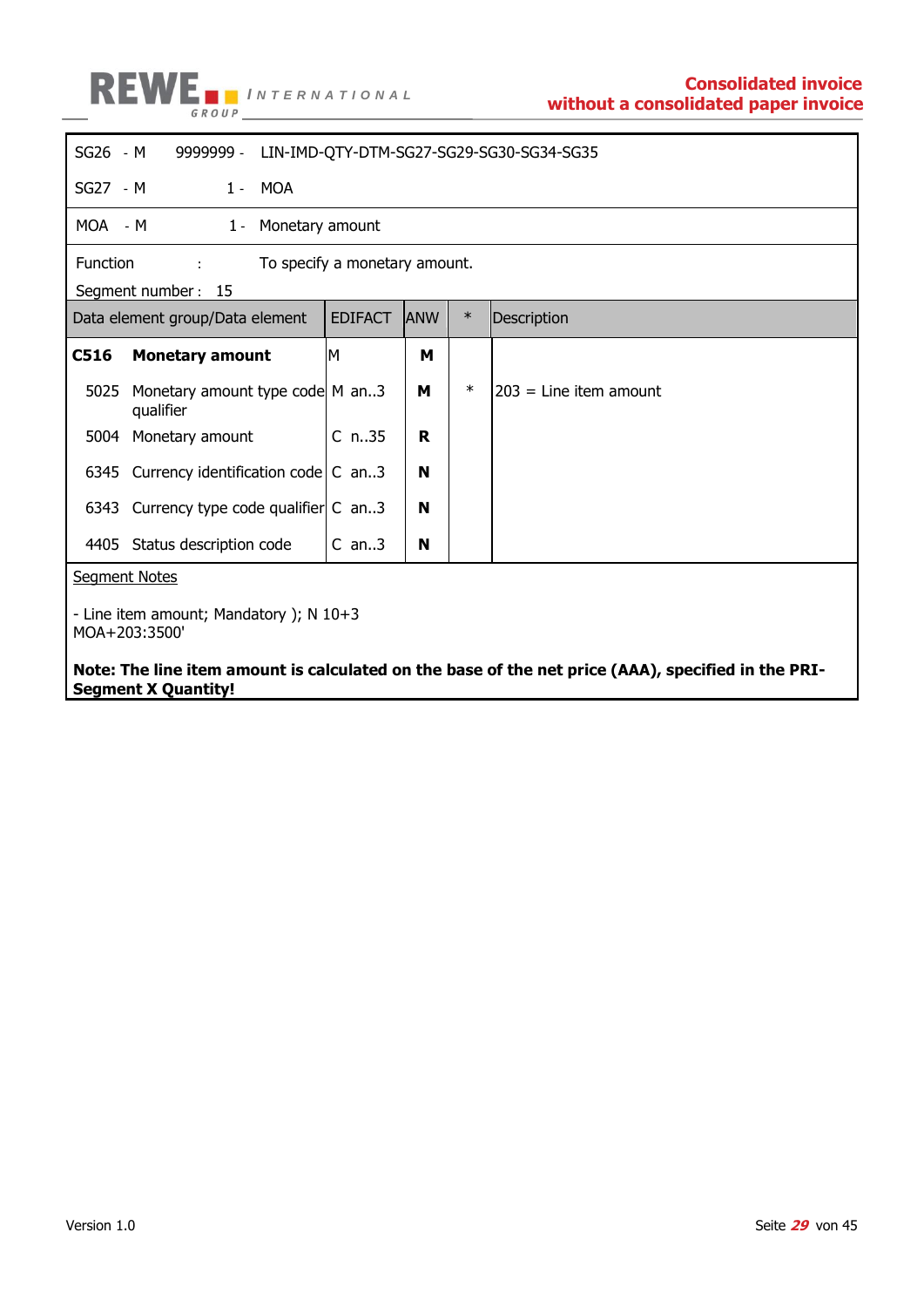

| $SG26 - M$<br>9999999 - LIN-IMD-QTY-DTM-SG27-SG29-SG30-SG34-SG35                                                                                                       |                   |            |        |                       |  |  |  |
|------------------------------------------------------------------------------------------------------------------------------------------------------------------------|-------------------|------------|--------|-----------------------|--|--|--|
| $1 - PRI$<br>SG29 - M                                                                                                                                                  |                   |            |        |                       |  |  |  |
| pri<br>- M                                                                                                                                                             | 1 - Price details |            |        |                       |  |  |  |
| Function<br>To specify price information<br>$2.000000$                                                                                                                 |                   |            |        |                       |  |  |  |
| Segment number: 16                                                                                                                                                     |                   |            |        |                       |  |  |  |
| Data element group/Data element                                                                                                                                        | <b>EDIFACT</b>    | <b>ANW</b> | $\ast$ | Description           |  |  |  |
| <b>C509</b><br><b>Price information</b>                                                                                                                                | C                 | R          |        |                       |  |  |  |
| 5125<br>Price code qualifier                                                                                                                                           | $M$ an3           | м          | $\ast$ | AAA = Calculation net |  |  |  |
| 5118<br>Price amount                                                                                                                                                   | $C$ n15           | R          |        |                       |  |  |  |
| 5375 Price type code                                                                                                                                                   | $C$ an3           | N          |        |                       |  |  |  |
| Price specification code<br>5387                                                                                                                                       | $C$ an3           | N          |        |                       |  |  |  |
| 5284 Unit price basis value                                                                                                                                            | C <sub>n.9</sub>  | O          |        |                       |  |  |  |
| 6411 Measurement unit code                                                                                                                                             | $C$ an3           | O          |        |                       |  |  |  |
| Sub-line item price<br>5213<br>change operation code                                                                                                                   | $C$ an3           | N          |        |                       |  |  |  |
| <b>Segment Notes</b>                                                                                                                                                   |                   |            |        |                       |  |  |  |
| - Net price (DE5125 = AAA); Mandatory; N $7+3$<br>PRI+AAA:55'<br>The net price ist he price information without taxes and within all discounts valid for this article. |                   |            |        |                       |  |  |  |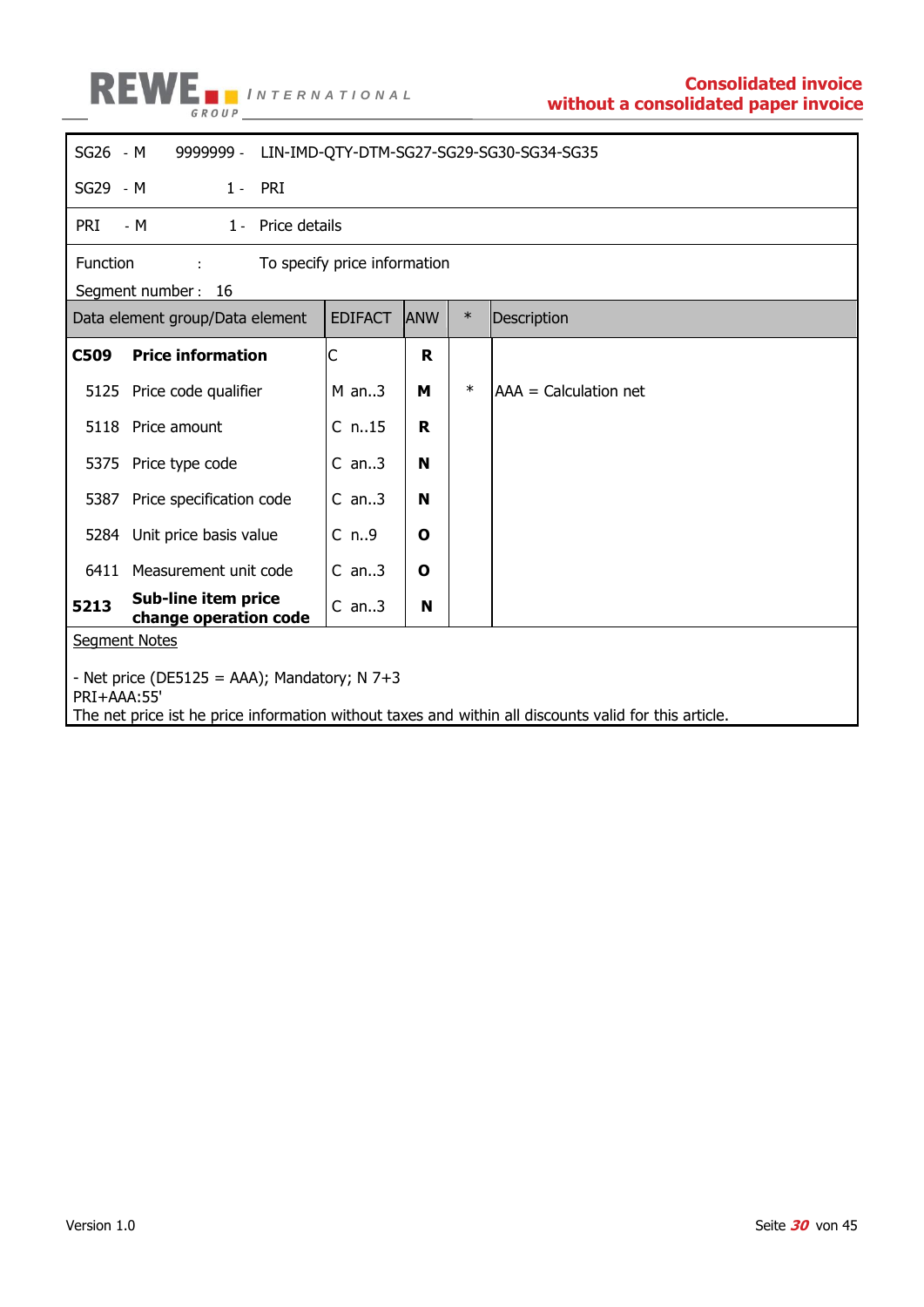

| SG26 - M                                                                                                                                   | 9999999 -                                                         |                        |            |        | LIN-IMD-QTY-DTM-SG27-SG29-SG30-SG34-SG35                                                                           |
|--------------------------------------------------------------------------------------------------------------------------------------------|-------------------------------------------------------------------|------------------------|------------|--------|--------------------------------------------------------------------------------------------------------------------|
| SG30 - M                                                                                                                                   | <b>RFF-DTM</b><br>$5 -$                                           |                        |            |        |                                                                                                                    |
| <b>RFF</b>                                                                                                                                 | $-M$<br>1 - Reference                                             |                        |            |        |                                                                                                                    |
| Function                                                                                                                                   | <b>Common</b>                                                     | To specify a reference |            |        |                                                                                                                    |
|                                                                                                                                            | Segment number: 17                                                |                        |            |        |                                                                                                                    |
|                                                                                                                                            | Data element group/Data element                                   | <b>EDIFACT</b>         | <b>ANW</b> | $\ast$ | Description                                                                                                        |
| <b>C506</b>                                                                                                                                | <b>Referenz</b>                                                   | M                      | м          |        |                                                                                                                    |
|                                                                                                                                            | 1153 Reference code qualifier                                     | $M$ an3                | м          | $\ast$ | $ON = Order number (buyer)$<br>$DQ =$ Delivery note number<br>$IRN = Instruction$ for returns number<br>(EAN-Code) |
|                                                                                                                                            | 1154 Reference identifier                                         | C an70                 | R          |        |                                                                                                                    |
|                                                                                                                                            | 1156 Document line identifier                                     | $C$ an $6$             | N          |        |                                                                                                                    |
| 4000                                                                                                                                       | Reference version identifier                                      | $C$ an35               | N          |        |                                                                                                                    |
| 1060                                                                                                                                       | Revision identifier                                               | $C$ an $6$             | N          |        |                                                                                                                    |
| <b>Segment Notes</b>                                                                                                                       |                                                                   |                        |            |        |                                                                                                                    |
| - Order number (DE1153 = ON); Mandatory; A/N 16<br>RFF+ON:4711'<br>- Delivery note number (DE1153 = DQ); Mandatory; A/N 16<br>RFF+DQ:1234' |                                                                   |                        |            |        |                                                                                                                    |
| RFF+IRN: 5664'                                                                                                                             | - Instruction for returns number (DE1153 = IRN); Optional; A/N 16 |                        |            |        |                                                                                                                    |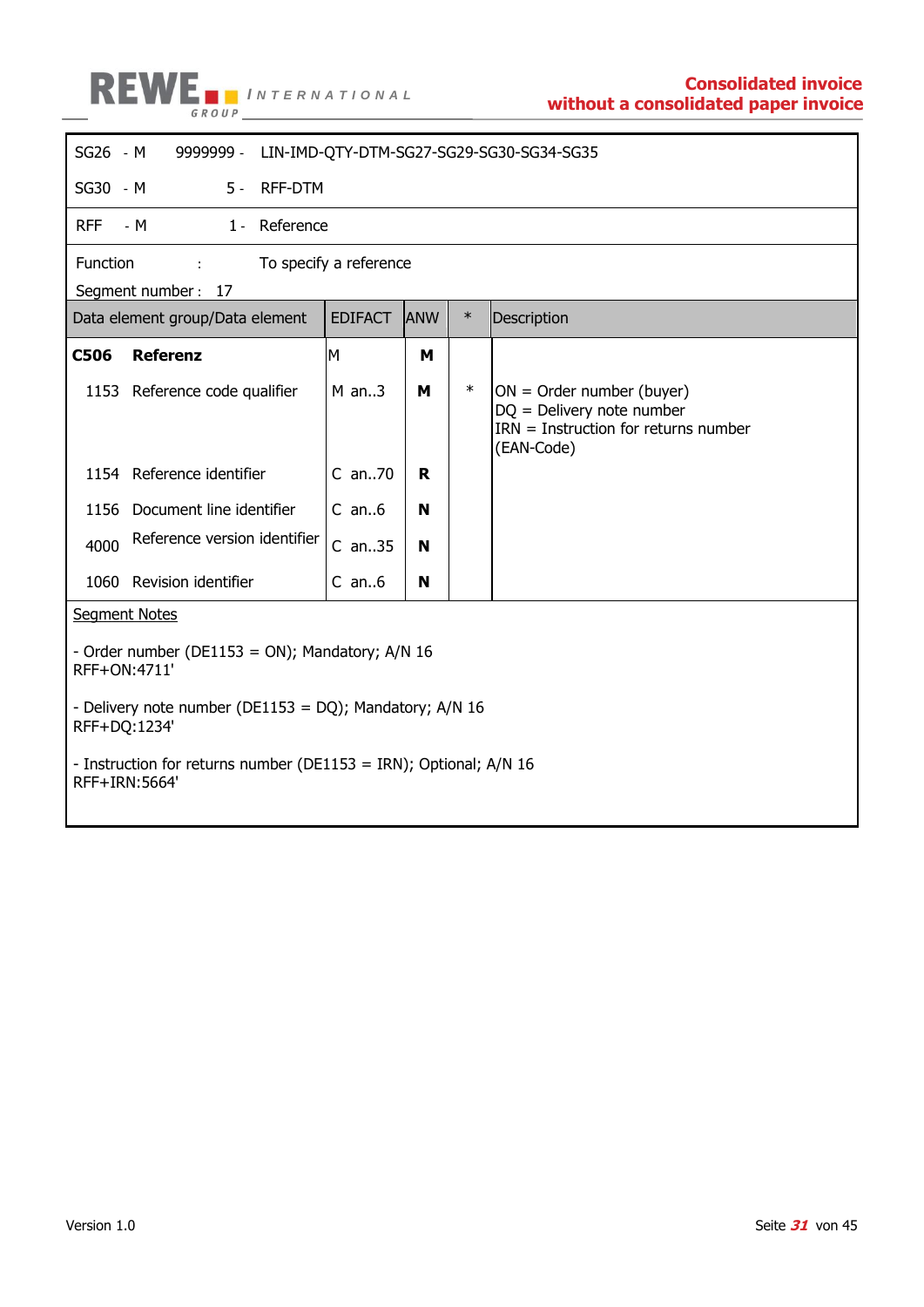

| SG26 - M | LIN-IMD-QTY-DTM-SG27-SG29-SG30-SG34-SG35<br>9999999 -    |                |             |        |                             |  |  |
|----------|----------------------------------------------------------|----------------|-------------|--------|-----------------------------|--|--|
| SG30 - M | 5 - RFF-DTM                                              |                |             |        |                             |  |  |
|          | DTM - C<br>Date/time/period<br>$1 -$                     |                |             |        |                             |  |  |
|          | Function<br>To specify date and/or time or period<br>÷.  |                |             |        |                             |  |  |
|          | Segment number: 18                                       |                |             |        |                             |  |  |
|          | Data element group/Data element                          | <b>EDIFACT</b> | <b>IANW</b> | $\ast$ | Description                 |  |  |
| C507     | Date/time/period                                         | M              | м           |        |                             |  |  |
| 2005     | Date or time or period<br>function code qualifier        | $M$ an3        | м           | $\ast$ | $171$ = Reference date/time |  |  |
| 2380     | Date or time or period<br>value                          | $C$ an35       | R           |        |                             |  |  |
| 2379     | Date or time or period<br>format code                    | $C$ an3        | R           | $\ast$ | $102 = CCYYMMDD$            |  |  |
|          | <b>Segment Notes</b>                                     |                |             |        |                             |  |  |
|          | - Reference date; Optional; D 8<br>DTM+171:20060602:102' |                |             |        |                             |  |  |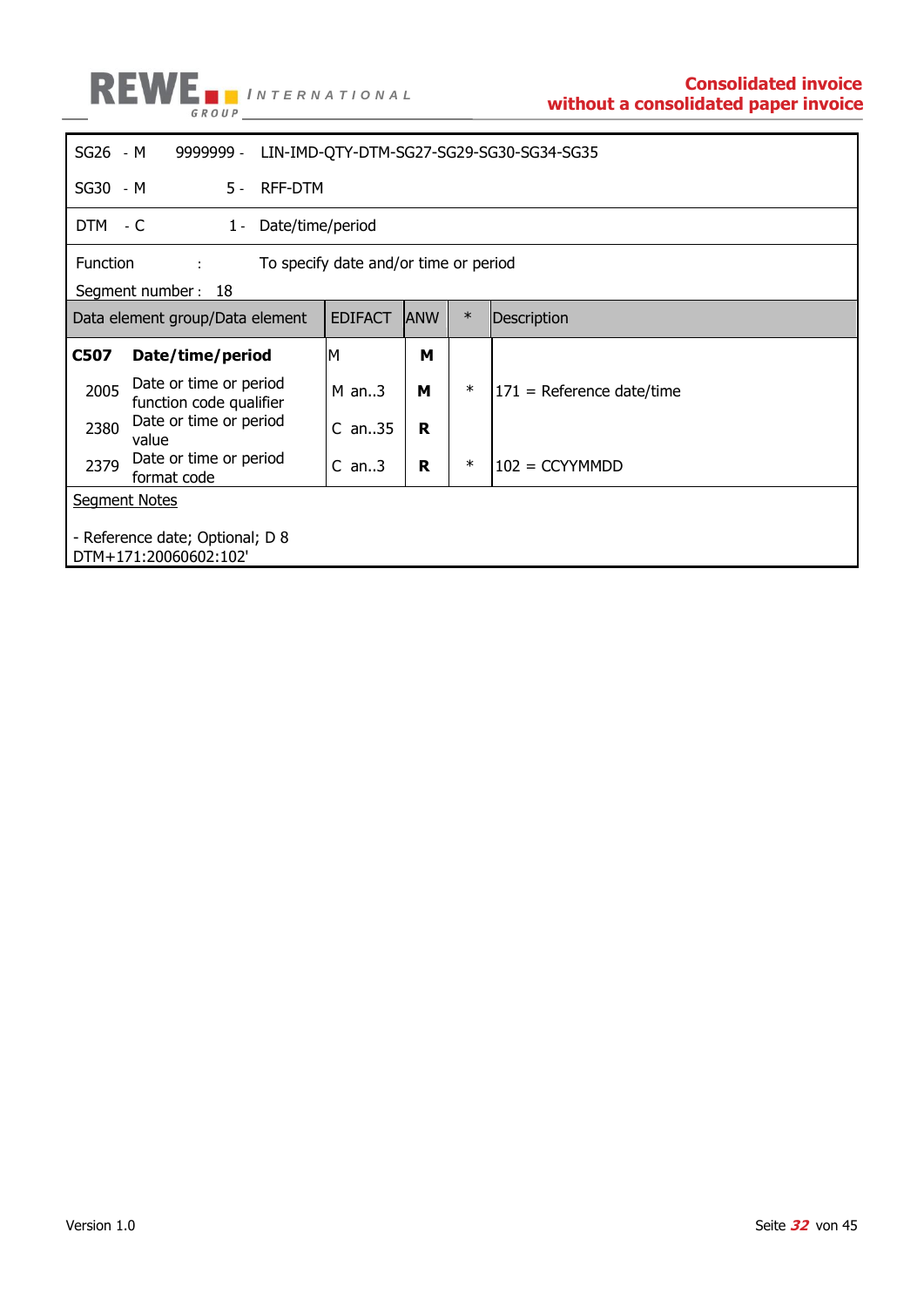

| SG26 - M         | 9999999 -<br>LIN-IMD-QTY-DTM-SG27-SG29-SG30-SG34-SG35 |                                              |            |        |                                                                                           |  |  |  |
|------------------|-------------------------------------------------------|----------------------------------------------|------------|--------|-------------------------------------------------------------------------------------------|--|--|--|
| SG34 - M         | $3 -$<br><b>TAX-MOA</b>                               |                                              |            |        |                                                                                           |  |  |  |
| <b>TAX</b>       | $-M$<br>Duty/tax/fee details<br>$1 -$                 |                                              |            |        |                                                                                           |  |  |  |
| Function         |                                                       | To specify relevant duty/tax/fee information |            |        |                                                                                           |  |  |  |
|                  | Segment number: 19                                    |                                              |            |        |                                                                                           |  |  |  |
|                  | Data element group/Data element                       | <b>EDIFACT</b>                               | <b>ANW</b> | $\ast$ | Description                                                                               |  |  |  |
| 5283             | Duty or tax or fee<br>function code qualifier         | $M$ an3                                      | м          | $\ast$ | $7 = Tax$<br>$6 = Fee$                                                                    |  |  |  |
| C <sub>241</sub> | Duty/tax/fee type                                     | С                                            | D          |        |                                                                                           |  |  |  |
| 5153             | Duty tax or fee type name<br>code                     | $C$ an3                                      | R.         | $\ast$ | VAT = Value added tax<br>$GST = Goods$ and services tax                                   |  |  |  |
| 1131             | Code list identification code                         | $C$ an17                                     | N          |        |                                                                                           |  |  |  |
| 3055             | Code list responsible<br>agency code                  | $C$ an3                                      | N          |        |                                                                                           |  |  |  |
| 5152             | Duty or tax or fee type<br>name                       | $C$ an35                                     | N          |        |                                                                                           |  |  |  |
| C533             | Duty/tay/fee account<br>detail                        | C                                            | D          |        |                                                                                           |  |  |  |
| 5289             | Duty or tax or fee account<br>code                    | $M$ an $6$                                   | м          |        | $BIE = Beer fees$<br>$TAB = Tabacco fees$<br>$BRA =$ Brandy fees<br>$GLA =$ Gambling fees |  |  |  |
| 1131             | Code list identification code                         | $C$ an17                                     | N          |        |                                                                                           |  |  |  |
| 3055             | Code list responsible<br>agency                       | $C$ an3                                      | N          |        |                                                                                           |  |  |  |
| 5286             | Duty or tax or fee<br>assessment basis value          | $C$ an15                                     | N          |        |                                                                                           |  |  |  |
| C <sub>243</sub> | Duty/tax/fee detail                                   | Ć                                            | D          |        |                                                                                           |  |  |  |
| 5279             | Duty or tax or fee rate code                          | $C$ an $7$                                   | N          |        |                                                                                           |  |  |  |
| 1131             | Code list identification code                         | $C$ an17                                     | N          |        |                                                                                           |  |  |  |
| 3055             | Code list responsible<br>agenca code                  | $C$ an3                                      | N          |        |                                                                                           |  |  |  |
| 5278             | Duty or tax or fee rate                               | $C$ an17                                     | R.         |        | Actual tax rate                                                                           |  |  |  |
| 5273             | Duty or tax or fee rate basis<br>code                 | $C$ an12                                     | N          |        |                                                                                           |  |  |  |
| 1131             | Code list identification code                         | $C$ an17                                     | N          |        |                                                                                           |  |  |  |
| 3055             | Code list responsible<br>agency code                  | $C$ an3                                      | N          |        |                                                                                           |  |  |  |
| 5305             | Duty or tax or fee<br>category code                   | $C$ an3                                      | O          |        | $E =$ exempt from tax<br>$S =$ standard rate                                              |  |  |  |
| 3446             | Party tax identifier                                  | $C$ an20                                     | N          |        |                                                                                           |  |  |  |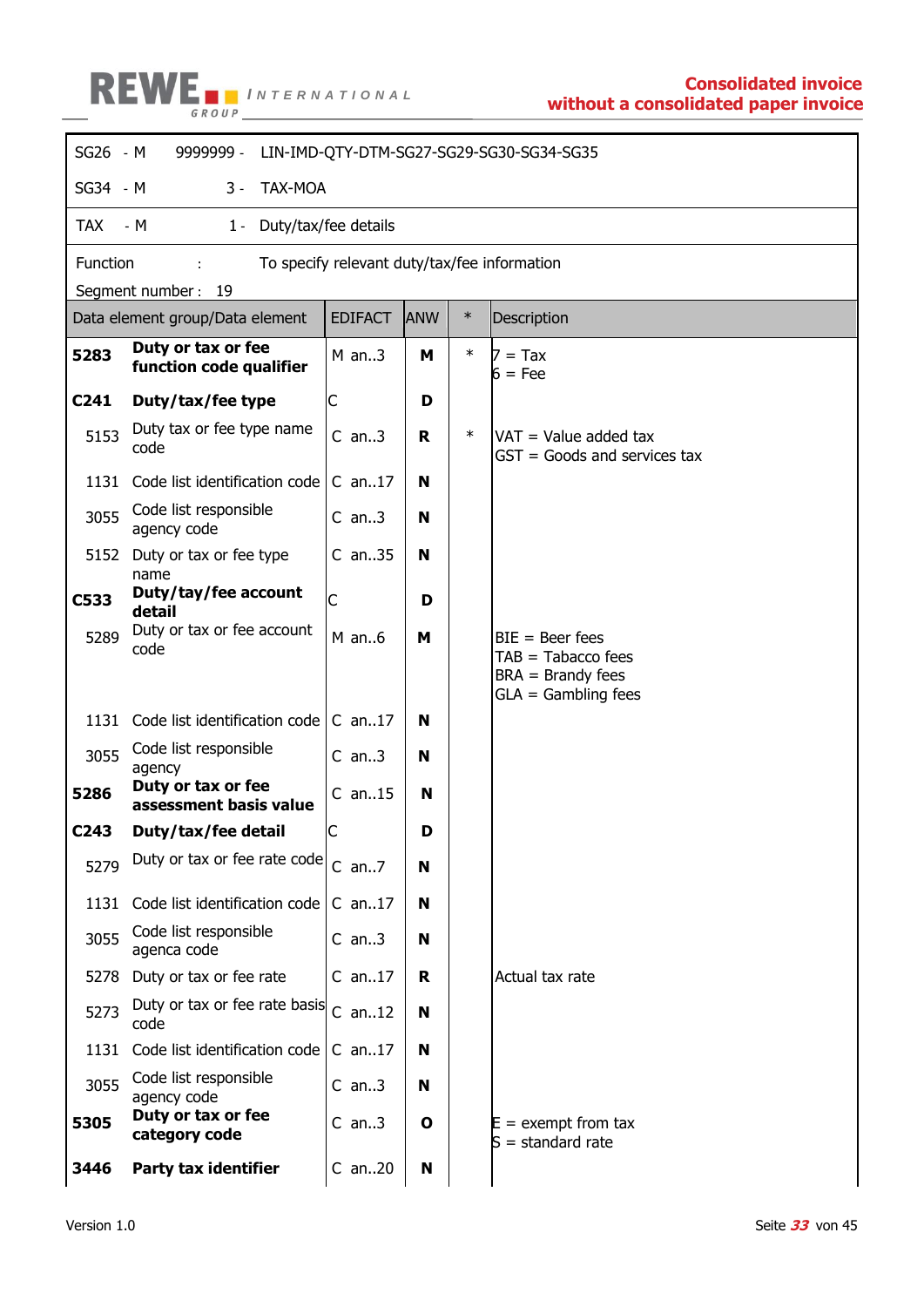

| 1227                                                                                                                             | <b>Calculation sequence</b><br>code                                                                                                                 | $C$ an3 | N |  |  |  |  |  |  |  |
|----------------------------------------------------------------------------------------------------------------------------------|-----------------------------------------------------------------------------------------------------------------------------------------------------|---------|---|--|--|--|--|--|--|--|
|                                                                                                                                  | <b>Segment Notes</b>                                                                                                                                |         |   |  |  |  |  |  |  |  |
| Value added tax for the actual position; Mandatory $*)$ ; N 2+2<br>$TAX+7+VAT++$ :::20+S'                                        |                                                                                                                                                     |         |   |  |  |  |  |  |  |  |
|                                                                                                                                  | - Producer fees (beer) as percentage; Optional; $N$ 2+2; (the respective amounts are displayed in the following<br>MOA-segment)<br>$TAX+6+GST+BIE'$ |         |   |  |  |  |  |  |  |  |
| Remark to DE 5278 and 5305:<br>By exempt from tax amounts or tax free amounts DE 5278 must always be filled with value 0 (Zero). |                                                                                                                                                     |         |   |  |  |  |  |  |  |  |
|                                                                                                                                  | It is allowed to set one VAT rate and two fees for one article.                                                                                     |         |   |  |  |  |  |  |  |  |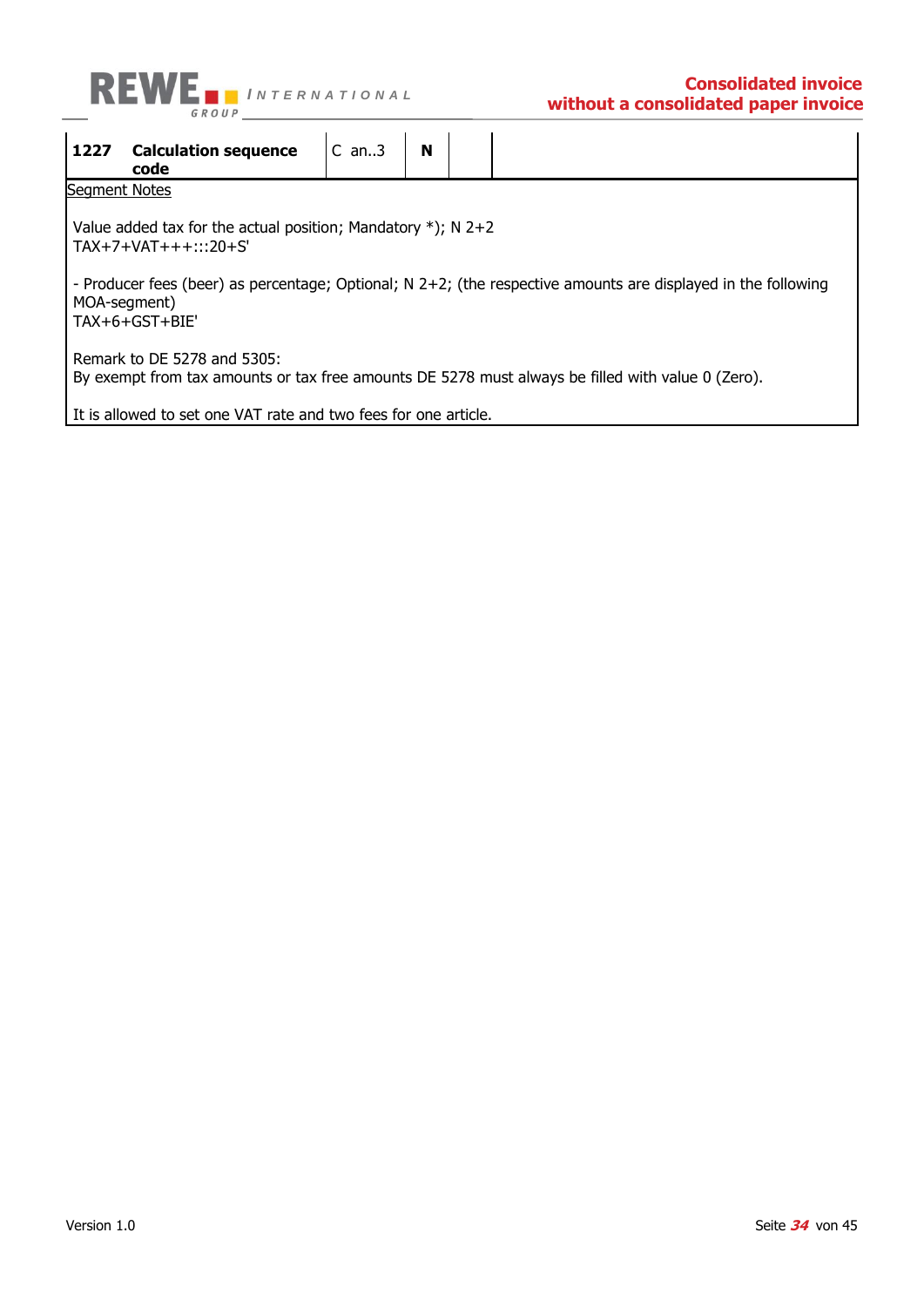

| SG26 - M                                 | 9999999 -<br>LIN-IMD-QTY-DTM-SG27-SG29-SG30-SG34-SG35        |                |                |            |        |                                                                                                               |
|------------------------------------------|--------------------------------------------------------------|----------------|----------------|------------|--------|---------------------------------------------------------------------------------------------------------------|
| SG34 - M                                 | $3 -$                                                        | <b>TAX-MOA</b> |                |            |        |                                                                                                               |
|                                          | MOA - C<br>Monetary amount<br>$1 -$                          |                |                |            |        |                                                                                                               |
| Function<br>To specify a monetary amount |                                                              |                |                |            |        |                                                                                                               |
|                                          | Segment number: 20                                           |                |                |            |        |                                                                                                               |
|                                          | Data element group/Data element                              |                | <b>EDIFACT</b> | <b>ANW</b> | $\ast$ | Description                                                                                                   |
| C516                                     | <b>Monetary amount</b>                                       |                | М              | м          |        |                                                                                                               |
| 5025                                     | Monetary amount type code M an3<br>qualifier                 |                |                | м          | $\ast$ | $124 = Tax$ amount                                                                                            |
| 5004                                     | Monetary amount                                              |                | $C$ n35        | R          |        |                                                                                                               |
|                                          | 6345 Currency identification code $ C $ an3                  |                |                | N          |        |                                                                                                               |
|                                          | 6343 Currency type code qualifier C an3                      |                |                | N          |        |                                                                                                               |
|                                          | 4405 Status description code                                 |                | $C$ an3        | N          |        |                                                                                                               |
| <b>Segment Notes</b>                     |                                                              |                |                |            |        |                                                                                                               |
|                                          | except VAT! VAT is not to be displayed as a monetary amount! |                |                |            |        | This segment is exclusively used to specify in monetary terms the amount of tax due on the current line item, |

- Tax amount; Optional; N 7+3 MOA+124:250'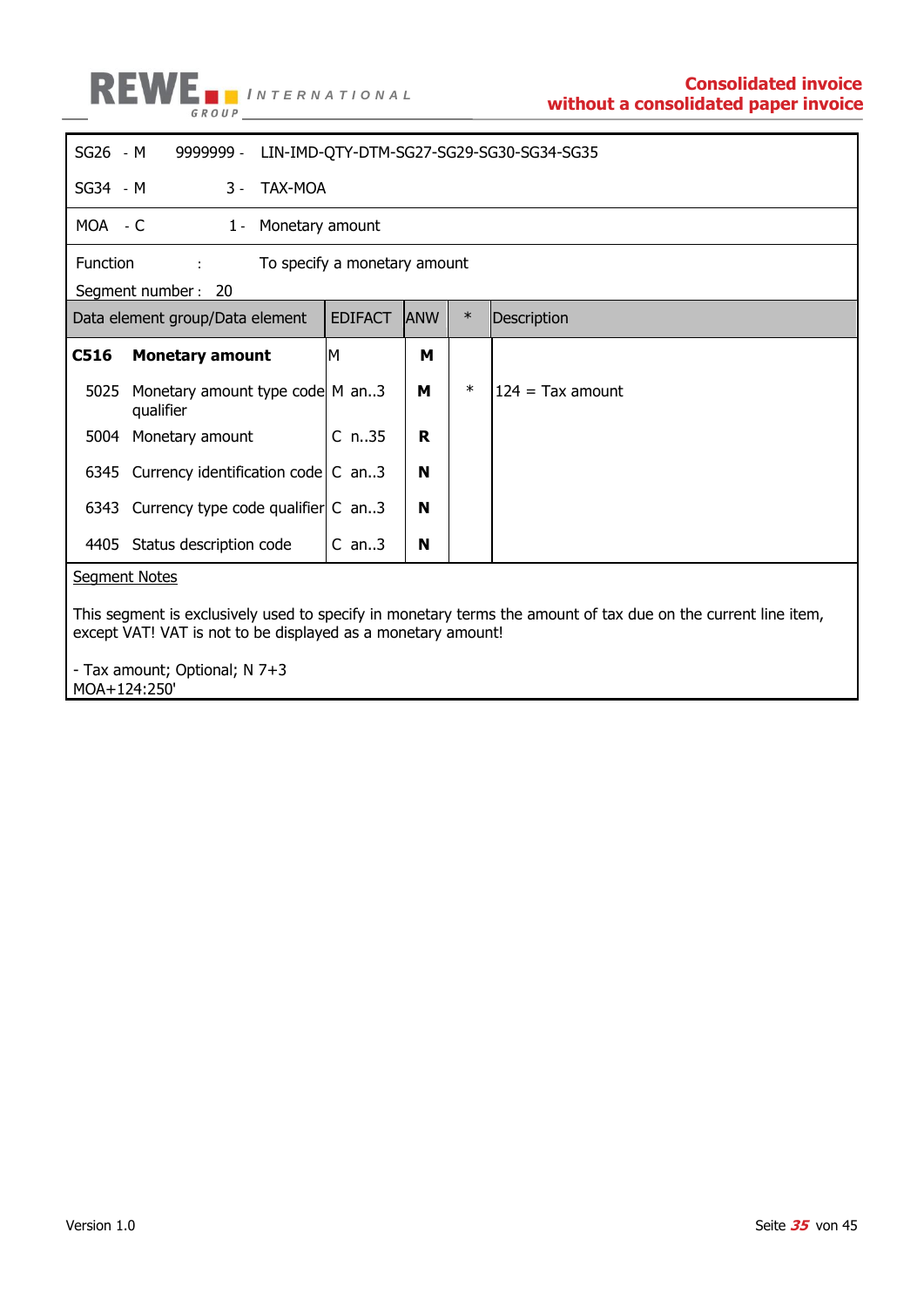

| SG26 - M    | 9999999 -                                      |                |            |        | LIN-IMD-QTY-DTM-SG27-SG29-SG30-SG34-SG35                                                                                                   |  |
|-------------|------------------------------------------------|----------------|------------|--------|--------------------------------------------------------------------------------------------------------------------------------------------|--|
| SG35 - M    | $3 -$<br><b>NAD</b>                            |                |            |        |                                                                                                                                            |  |
| <b>NAD</b>  | $-M$<br>Name and address<br>$1 -$              |                |            |        |                                                                                                                                            |  |
| Function    |                                                |                |            |        | To specify the name/address and their related function either by C082 only and/or<br>unstructured by C058 or structured by C080 thru 3207. |  |
|             | Segment number: 21                             |                |            |        |                                                                                                                                            |  |
|             | Data element group/Data element                | <b>EDIFACT</b> | <b>ANW</b> | $\ast$ | Description                                                                                                                                |  |
| 3035        | <b>Party function code</b><br>qualifier        | $M$ an3        | М          | $\ast$ | $DP = Delivery party$<br>$UC =$ Ultimate consignee<br>$OB = Ordered by$                                                                    |  |
| C082        | <b>Party identification</b><br>details         | C              | R          |        |                                                                                                                                            |  |
| 3039        | Party identifier                               | M an35         | м          |        | GLN - Format n13                                                                                                                           |  |
| 1131        | Code list identification code                  | $C$ an17       | N          |        |                                                                                                                                            |  |
| 3055        | Code list responsible<br>agency code           | $C$ an3        | R.         | $\ast$ | $9$ = EAN (International Article Numbering<br>Association)                                                                                 |  |
| <b>C058</b> | <b>Name and address</b>                        | C              | N          |        |                                                                                                                                            |  |
| 3124        | Name and address<br>description                | M an35         |            |        |                                                                                                                                            |  |
| 3124        | Name and address<br>description                | $C$ an. $.35$  |            |        |                                                                                                                                            |  |
| 3124        | Name and address<br>description                | $C$ an35       |            |        |                                                                                                                                            |  |
|             | 3124 Name and address<br>description           | $C$ an. $.35$  |            |        |                                                                                                                                            |  |
| 3124        | Name and address<br>description                | $C$ an35       |            |        |                                                                                                                                            |  |
| <b>C080</b> | Party name                                     | C              | N          |        |                                                                                                                                            |  |
| 3036        | Party name                                     | M an35         |            |        |                                                                                                                                            |  |
|             | 3036 Party name                                | $C$ an35       |            |        |                                                                                                                                            |  |
| 3036        | Party name                                     | $C$ an35       |            |        |                                                                                                                                            |  |
| 3036        | Party name                                     | $C$ an35       |            |        |                                                                                                                                            |  |
| 3036        | Party name                                     | $C$ an35       |            |        |                                                                                                                                            |  |
| 3045        | Party name format code                         | $C$ an3        |            |        |                                                                                                                                            |  |
| <b>C059</b> | <b>Street</b>                                  | C              | N          |        |                                                                                                                                            |  |
| 3042        | Street number or post<br>office box identifier | M an35         |            |        |                                                                                                                                            |  |
| 3042        | Street number or post<br>office box identifier | $C$ an35       |            |        |                                                                                                                                            |  |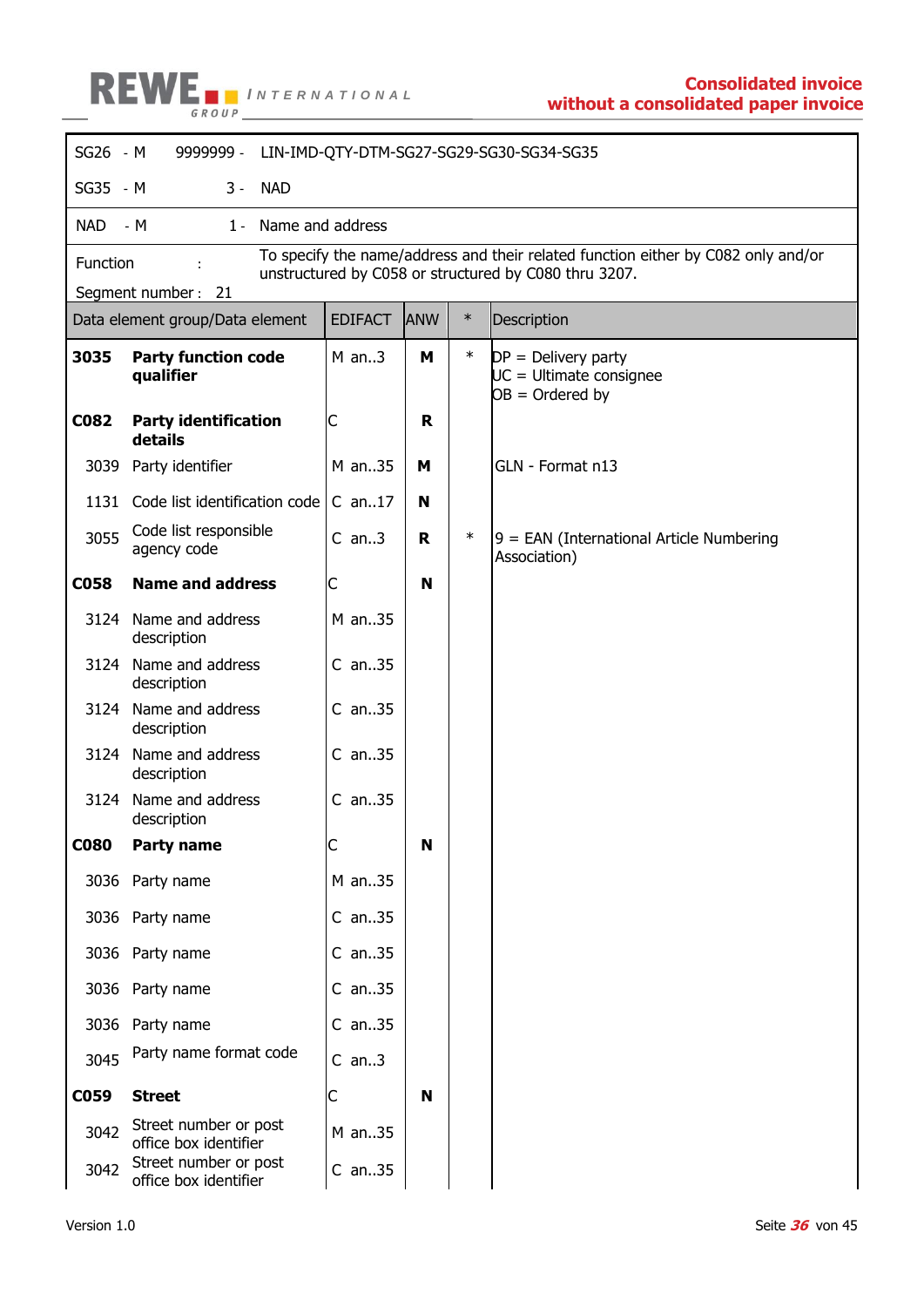

| 3042 | Street number or post<br>office box identifier | $C$ an35  |   |  |
|------|------------------------------------------------|-----------|---|--|
| 3042 | Street number or post<br>office box identifier | $C$ an35  |   |  |
| 3164 | City name                                      | $C$ an35  | N |  |
| C819 | <b>Country sub-entity</b><br>details           | C         | N |  |
| 3229 | Country sub-entity name<br>code                | $C$ an. 9 |   |  |
| 1131 | Code list identification code                  | $C$ an17  |   |  |
| 3055 | Code list responsible<br>agency code           | $C$ an3   |   |  |
|      | 3228 Country sub-entity name                   | $C$ an70  |   |  |
| 3251 | <b>Postal identification</b><br>code           | $C$ an17  | N |  |
| 3207 | Country name code                              | $C$ an3   | N |  |

Segment Notes

- Delivery Party (DE3035 = DP); Mandatory\*); N 13 NAD+DP+9012345000028::9'

**\*) For invoices without a consolidated paper invoice the delivery address is identified with GLN and optional address in structured form.**

- Ultimate consignee (DE3035 = UC); Optional; N 13 NAD+UC+9012345000035::9'

 $-$  Ordered by (DE3035 = OB); Optional; N 13 NAD+OB+9012345000042::9'

Remark for Cross-Docking: The field for delivery party (DE3035 = DP) should contain the Cross-Docking-Point. The data field Ultimate consignee (DE3035 =UC) is used to identify the address for which the goods are picked.

DE3039: For partner identification use exclusively the GLN.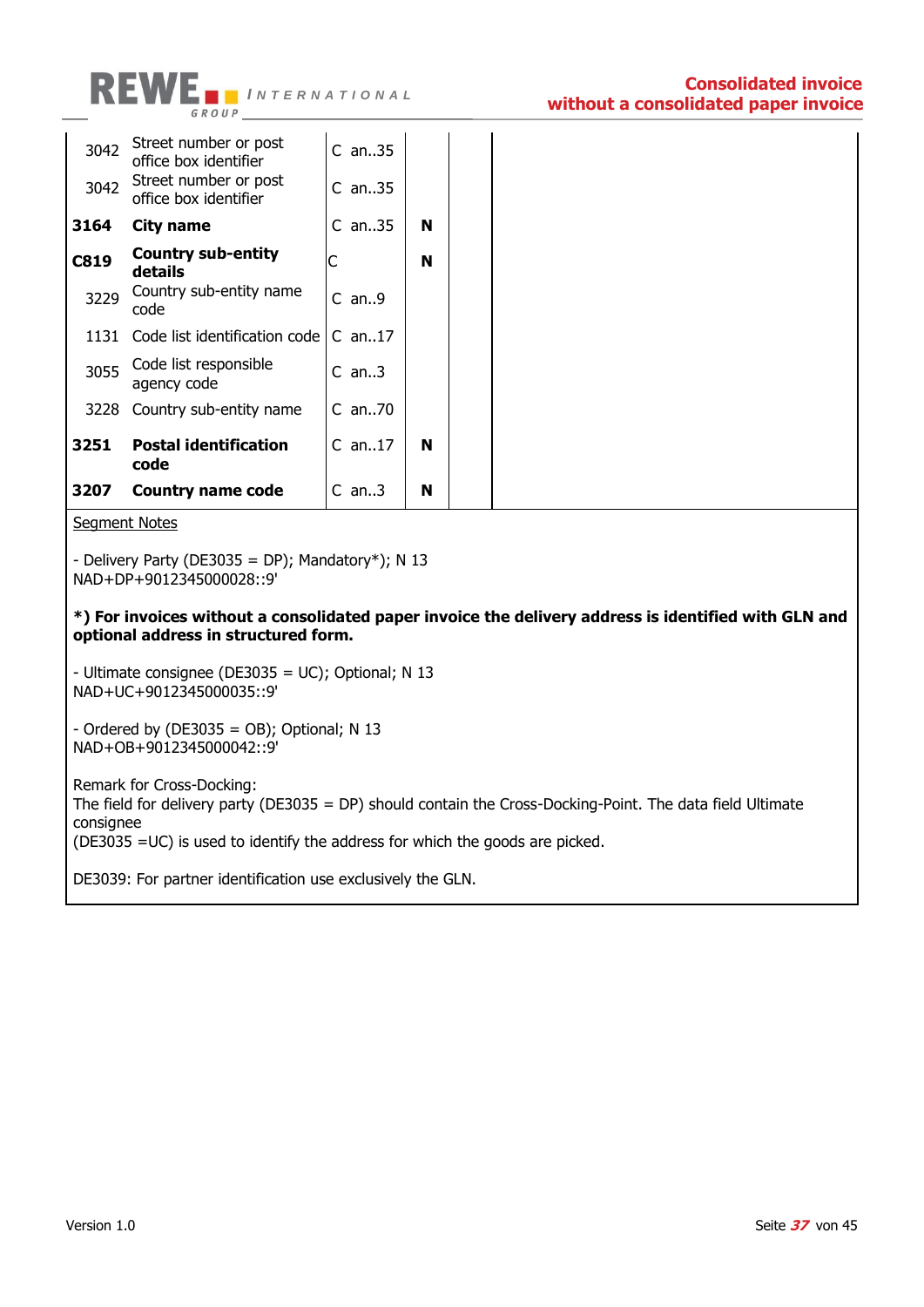

| UNS.<br>Section control<br>- M<br>$1 -$                                          |                |            |        |                                         |  |  |
|----------------------------------------------------------------------------------|----------------|------------|--------|-----------------------------------------|--|--|
| To seperate header, detail and summary sections of a message.<br><b>Function</b> |                |            |        |                                         |  |  |
| Segment number: 22                                                               |                |            |        |                                         |  |  |
| Data element group/Data element                                                  | <b>EDIFACT</b> | <b>ANW</b> | $\ast$ | Description                             |  |  |
| <b>Section identification</b><br>0081                                            | $M$ a1         | М          |        | $S = Detail/summary section separation$ |  |  |
| <b>Segment Notes</b>                                                             |                |            |        |                                         |  |  |
| This segment is used to separate the detail and summary sections of the message. |                |            |        |                                         |  |  |
|                                                                                  |                |            |        |                                         |  |  |
| Example:<br>$UNS + S'$                                                           |                |            |        |                                         |  |  |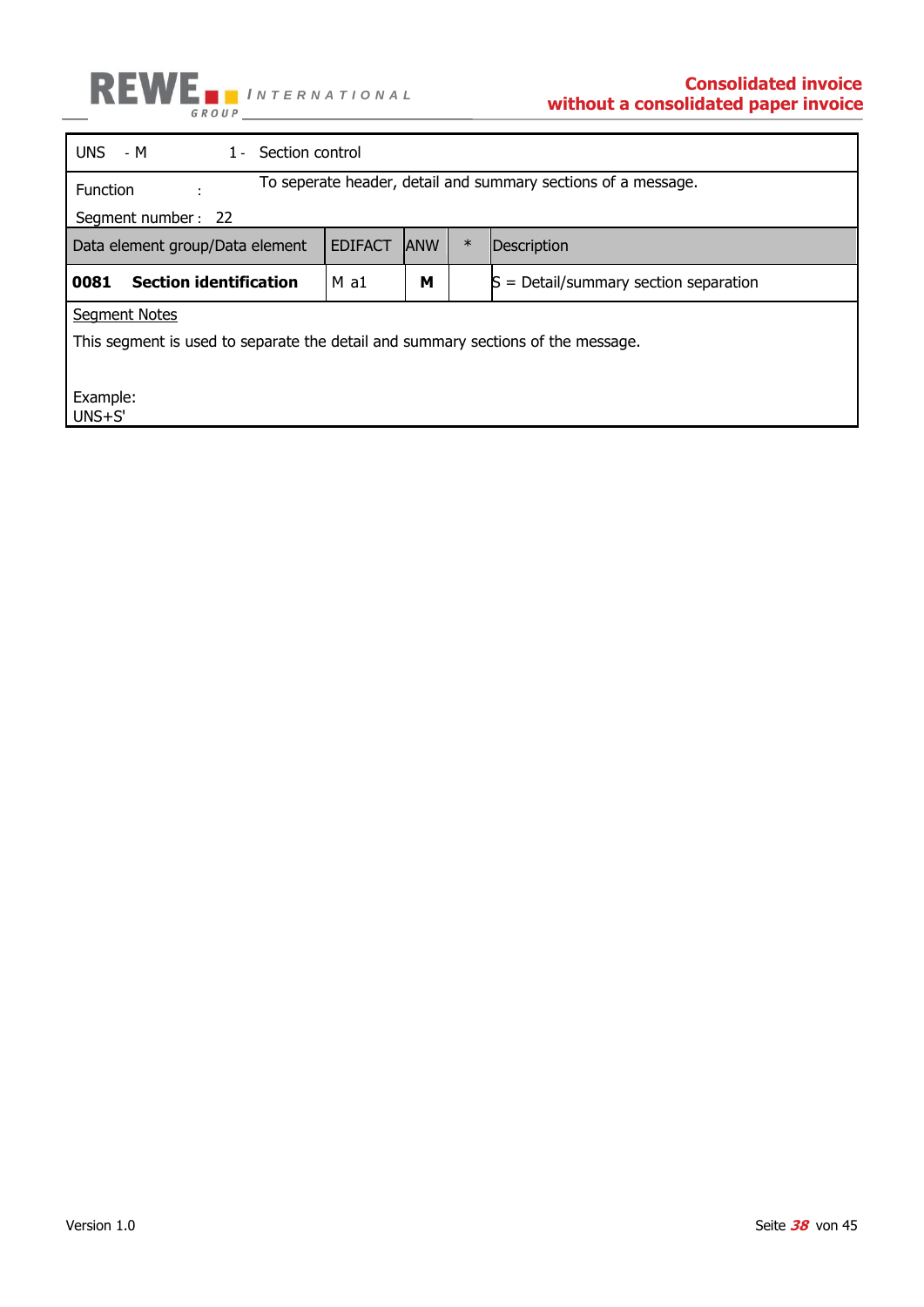

| SG50 - M                 | 5 - MOA                                                                                    |                              |            |        |                                                                                                                                                                                                                        |  |  |
|--------------------------|--------------------------------------------------------------------------------------------|------------------------------|------------|--------|------------------------------------------------------------------------------------------------------------------------------------------------------------------------------------------------------------------------|--|--|
|                          | MOA - M<br>1 - Monetary amount                                                             |                              |            |        |                                                                                                                                                                                                                        |  |  |
| Function                 |                                                                                            | To specify a monetary amount |            |        |                                                                                                                                                                                                                        |  |  |
|                          | Segment number: 23                                                                         |                              |            |        |                                                                                                                                                                                                                        |  |  |
|                          | Data element group/Data element                                                            | <b>EDIFACT</b>               | <b>ANW</b> | $\ast$ | Description                                                                                                                                                                                                            |  |  |
| C516                     | <b>Monetary amount</b>                                                                     | M                            | M          |        |                                                                                                                                                                                                                        |  |  |
|                          | 5025 Monetary amount type code M an3<br>qualifier                                          |                              | M          | $\ast$ | $36E$ = Goods and services total amount (EAN Code)<br>35E = Total returnable items deposit amount (EAN<br>Code)<br>$79$ = Total line item amount<br>$176$ = Message total duty/tax/fee amount<br>$77 =$ Invoice amount |  |  |
|                          | 5004 Monetary amount                                                                       | $C$ n35                      | R          |        |                                                                                                                                                                                                                        |  |  |
|                          | 6345 Currency identification code $\mathsf{C}$ an3                                         |                              | N          |        |                                                                                                                                                                                                                        |  |  |
|                          | 6343 Currency type code qualifier C an3                                                    |                              | N          |        |                                                                                                                                                                                                                        |  |  |
|                          | 4405 Status description code                                                               | $C$ an3                      | N          |        |                                                                                                                                                                                                                        |  |  |
| <b>Segment Notes</b>     |                                                                                            |                              |            |        |                                                                                                                                                                                                                        |  |  |
|                          | Einzustellende Datenfelder:                                                                |                              |            |        |                                                                                                                                                                                                                        |  |  |
|                          |                                                                                            |                              |            |        |                                                                                                                                                                                                                        |  |  |
| MOA+79:4000'             | (DE5025 = 79); Mandatory *); N 11+2:                                                       |                              |            |        | - Total line items amount, the sum of goods and services total amount and total returnable items deposit amount                                                                                                        |  |  |
|                          | - Goods and services total amount (DE5025 = 36E); Mandatory $*)$ ; N 11+2<br>MOA+36E:3500' |                              |            |        |                                                                                                                                                                                                                        |  |  |
| MOA+35E:500'             | - Total returnable items deposit amount (DE5025 = 35E); Mandatory *); N 11+2               |                              |            |        |                                                                                                                                                                                                                        |  |  |
|                          | - Message total duty/tax/fee amount (DE5025 = 176); Optional; N $11+2$<br>MOA+176:4000'    |                              |            |        |                                                                                                                                                                                                                        |  |  |
| $N$ 11+2<br>MOA+77:4000' |                                                                                            |                              |            |        | - Invoice amount (Total line items amount plus charges and VAT, minus allowances) (DE5025 = 77); Mandatory;                                                                                                            |  |  |
|                          |                                                                                            |                              |            |        | $\ket*$ The total line item amount is obligatory. Goods and services total amount and total returnable items deposit                                                                                                   |  |  |

amount should always displayed when the invoice contains returnable items. Otherwise they can be skipped.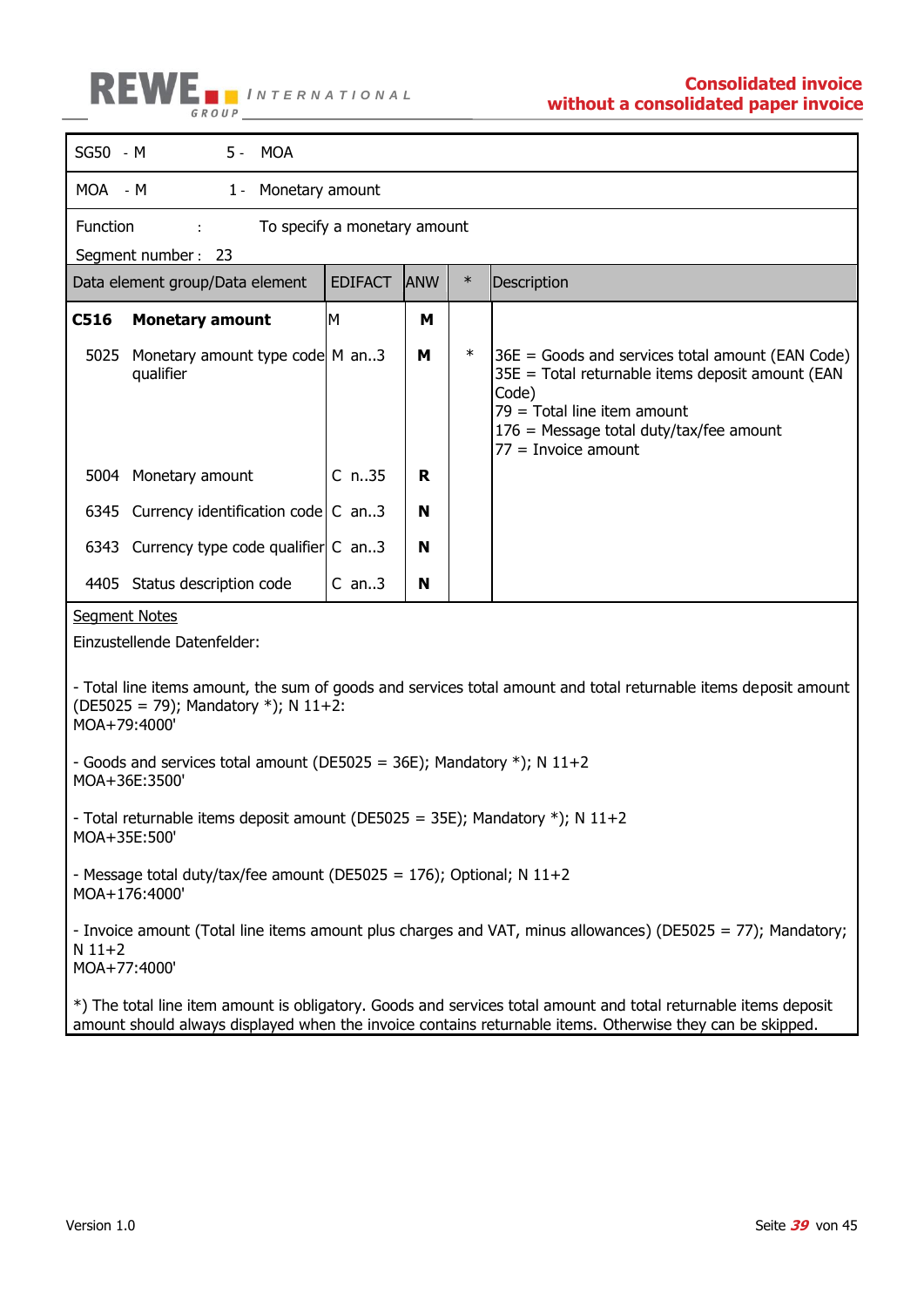# **I I I I INTERNATIONAL** *II* **Consolidated invoice** *n*

## **without a consolidated paper invoice**

| SG52 - M         | $10 -$<br><b>TAX-MOA</b>                      |                                              |            |        |                                                                  |  |  |
|------------------|-----------------------------------------------|----------------------------------------------|------------|--------|------------------------------------------------------------------|--|--|
| <b>TAX</b>       | Duty/tax/fee details<br>- M<br>$1 -$          |                                              |            |        |                                                                  |  |  |
| Function         |                                               | To specify relevant duty/tax/fee information |            |        |                                                                  |  |  |
|                  | Segment number: 24                            |                                              |            |        |                                                                  |  |  |
|                  | Data element group/Data element               | <b>EDIFACT</b>                               | <b>ANW</b> | $\ast$ | Description                                                      |  |  |
| 5283             | Duty or tax or fee<br>function code qualifier | $M$ an3                                      | М          | $\ast$ | $7 = Tax$<br>$6 = Fee$                                           |  |  |
| C <sub>241</sub> | Duty/tax/fee type                             | С                                            | R          |        |                                                                  |  |  |
| 5153             | Duty or tax or fee type<br>name coded         | $C$ an3                                      | R          | $\ast$ | $VAT = Value added tax$<br>$GST = Goods$ and service tax         |  |  |
| 1131             | Code list identification code                 | $C$ an17                                     | N          |        |                                                                  |  |  |
| 3055             | Code list responsible<br>agency code          | $C$ an3                                      | N          |        |                                                                  |  |  |
|                  | 5152 Duty or tax or fee type<br>name          | $C$ an35                                     | N          |        |                                                                  |  |  |
| C533             | Duty/tax/fee account<br>detail                | C                                            | D          |        |                                                                  |  |  |
| 5289             | Duty or tax or fee account<br>code            | $M$ an6                                      | M          |        | $BIE = Beer fees$<br>$TAB = Tobacco fees$<br>$BRA =$ Brandy fees |  |  |
|                  |                                               |                                              |            |        | $GLA =$ Gambling fees                                            |  |  |
| 1131             | Code list identification code                 | $C$ an. 17                                   | N          |        |                                                                  |  |  |
| 3055             | Code list responsible<br>agency code          | $C$ an3                                      | N          |        |                                                                  |  |  |
| 5286             | Duty or tax or fee<br>assessment basis value  | $C$ an15                                     | N          |        |                                                                  |  |  |
| C243             | Duty/tax/fee detail                           | C                                            | D          |        |                                                                  |  |  |
| 5279             | Duty or tax or fee rate code                  | $C$ an7                                      | N          |        |                                                                  |  |  |
| 1131             | Code list identification code                 | $C$ an17                                     | N          |        |                                                                  |  |  |
| 3055             | Code list responsible<br>agency code          | $C$ an3                                      | N          |        |                                                                  |  |  |
|                  | 5278 Duty or tax or fee rate                  | $C$ an17                                     | R          |        | Actual tax rate                                                  |  |  |
| 5273             | Duty or tay or fee rate basis<br>code         | $C$ an12                                     | N          |        |                                                                  |  |  |
|                  | 1131 Code list identification code            | $C$ an17                                     | N          |        |                                                                  |  |  |
| 3055             | Code list responsible<br>agency code          | $C$ an3                                      | N          |        |                                                                  |  |  |
| 5305             | Duty or tax or fee<br>category code           | $C$ an3                                      | O          |        | $E =$ exempt from tax<br>$S =$ standard rate                     |  |  |
| 3446             | <b>Party tax identifier</b>                   | $C$ an20                                     | N          |        |                                                                  |  |  |
| 1227             | <b>Calculation sequence</b><br>code           | $C$ an3                                      | N          |        |                                                                  |  |  |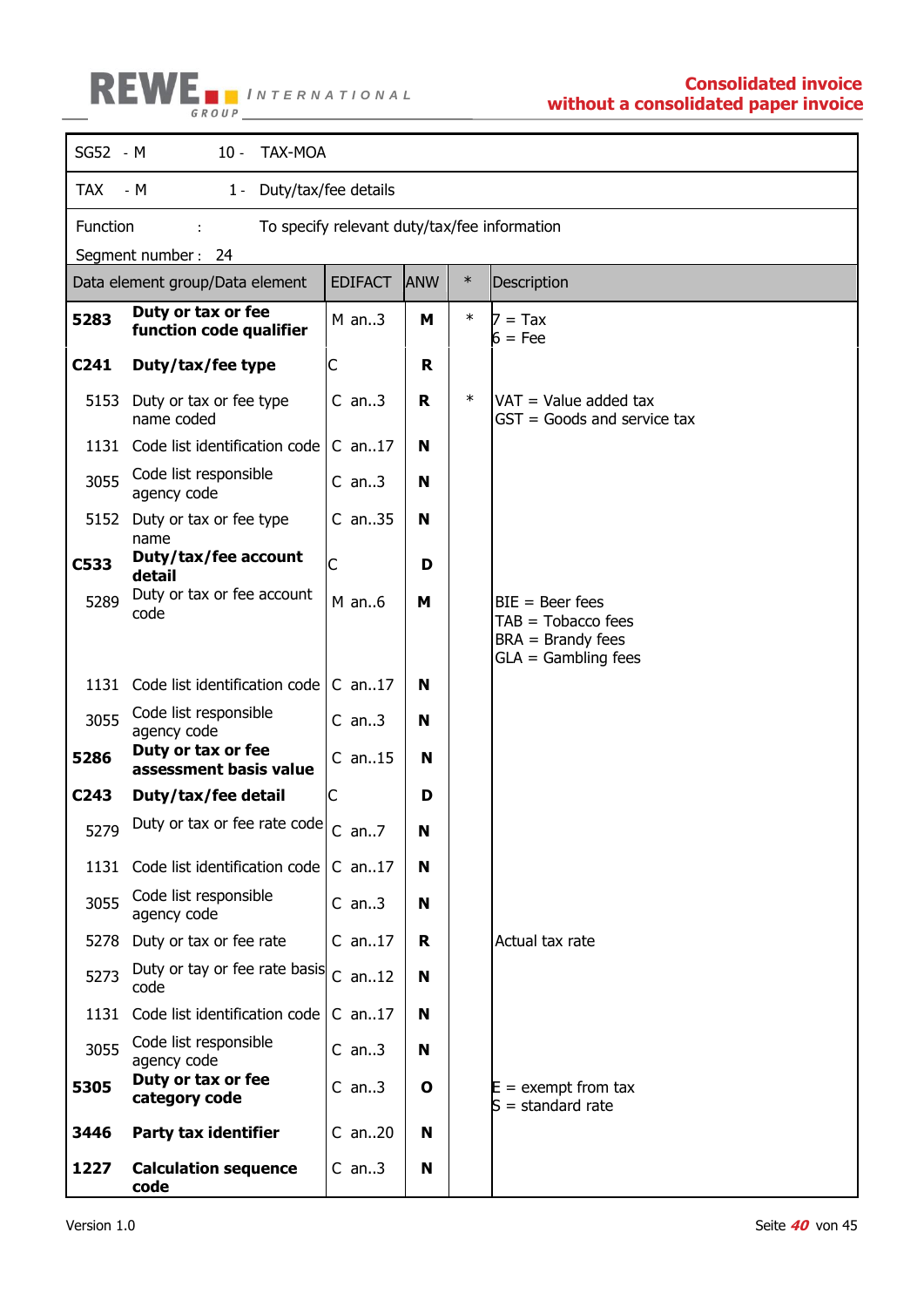

Segment Notes

- VAT – tax rate; Mandatory; N 2+2 (to be repeated for each tax rate) TAX+7+VAT+++:::20'

- Producer fees (beer) as percentage; Mandatory – when fees are available; N 2+2; (to be repeated for each fee type)

TAX+6+GST+BIE'

Remark to DE 5278 and 5305: By exempt from tax amounts or tax free amounts DE 5278 must always be filled with value 0 (zero).

Tax rate, taxable amount and tax amount should be defined for each tax respectively fee type.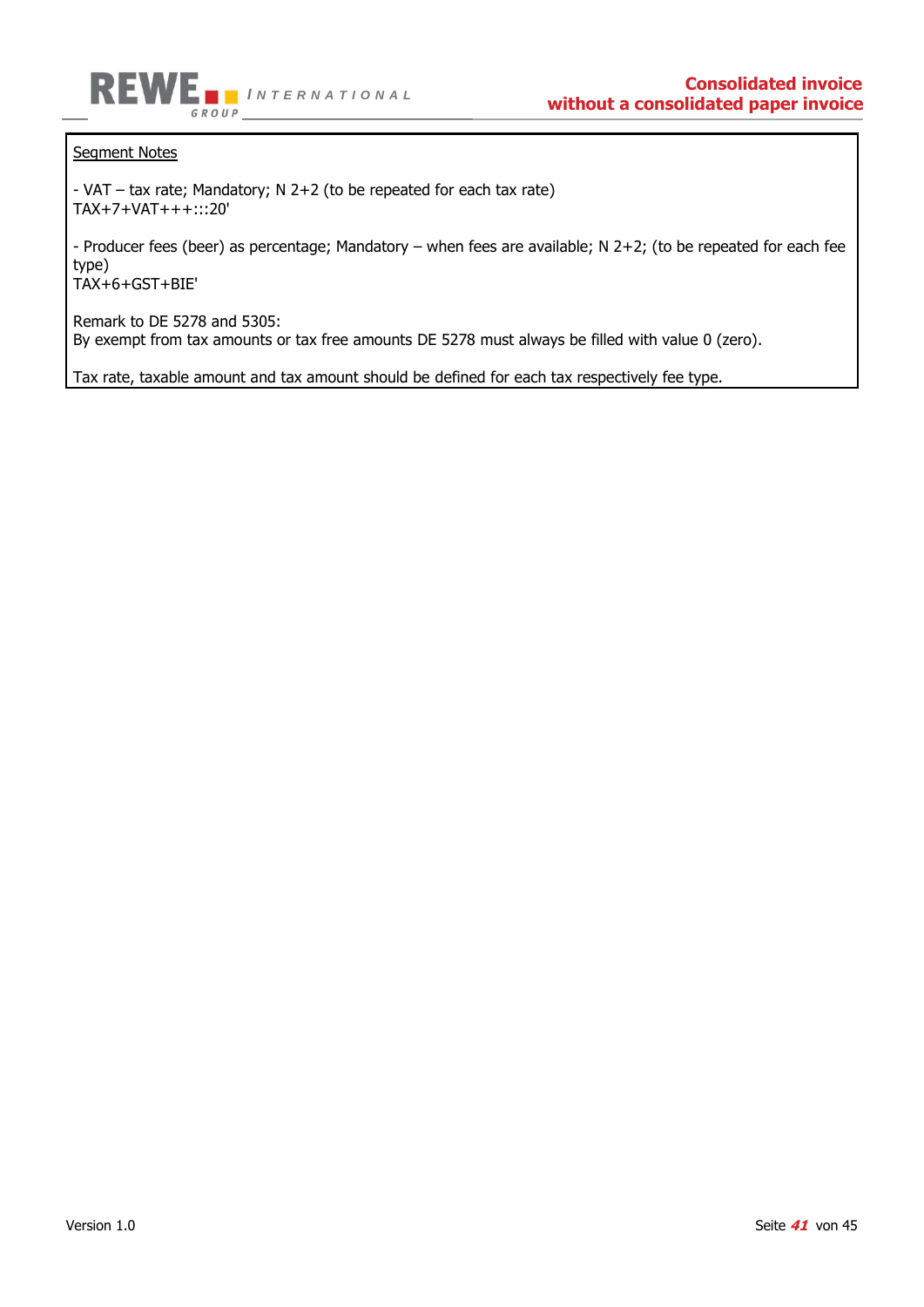

| SG52 - M                                                                                                              | 10 - TAX-MOA                                          |    |        |                                            |  |  |  |
|-----------------------------------------------------------------------------------------------------------------------|-------------------------------------------------------|----|--------|--------------------------------------------|--|--|--|
| MOA - M<br>9 -                                                                                                        | Monetary amount                                       |    |        |                                            |  |  |  |
| Function<br>$\mathcal{L}$                                                                                             | To specify a monetary amount.                         |    |        |                                            |  |  |  |
| Segment number: 25                                                                                                    |                                                       |    |        |                                            |  |  |  |
| Data element group/Data element                                                                                       | $\ast$<br><b>EDIFACT</b><br><b>ANW</b><br>Description |    |        |                                            |  |  |  |
| C516<br><b>Monetary amount</b>                                                                                        | M                                                     | м  |        |                                            |  |  |  |
| Monetary amount type code M an3<br>5025<br>qualifier                                                                  |                                                       | м  | $\ast$ | 125 = Taxable amount<br>$124 = Tax amount$ |  |  |  |
| 5004 Monetary amount                                                                                                  | $C_{n.35}$                                            | R. |        | Amount                                     |  |  |  |
| 6345 Currency identification code $\mathsf{C}$ an3                                                                    |                                                       | N  |        |                                            |  |  |  |
| 6343 Currency type code qualifier C an3                                                                               |                                                       | N  |        |                                            |  |  |  |
| 4405 Status description code                                                                                          | $C$ an3                                               | N  |        |                                            |  |  |  |
| <b>Segment Notes</b>                                                                                                  |                                                       |    |        |                                            |  |  |  |
| - Taxable amount (DE5025 = 125); Mandatory; N 11+2<br>MOA+125:8000'<br>- Tax amount (DE5025 = 124); Mandatory; N 11+2 |                                                       |    |        |                                            |  |  |  |
| MOA+124:800'                                                                                                          |                                                       |    |        |                                            |  |  |  |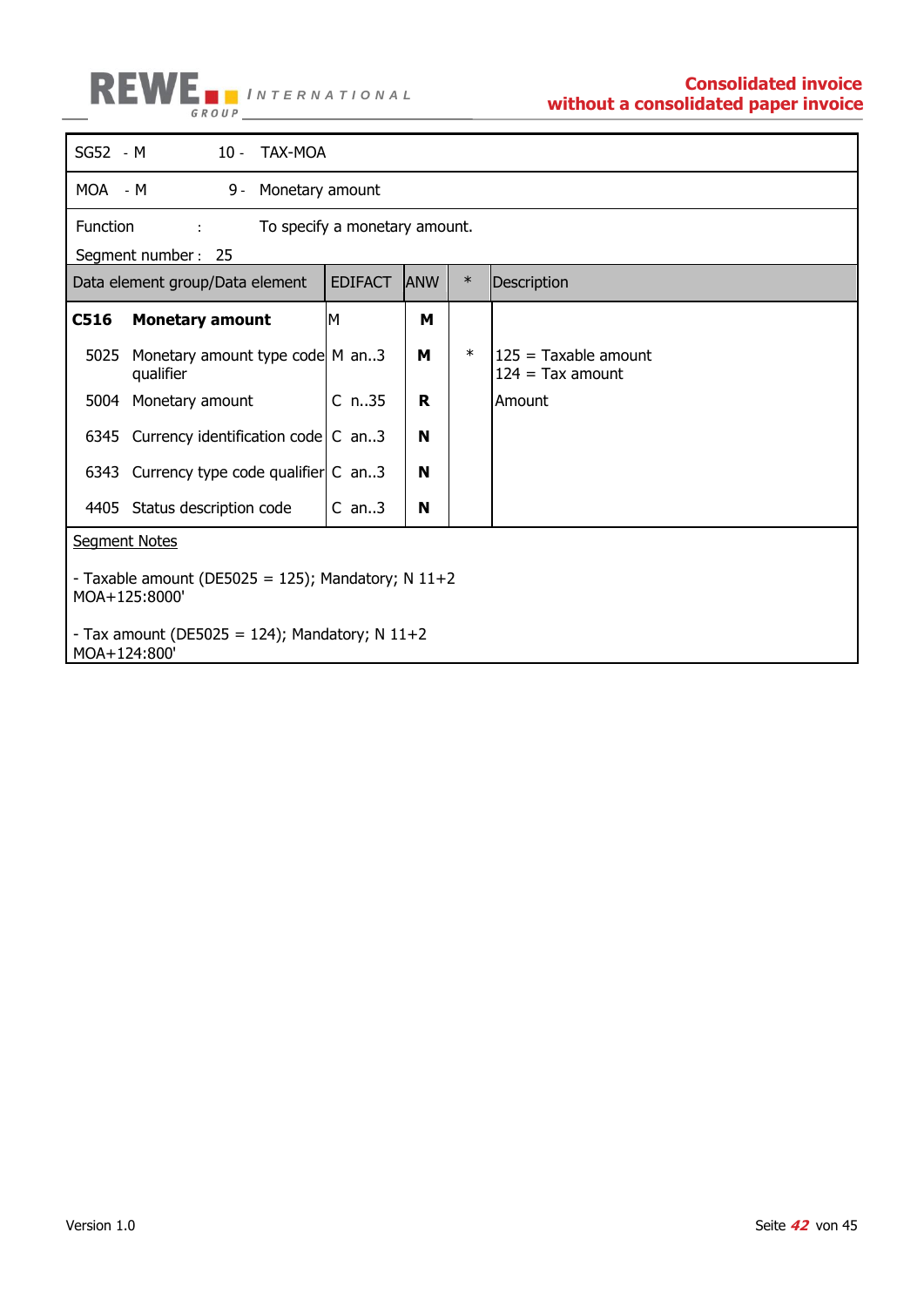

|                                                                                                            | $UNT - M$<br>1 - Message trailer          |          |            |        |                                                             |  |
|------------------------------------------------------------------------------------------------------------|-------------------------------------------|----------|------------|--------|-------------------------------------------------------------|--|
| Function<br>To end and check the completeness of a message<br><b>British College</b><br>Segment number: 26 |                                           |          |            |        |                                                             |  |
| <b>EDIFACT</b><br>Data element group/Data element                                                          |                                           |          | <b>ANW</b> | $\ast$ | Description                                                 |  |
| 0074                                                                                                       | <b>Number of segments in</b><br>a message | M n10    | м          |        | Sum of all segments                                         |  |
| 0062                                                                                                       | <b>Message reference</b><br>number        | $M$ an14 | м          |        | Repetition of the reference number from the UNH-<br>segment |  |
| <b>Segment Notes</b>                                                                                       |                                           |          |            |        |                                                             |  |
| This segment is a mandatory UN/EDIFACT segment                                                             |                                           |          |            |        |                                                             |  |
| Example:<br>UNT+35+ME000001'                                                                               |                                           |          |            |        |                                                             |  |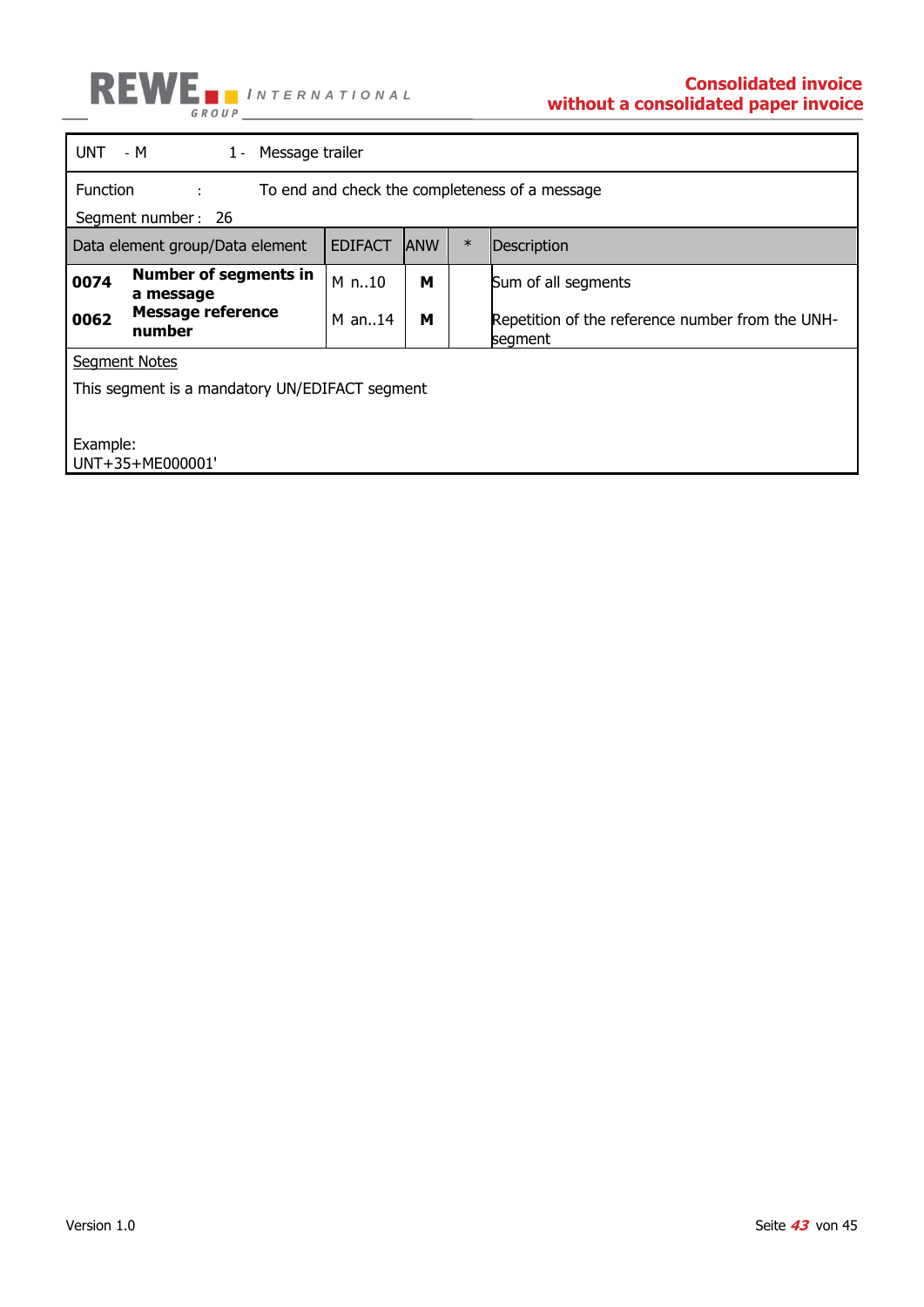

|                                                                                                                                                                                                      | $UNZ - M$<br>1 - Interchange trailer    |                |            |        |                                                             |  |
|------------------------------------------------------------------------------------------------------------------------------------------------------------------------------------------------------|-----------------------------------------|----------------|------------|--------|-------------------------------------------------------------|--|
| <b>Function</b><br>To end and check the completeness of an interchange<br>$\mathbf{r}$                                                                                                               |                                         |                |            |        |                                                             |  |
| Segment number: 27                                                                                                                                                                                   |                                         |                |            |        |                                                             |  |
|                                                                                                                                                                                                      | Data element group/Data element         | <b>EDIFACT</b> | <b>ANW</b> | $\ast$ | Description                                                 |  |
| 0036                                                                                                                                                                                                 | <b>Interchange control</b><br>count     | M n6           | м          |        | Sum of all segments                                         |  |
| 0020                                                                                                                                                                                                 | <b>Interchange control</b><br>reference | M an. $.14$    | м          |        | Reference number from the UNH-segment is to<br>be repeated. |  |
| <b>Segment Notes</b>                                                                                                                                                                                 |                                         |                |            |        |                                                             |  |
| This segment is used to provide the trailer of an interchange.                                                                                                                                       |                                         |                |            |        |                                                             |  |
| DE 0036: If functional groups are used, this ist he number of functional groups within the interchange. If<br>functional groups are not used, this is the number of messages within the interchange. |                                         |                |            |        |                                                             |  |
| Example:<br>UNZ+5+12345555'                                                                                                                                                                          |                                         |                |            |        |                                                             |  |

## <span id="page-43-0"></span>**4. Example INVOIC**

| $UNA:+.?$                                                                           | Service string information     |
|-------------------------------------------------------------------------------------|--------------------------------|
| UNB+UNOC:3+9099999300476:14+9099999300414:<br>14+20060629:0801+234+++++EANCOM-ONLY' | Interchange Header             |
| UNH+1+INVOIC:D:01B:UN:EAN010'                                                       | Message header                 |
| BGM+385+2789+9'                                                                     | Invoice number                 |
| DTM+137:20100112:102'                                                               | Invoice date                   |
| DTM+263:2010010820100112:718'                                                       | Invoicing period               |
| NAD+BY+9004108000000::9++Name1:Name2+Stra<br>$sse$ 9+Wien++2355+AT                  | Buyer, GLN and address text    |
| RFF+VA: ATU111111111'                                                               | VAT reg. number buyer          |
| NAD+SU+9099999300476::9++Name1:Name2+Mus<br>tergasse 3+Salzburg++2800+AT'           | Supplier, GLN and address text |
| RFF+VA:1234567890123'                                                               | VAT reg. number supplier       |
| $ClIX + 2: FlIR:4'$                                                                 | Currency                       |